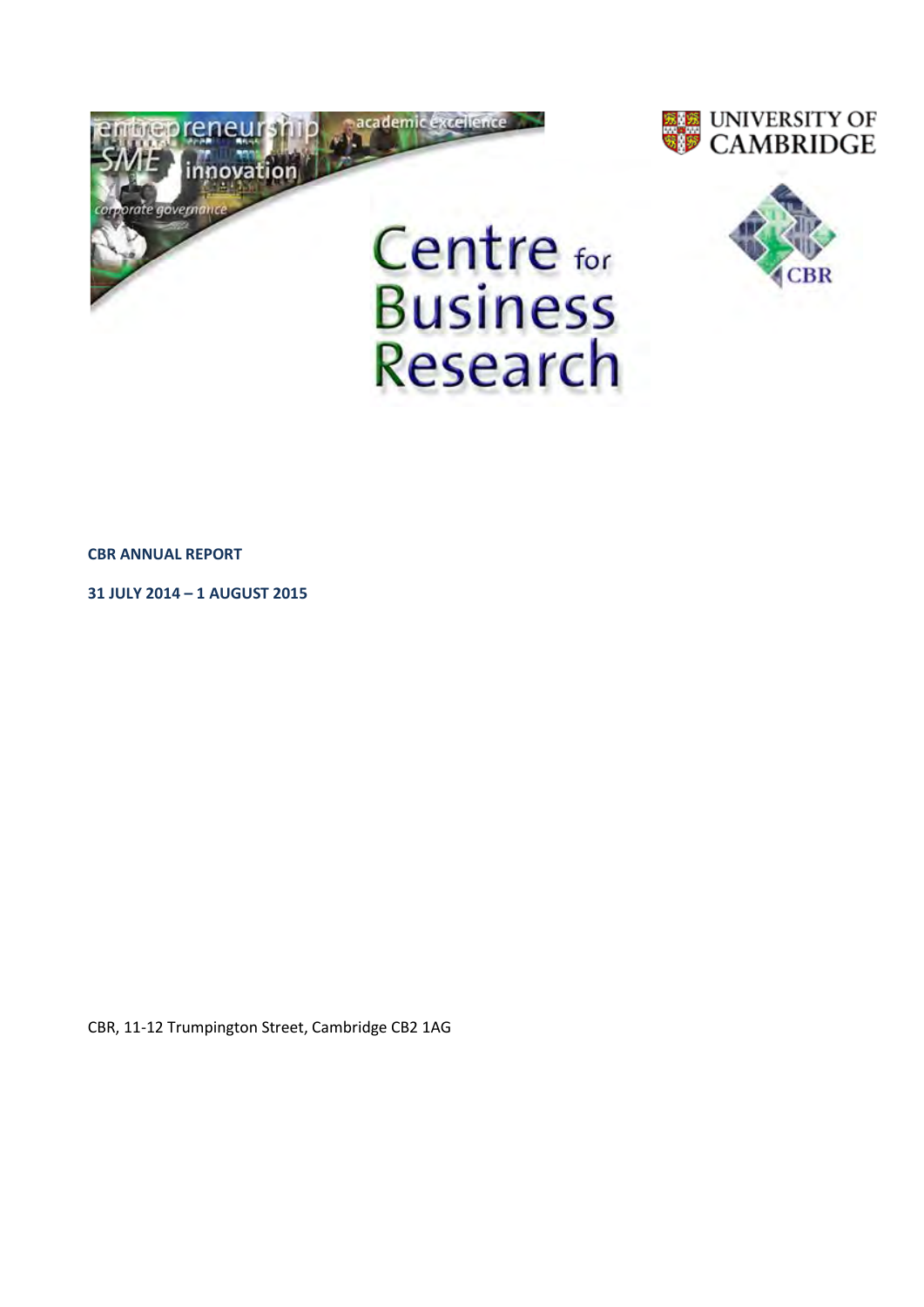## **Foreword**

This year has been one of transition for the CBR, following the ending of the UK Innovation Research Centre grant in 2014. The Centre's work on law and development, funded by the ESRC and DFID, came to fruition, with substantial progress made on fieldwork, data collection, and econometric analysis. Our widely-cited work on macroeconomic policy produced an assessment the impact of free-market economic policy in the UK since the 1980s, and led to the development of a new forecasting model. The Centre received funding from a consortium of bodies led by BIS and HEFCE to carry out a further round of its Academic Survey of dissemination and impact practices in UK universities. The Centre was funded by ARM to carry out an analysis of the social and regulatory implications of the Internet of Things, and by Cambridge Ahead to conduct growth and employment forecasts using business data from the Cambridge region. The Centre was contracted by the ILO to collect data on labour regulation and carried out a comparative review of labour courts as part of a programme supporting civil justice reform in Vietnam. Research outputs have continued to appear in core journals and the Centre's contribution to dissemination and impact was recognised in highly positive feedback from REF sub-panels in law and management studies. During the past few months, new funding has been received from the EPSRC, Innovate UK and the Cambridge Political Economy Society Trust for a range of projects that will begin in 2015-16, and which enable the Centre to maintain a high level of activity in future.

Simon Deakin Director, CBR

December 2015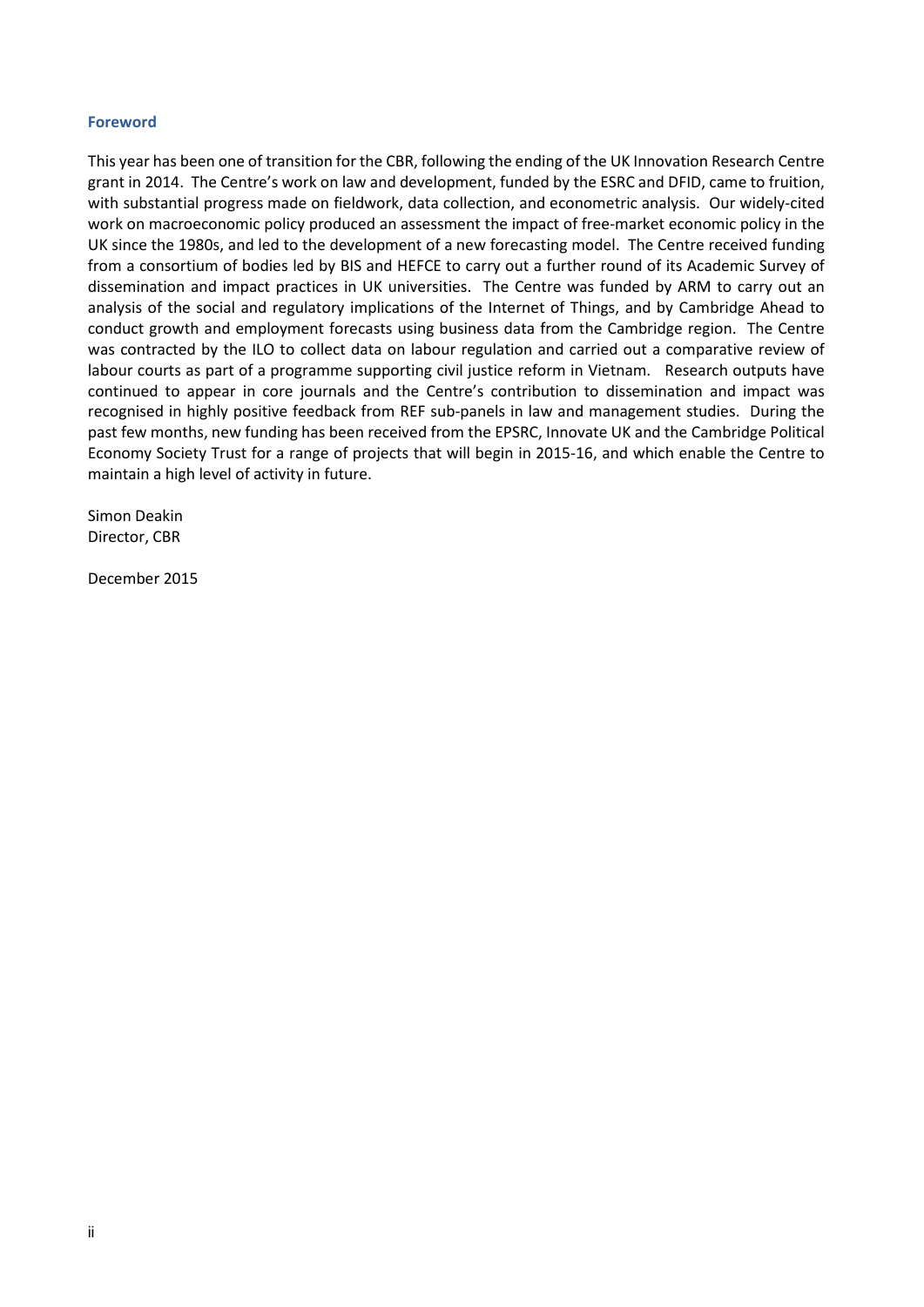## **Table of Contents**

| 1.                                                                                   |  |
|--------------------------------------------------------------------------------------|--|
|                                                                                      |  |
|                                                                                      |  |
|                                                                                      |  |
|                                                                                      |  |
|                                                                                      |  |
|                                                                                      |  |
|                                                                                      |  |
|                                                                                      |  |
|                                                                                      |  |
|                                                                                      |  |
|                                                                                      |  |
|                                                                                      |  |
|                                                                                      |  |
| Development of a Stock-Flow Consistent UK Macroeconomic Model for Policy Analysis 13 |  |
|                                                                                      |  |
|                                                                                      |  |
|                                                                                      |  |
|                                                                                      |  |
|                                                                                      |  |
|                                                                                      |  |
|                                                                                      |  |
|                                                                                      |  |
|                                                                                      |  |
|                                                                                      |  |
|                                                                                      |  |
|                                                                                      |  |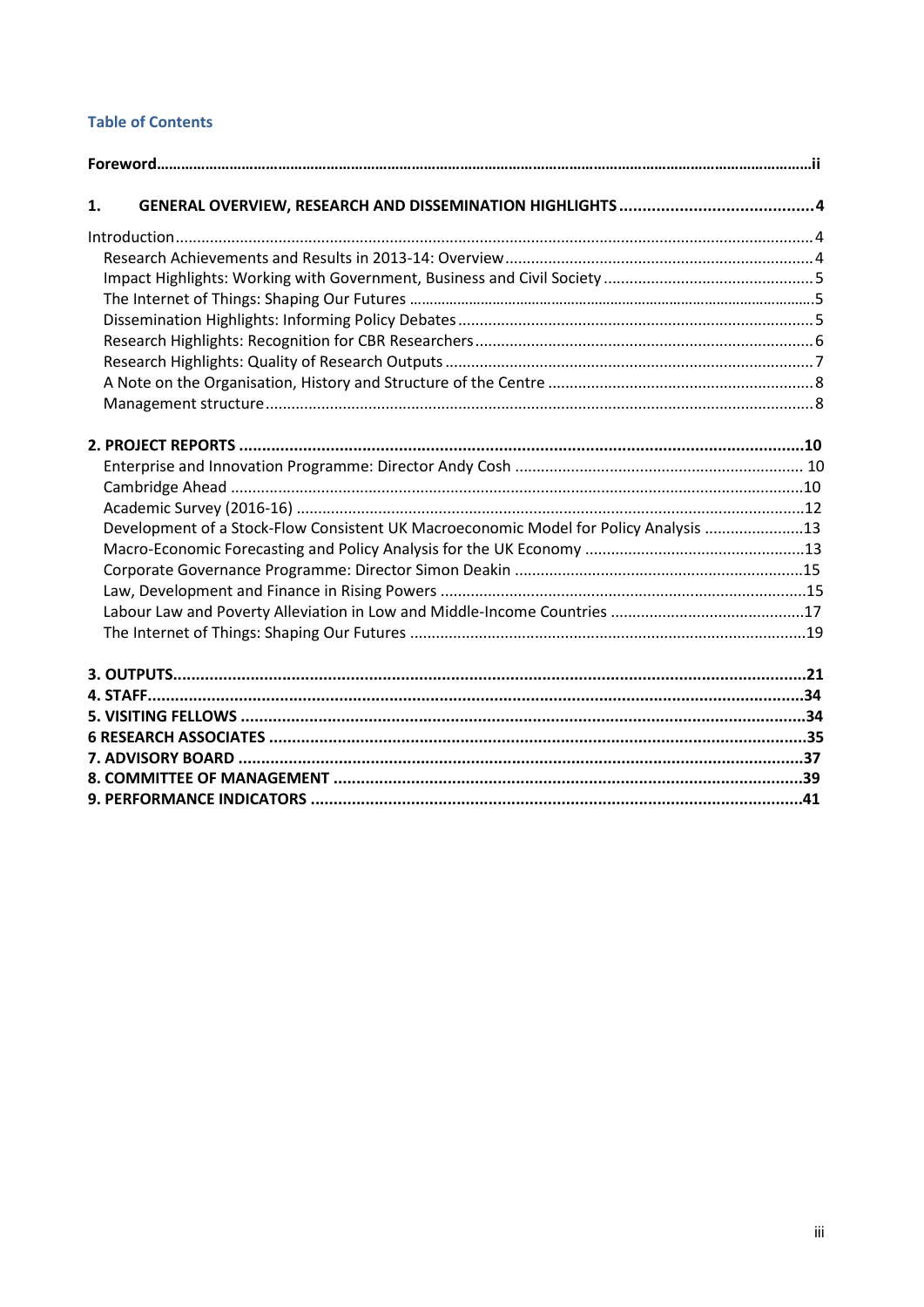## <span id="page-3-0"></span>**General Overview, Research and Dissemination Highlights**

## <span id="page-3-1"></span>**Introduction**

The CBR conducts interdisciplinary research on enterprise, innovation and governance in contemporary market economies. Established in 1994, it is now one of the leading centres for social science research on economics, law and business in Europe, and has a growing global reputation. The Centre's current areas of specialisation include the construction and analysis of large and complex datasets on SMEs and innovation, longitudinal analysis of legal and regulatory change affecting business firms, and fieldwork-based studies of corporate governance and organisational practice. The Centre has made a significant contribution to the development of research methods and theory in the analysis of law and finance. The Centre's research is disseminated to and used by managers, policymakers and regulators in numerous countries.

The CBR is located at 11-12 Trumpington Street in the centre of Cambridge. The CBR's Director is Simon Deakin (Professor of Law in the Faculty of Law) and its two assistant directors are Andy Cosh (Emeritus Reader in Economics in the Department of Engineering) and Michael Kitson (Senior Lecturer in International Macroeconomics in JBS). In 2014-15 the Centre had 25 members of staff, 19 research staff (10.25 FTEs) and 6 administrative staff (2.5 FTEs).

This report covers the activities of the CBR from the end of July 2014 to the beginning of August 2015.

## <span id="page-3-2"></span>**Research Achievements and Results in 2014-15: Overview**

<span id="page-3-3"></span>This has been another year of substantial output with 18 articles appearing in refereed journals and the publication of a number of research reports and contributions to edited volumes. The range of disciplinary outputs continues to be wide, and there has been a high rate of successful submission to core journals across the social sciences.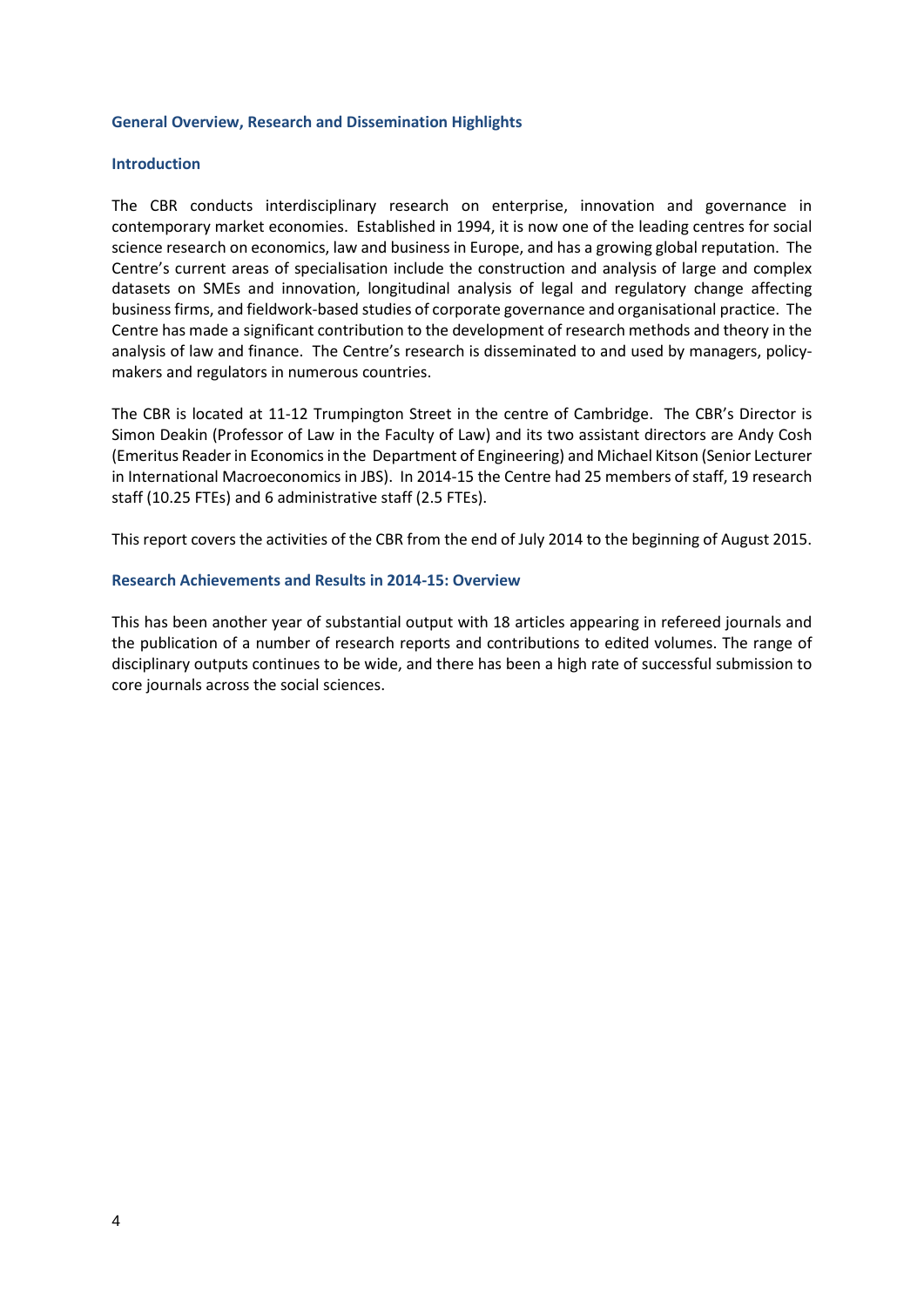#### **Impact Highlights: Working with Government, Business and Civil Society**

## *The Internet of Things: Shaping Our Futures*

The report, published in May 2015 and based on a workshop supported by ARM, was produced by the CBR in conjunction with the Cambridge Public Policy Strategic Research Initiative. It explores the consequences of the new technology known as the Internet of Things. The report finds that via the IoT, machine to Machine (M2M) communication is likely to have a major impact on infrastructure and on the way towns and cities are developed in the future. Although still far from being a general purpose technology such as the Internet itself, the IoT has the potential to evolve in this direction, allowing new business models to emerge. The IoT creates new opportunities for data to be collated and used, and may thereby create new business uses, but this aspect of the technology is controversial because of its implications for privacy and data protection. The report argues that if the IoT is to become a reality, firms need to build trust around issues of privacy and security associated with emerging technologies. Thus civil dialogue and debate around the implications of the IoT are not just unavoidable, but desirable if the technology is to be accepted and widely used. Government has a role in stimulating this debate and in encouraging firms and industry bodies to arrive at solutions to privacy and security issues. The legal system must ensure that privacy rights are respected at the same time as allowing experimentation over terms and conditions for data. The report was published on the PPSRI website:

<http://www.publicpolicy.cam.ac.uk/news/internet-of-Things>

## *Reform of the labour court system in Vietnam*

Simon Deakin and Zoe Adams completed a report on labour court systems around the world as part of a commission from the EU-funded Justice Partnership Programme, which has been supporting civil justice reform initiatives in Vietnam. Simon Deakin travelled to Hanoi and Ho Chi Minh City in February 2015 to present the report to officials including judges from the Vietnam Supreme People's Court. The report puts the process of reform of the Vietnamese system of labour dispute resolution in context and perspective. It does this by providing a synthetic overview of six country cases studies and of the literature on the wider experience of the operation of labour courts, in order to assess what is known of their effects on industrial relations systems and on economic outcomes. The report also considers how the lessons of comparative analysis can be applied to the case of Vietnam. This involves consideration of the nature of policy learning and diffusion of legal institutions on a cross-national basis, and analysis of the potential for, and obstacles to, effective legal transplants.

#### <span id="page-4-0"></span>**Dissemination Highlights: Informing Policy Debates**

#### *The role of litigation in addressing pay inequality*

Research by Simon Deakin, Sarah Fraser-Butlin, Aleksandra Polanska and Colm McLaughlin on the role of no-win, no-fee law firms in triggering equal pay litigation, published in the *Cambridge Journal of Economics* (see Outputs, below), was reported in several media outlets in March 2015, including: 'No-win, no-fee law firms become surprise ally in working women's campaign for equal pay', *The Independent (*[http://www.independent.co.uk/news/uk/home-news/no-win-no-fee-lawyers-become](http://www.independent.co.uk/news/uk/home-news/no-win-no-fee-lawyers-become-surprise-ally-in-working-womens-battle-for-equal-pay-10093585.html)[surprise-ally-in-working-womens-battle-for-equal-pay-10093585.html\)](http://www.independent.co.uk/news/uk/home-news/no-win-no-fee-lawyers-become-surprise-ally-in-working-womens-battle-for-equal-pay-10093585.html); 'No-win, no-fee lawyers are big advocates of equal pay', *Cosmopolitan*

[\(http://www.cosmopolitan.co.uk/reports/news/a34009/no-win-no-fee-lawyers-equal-pay/\)](http://www.cosmopolitan.co.uk/reports/news/a34009/no-win-no-fee-lawyers-equal-pay/)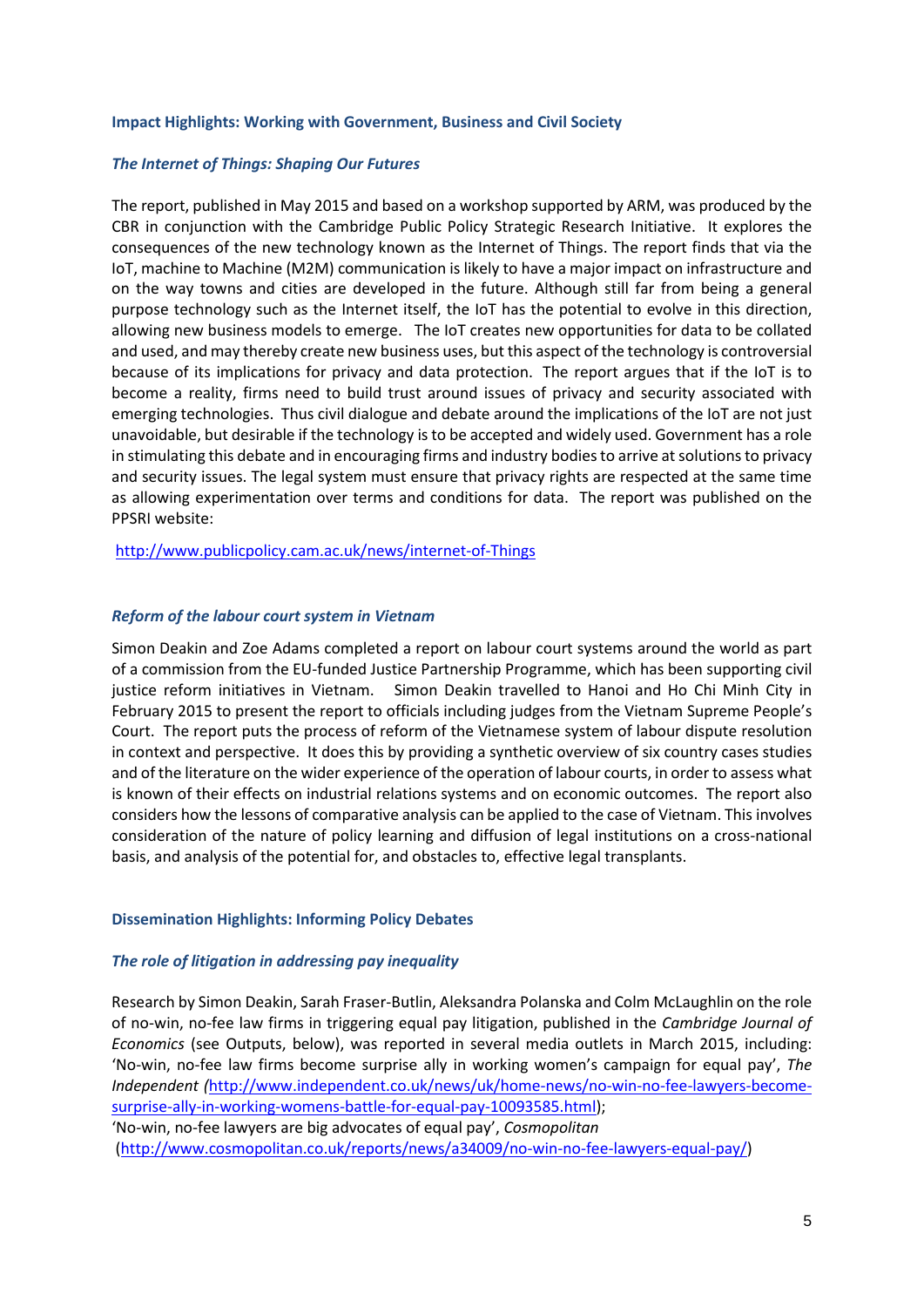## *The impact of free market economic policies in the UK*

Research on the impact on the UK economy of liberal economic policies from the early 1980s onwards received extensive press coverage in June 2015, including: 'Growth, what growth? Thatcherism fails to produce the goods', *The Guardian* [\(http://www.theguardian.com/business/economics-blog/2015/jun/10/growth-what-growth](http://www.theguardian.com/business/economics-blog/2015/jun/10/growth-what-growth-thatcherism-fails-to-produce-the-goods)[thatcherism-fails-to-produce-the-goods\)](http://www.theguardian.com/business/economics-blog/2015/jun/10/growth-what-growth-thatcherism-fails-to-produce-the-goods) 'Thatcher policy questioned in study citing weak productivity', Bloomberg

[\(http://www.bloomberg.com/news/articles/2015-06-09/thatcher-policies-failed-u-k-as-productivity](http://www.bloomberg.com/news/articles/2015-06-09/thatcher-policies-failed-u-k-as-productivity-weakness-persists)[weakness-persists\)](http://www.bloomberg.com/news/articles/2015-06-09/thatcher-policies-failed-u-k-as-productivity-weakness-persists)

## *The rule of law in China*

Simon Deakin was interviewed on the subject of the rule of law on Chinese national television during his visit to Chinese Academy of Social Sciences in Beijing in November 2014: 'China vows to advance rule of law', *Dialogue*, 10 November 2014: <http://english.cntv.cn/2014/11/11/VIDE1415653921650708.shtml>

## <span id="page-5-0"></span>**Research Highlights: Recognition for CBR Researchers**

<span id="page-5-1"></span>John Buchanan, Dominic Chai and Simon Deakin were nominated for the 2015 Ostrom Prize, organised by the World Interdisciplinary Network for Institutional Research (WINIR), for their paper, Empirical analysis of legal institutions and institutional change: multiple-methods approaches and their application to corporate governance research' *Journal of Institutional Economics*, 2014, 10: 1-20.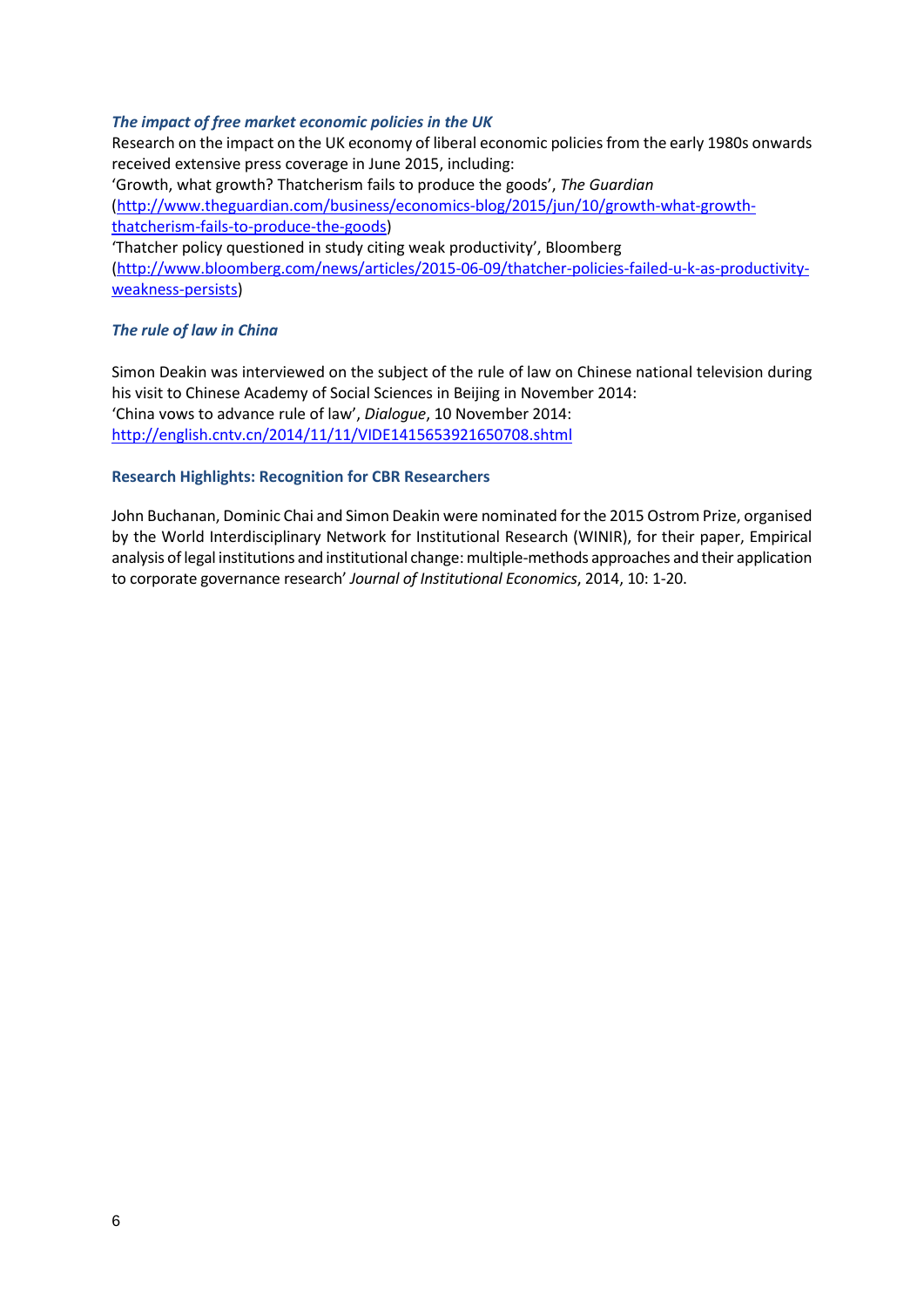## **Research Highlights: Quality of Research Outputs**

The CBR aims to publish articles on a regular basis in leading or core journals in each of the disciplinary areas in which it carries out research (economics, innovation studies, geography, law, management, accounting, political science and sociology). Because of the uneven flow of research findings, it will not necessarily be possible to produce a large number of outputs in core journals in every year. Our aim is to achieve a substantial number of high-quality outputs over the normal life of a project.

The Centre recognises that not all research outputs will be ideally suited to publication in article form. Thus outputs in the forms of books, book chapters, and governmental reports are also encouraged. The CBR also produces a Special Publications series focusing on evidence based policy reports and the outputs of public, commissioned evaluation reports. We aim to produce a balanced flow of research outputs of various kinds over the project life cycle.

The Centre does not make a REF submission in its own right. CBR outputs are credited to the university departments of the PIs and researchers concerned. In this way the Centre makes a direct contribution to the REF entries of departments within Cambridge and at other universities (as CBR-based researchers often go on to find employment elsewhere). Feedback received from HEFCE indicates that impact case study material submitted by Cambridge departments drawing on CBR research reeived the highest (4\*) rating in the 2008-13 REF.

| <b>Discipline</b>               | Journal                                                                                                                                                                                                                                                                                                                                                             |
|---------------------------------|---------------------------------------------------------------------------------------------------------------------------------------------------------------------------------------------------------------------------------------------------------------------------------------------------------------------------------------------------------------------|
| <b>Economics and Management</b> | Academy of Management Review; California<br>Management Review; Organization Science;<br>Journal of Institutional Economics; Journal of<br>Business Ethics; Corporate Governance: An<br>International Review; International Business<br>Review; Journal of Management Studies; Journal<br>of Governance and Management; Journal of<br><b>Institutional Economics</b> |
| <b>Innovation Studies</b>       | Research Policy; International Journal of<br>Innovation & Technology Management; Journal<br>of Product Innovation                                                                                                                                                                                                                                                   |
| Law and Socio-Legal Studies     | American Journal of Comparative Law; Journal<br>of Law and Society; Journal of Corporate Law<br><b>Studies</b>                                                                                                                                                                                                                                                      |
| <b>Employment relations</b>     | International Labour Review; Industrial Law<br>Journal; British Journal of Industrial Relations;<br><b>Indian Journal of Labour Economics</b>                                                                                                                                                                                                                       |
| <b>Political Science</b>        | Governance: An International Journal of Policy,<br>Administration and Institutions                                                                                                                                                                                                                                                                                  |

Since the start of the 2014-20 REF cycle, CBR research has appeared, or is forthcoming, in the following highly-ranked journals:

<span id="page-6-0"></span>**New funding received in 2014-15**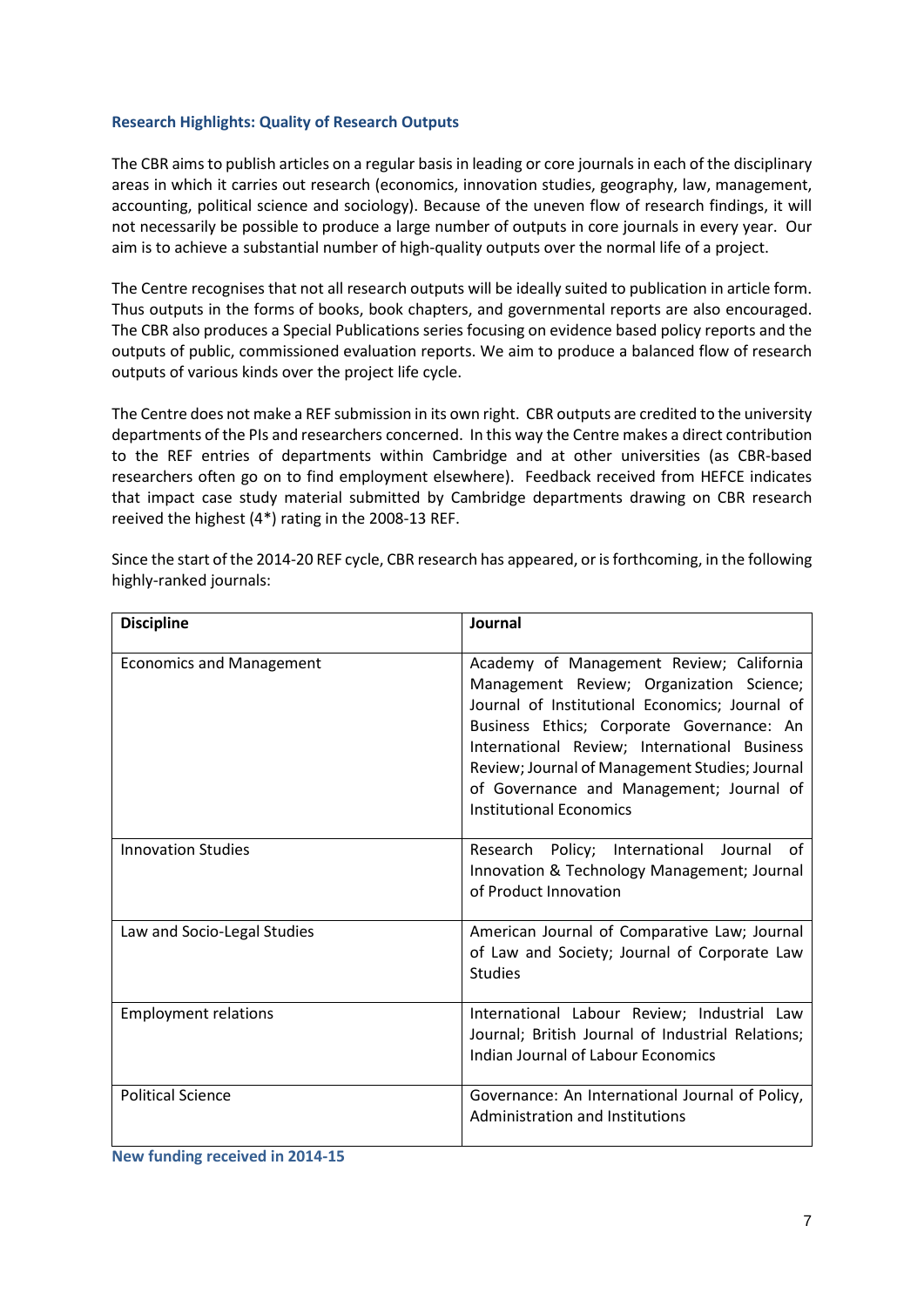The Centre has received funding from the following sources for projects which will begin in 2015-16:

*Law and cybercrime.* EPSRC and ESRC funding will support the establishment of a new Centre for Countering Crime in the Cloud, to be based in the University of Cambridge Computer Laboratory (2015-20). The CBR will contribute a project on legal aspects of data sharing and internet governance, to be led by Simon Deakin (2015-17).

*Contract procurement.* Innovate UK is funding a project to explore innovation in the contract supply chain in civil engineering and infrastructure projects (2015-16), as part of which the CBR will be collaborating with Costain plc and Pinsent Masons LLP.

*IMF structural adjustment policies.* The Cambridge Political Economy Society Trust is supporting a 3 year project in the CBR (2015-18) on the IMF's changing approach to conditionality and structural adjustment, to be led by Larry King (University of Cambridge Department of Sociology).

*Cities and austerity.* The Cambridge Political Economy Society Trust is supporting a 3-year project in the CBR (2015-18) on the effects of austerity policies on British cities, to be led by Mia Gray (University of Cambridge Department of Geography).

## **Infrastructural support for the** *Cambridge Journal of Economics*

The Centre has agreed to provide accommodation and infrastructural support for the Cambridge Journal of Economics over a five-year period beginning in 2015.

## **A Note on the Organisation, History and Structure of the Centre**

#### **Organisation**

The CBR has a Director, Simon Deakin, and two Assistant Directors, currently Andy Cosh and Michael Kitson.

#### <span id="page-7-0"></span>**Management structure**

The CBR currently has two programmes of interdisciplinary research. The first, led by Andy Cosh, focuses on *Enterprise and Innovation*, the second, led by Simon Deakin, focuses on *Corporate Governance*. These programmes are supported by the Survey and Database Unit (led by Cosh) which provides expertise for survey based work and is responsible for the highly regarded biennial surveys of the UK small business sector, and the Policy Evaluation Unit (led by Cosh and Hughes) which specialises in evidence based policy evaluation linked to the core research programmes.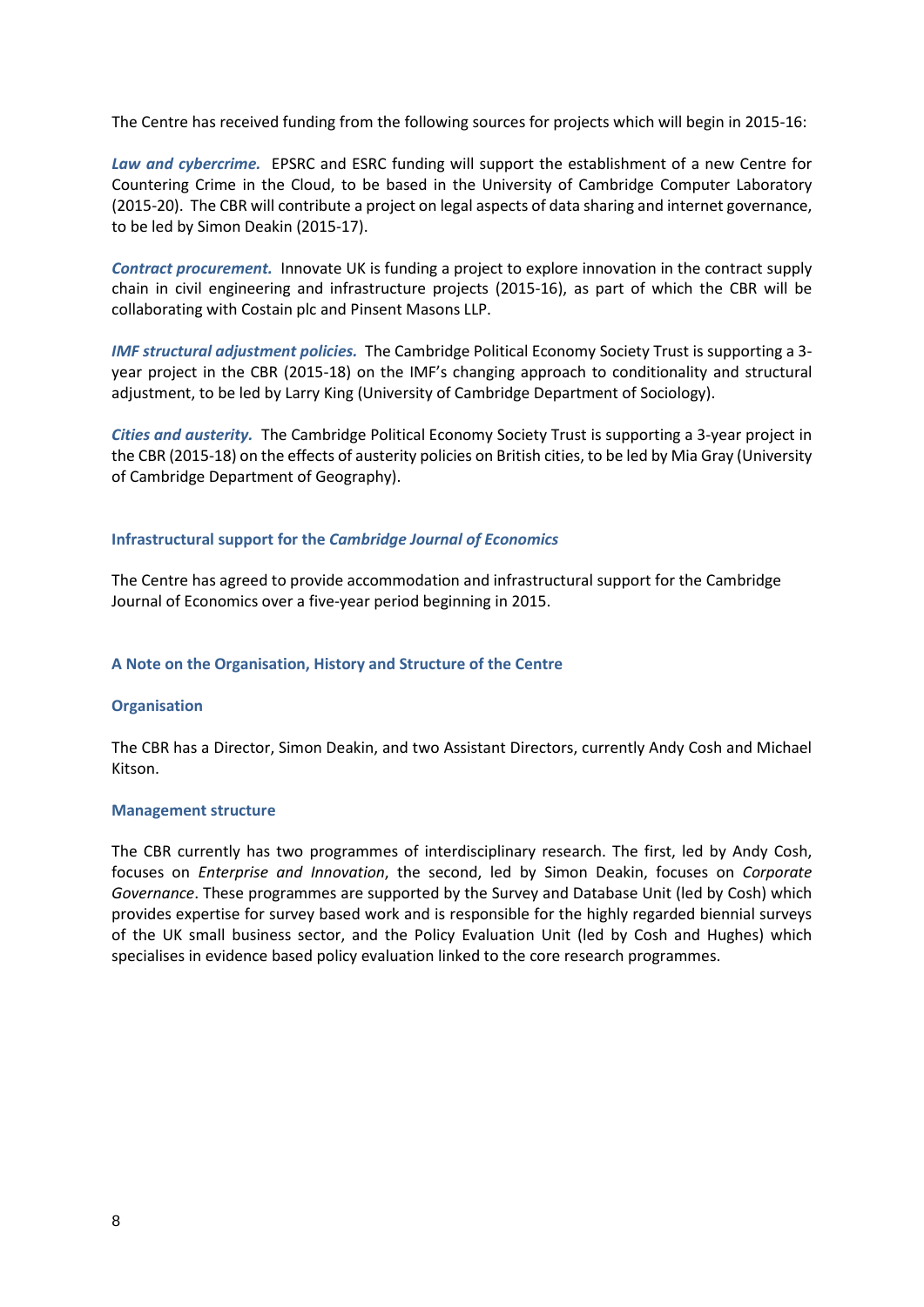## **History**

The contract between the ESRC and the University of Cambridge under which the CBR was established in 1994 specified a number of aims and objectives to be met by the Scientific Programme of the CBR.

Major advances were expected in these areas:

- the analysis of the interrelationships between management strategy, takeovers and business performance in an international competitive context;
- the analysis of the relationship between corporate governance structures, incentives systems, business performance and the regulatory and legal environment;
- the analysis of policy, entrepreneurial styles, innovation, finance, training and international activity and networking and cooperative activity in relation to the survival, growth and development of small and medium-sized firms.

It was expected that in making these advances, the CBR would make a significant contribution to the construction and analysis of large and complex datasets including survey and panel data. In order to achieve the objectives set out above, the CBR was to carry out the following actions:

- conduct an interdisciplinary research programme in Business Research;
- construct and maintain survey and related databases necessary for the conduct of Business Research;
- mount a series of workshops and seminars in Business Research;
- produce and distribute a Working Paper Series to disseminate the results of the Centre's research programme;
- maintain contact with researchers in the UK and abroad in cognate areas of research, and with potential users of the output of the Centre's research, in designing and executing the Centre's programme of research.

It was also expected that, in making these advances, the CBR would make significant contributions to the following areas: a) economics, b) human geography, c) management and business studies, and d) socio-legal studies.

In its final report as an ESRC-designated research centre (*Report on Activities 2002-4*), the CBR set out how it had achieved these objectives in the three years prior to the ending of core funding in December 2004. These objectives remained broadly relevant going forward. However, following the ending of core funding, the Centre's management structure was reorganized to reflect a new focus on the twin themes of *Enterprise and Innovation* and *Corporate Governance*. These now correspond to the Centre's two research programmes. The Centre's programme structure is kept under review.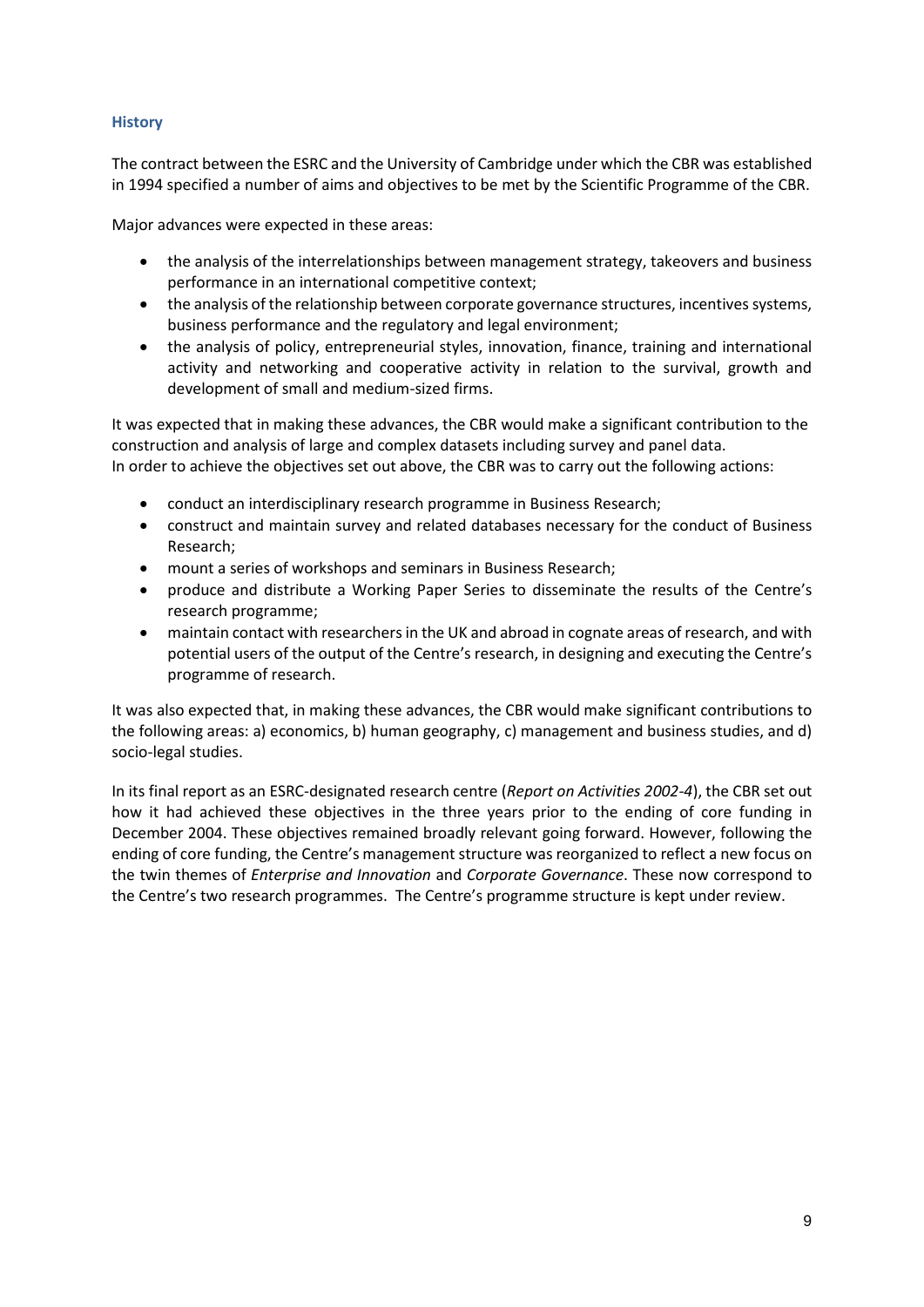#### **2. PROJECT REPORTS**

#### **Enterprise and Innovation Programme: Director Andy Cosh**

The Enterprise and Innovation programme is concerned with enterprise and innovation and their links to productivity and firm growth. Amongst the principal objectives of this programme are the analysis of the innovative performance, financial and management characteristics, and location of smaller firms, and the design and evaluation of policies towards supporting innovation and entrepreneurship. This analysis has involved close interdisciplinary collaboration between CBR researchers in economics, geography, law and sociology; and has been strengthened by collaboration with other groups in the UK and abroad. One focus of our work is the financing of innovation and the difficulties faced by translating scientific advance into commercial success. Another focus of our work is the analysis of the role of collaboration and external knowledge sourcing in stimulating innovation in both SMEs and larger businesses.

A major new research area analyses the factors that affect the incidence, form, effectiveness and regional impact of knowledge exchange activities between the business and higher education sectors. It identifies the way these interactions vary across nations and regions. Knowledge exchange includes the full range of ways in which the business community and the higher education sector interact and which may affect business and regional economic development. These interactions include educational and training activities, research publications and patenting, conferences, contracting and consulting activity, internships, joint research and development and licensing and new business formation.

The third strand of the programme concerns the efficacy of public policy interventions aimed at improving innovation, productivity and growth. This work includes an evaluation of the role of services in the economy and the structural balance of the UK eceonomy. The modelling is used to assess policy and to provide scenarios for different policy interventions.

#### **Cambridge Ahead**

#### **The Cambridge Corporate Database and Regional Growth**

Project team: [Andy Cosh, Anna Bullock, Jocelyn Probert](http://www.cbr.cam.ac.uk/about_us/hughes.htm) Project dates: 2014-2016 Funding: Cambridge Ahead

Cambridge Ahead is a business, local government and academic member group dedicated to the successful growth of Cambridge and its region in the long-term. Its members represent a current working population of over 30,000 people in the city and a turnover of over £5 billion. The Growth Project is coming to the end of its first phase, which is concerned with establishing an authoritative analysis of the current scale, make-up and growth rate of economic activity in the region, defined by a 25 mile radius around Cambridge. The CBR was commissioned to create a dashboard to monitor growth in Cambridge. The Cambridge Cluster map is a dataset of information on the high tech industry in Cambridge, created by Sherry Coutu and Trampoline Systems and the dashboard project began by updating and re-verifying the current Cluster map data, adding in data from sectors outside of high tech and then putting in place curation to keep it up to date. This ensures not only that there is, for the first time, a sound and robust measure of the Cambridge economy, and how it is growing, but it should also be possible to wind the clock backwards to see how Cambridge has been growing in the past.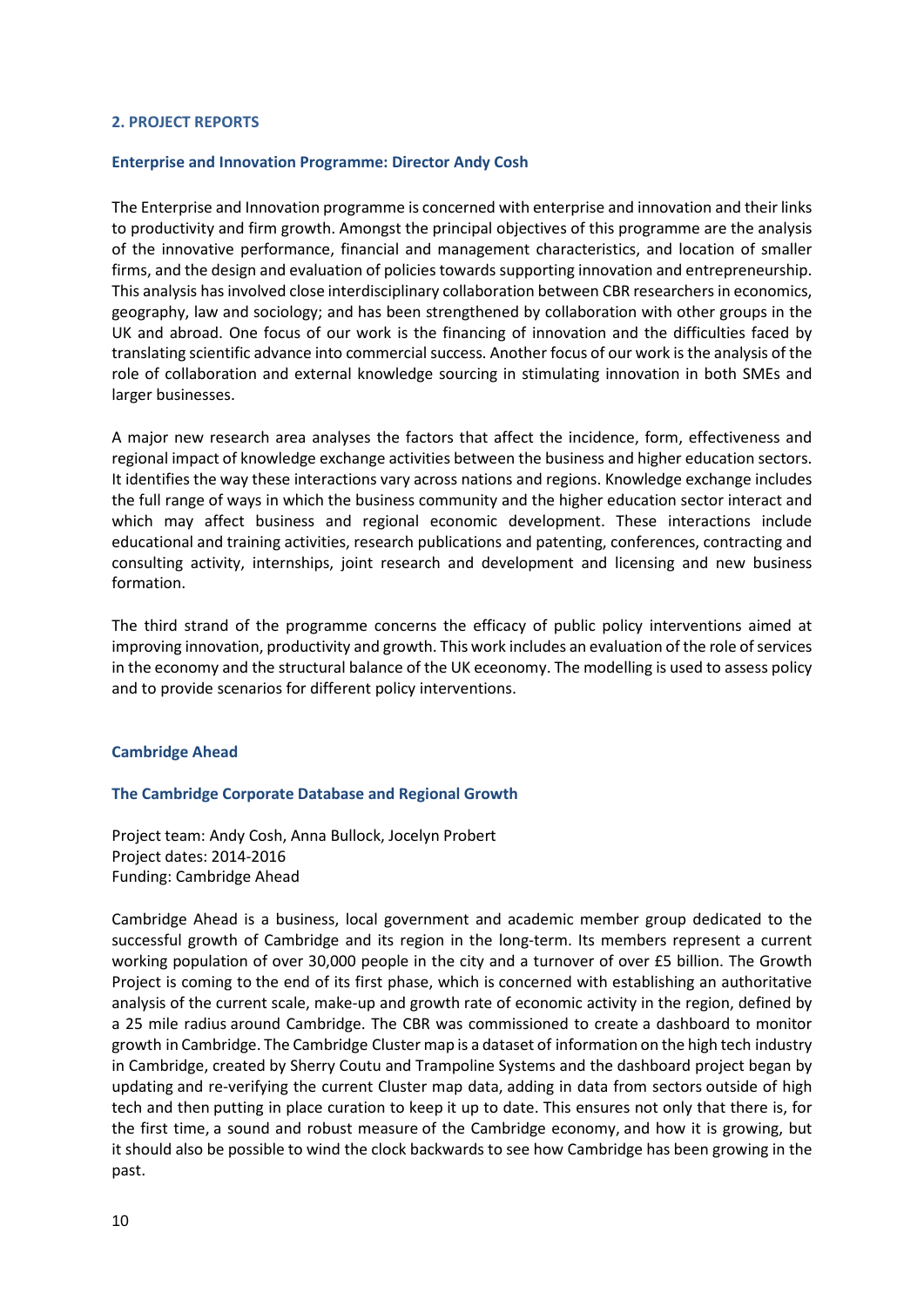The initial results were presented at a seminar on 3rd June 2015. The results, which cover the three years from 2011-13, were assembled from two distinct segmentations of Companies House Cambridge data, and a bespoke survey of employment in non-corporate research and healthcare related institutions. These data provide company numbers, employment and turnover data by year and have been further analysed by location and sector, particularly knowledge-intensive (KI) sectors. In recent months work has been carried out to extend and update the corporate database to cover the accounting years from April 2010 to March 2015 and the new findings will be published in January 2016.

The second part of the project will involve our Forecasting work-stream. The CBR is working with the Local Authorities to take their current economic model input data and add local understanding to it by using local business and sector-specific expectations rather than national ones. For example Cambridge has, with Marshall and its supply chains, a large aerospace component in its economy so the growth expectations of the aerospace sector will feature strongly in the local forecast. Where this breaks down though is that the national forecasts will be dominated by what Rolls Royce and BAe's growth expectations are, which could be very different from Marshall's. This will involve a group of economists and a lengthy programme of interviews which are unlikely to begin before the New Year.

The output of the economic forecasting will then be used to help inform the 2019 Local Plan revision. It will also feed into a programme to explore the different options to accommodate growth which in turn will be used to stimulate and inform a public debate about Cambridge and its growth.

The purpose of this growth project is to combine a top-down employment and population forecast with a bottom-up approach based on business data. This will seek to provide not only an excellent portrayal of the current position, but also disaggregate and improve forecasts for periods relevant to infrastructure planning requirements.

The project and the development of the database that underpins it will be relevant to at least two aspects of Cambridge Ahead's work:

- **Promoting Cambridge**  requires an accurate picture of Cambridge business and trends. It also needs to be able to assess the contribution of Cambridge to the national economy and to understand infrastructure and other constraints inhibiting its growth.
- **Vision and Growth**  the growth project is important beyond the purpose of mapping company data into the macroeconomic model, since it also provides the means to access nonfinancial data (eg the employment skill sets, land needs etc.) that can provide data for modelling alternative patterns of land use and transport.

The project has developed a unique methodology for analysing business activity and growth in a particular area. The project also involves measuring the extent of research activity outside the corporate sector and the picture that emerges is that Cambridge has a special environment. It is expected that funding for this project will continue into 2016.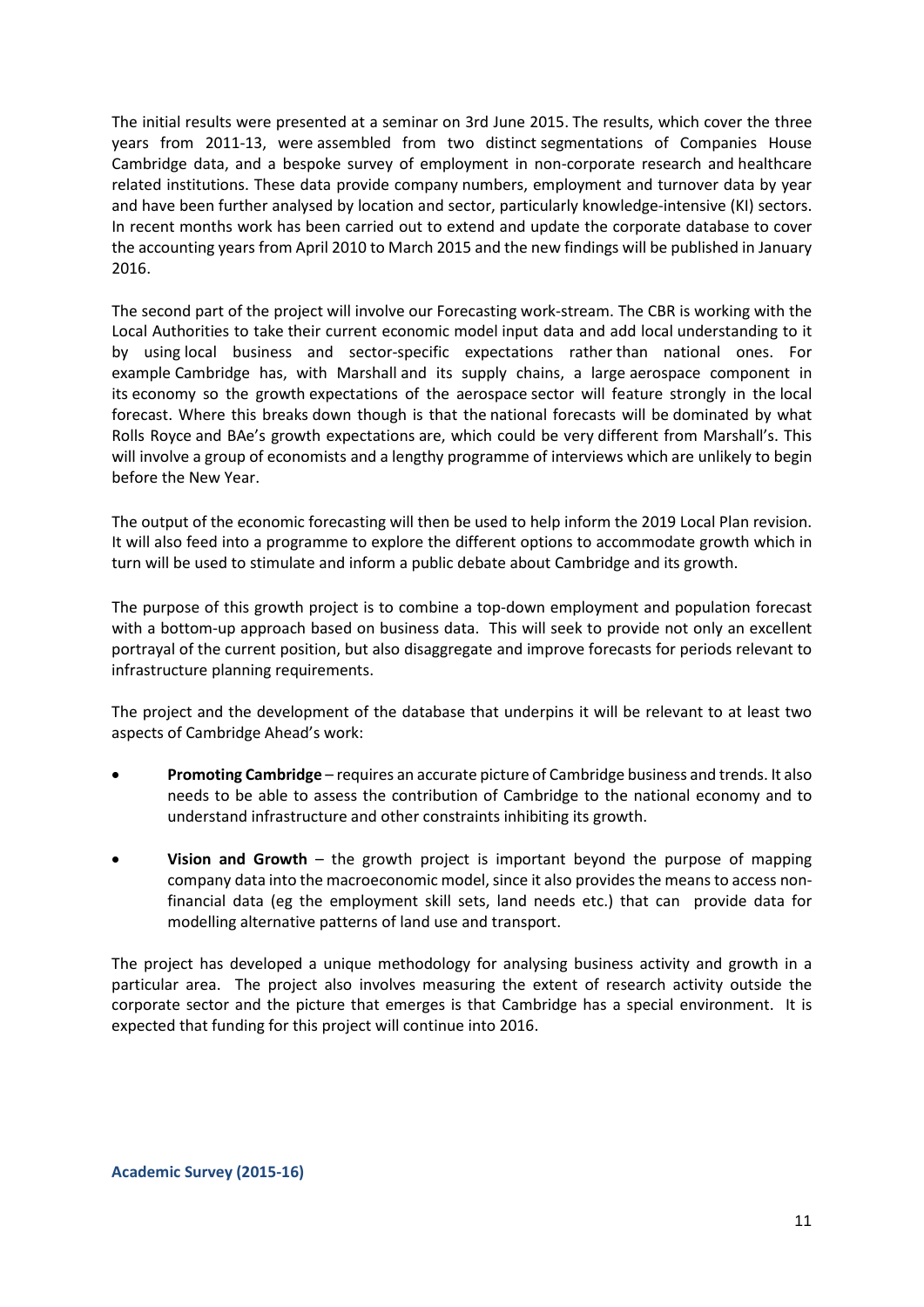Project leader: Michael Kitson. Co-investigators: Ammon Salter (Bath) Alan Hughes (Imperial College). Research Fellow: Cornelia Lawson. Database Management and Survey Research Support: Anna Bullock, Robert Hughes. Project dates: 2015-16.

Funding: National Centre for Universities & Business (Based on Consortium Funding from BIS, HEFCE, EPSRC, ESRC, AHRC, NERC and MRC)

A consortium of BIS, HEFCE, and several research councils (EPSRC, ESRC, AHRC, NERC and MRC) are funding this project through National Centre for Universities & Business. The project is replicating the highly successful academic survey research which Michael Kitson and Alan Hughes carried out in 2009. The original research project was rated as outstanding in the ESRC evaluation process. This project has co-investigators at Imperial College (Professor Alan Hughes) and at the University of Bath (Professor Ammon Salter).

With significant changes in the policy landscape for research happening since the 2009 UK-wide survey of academics, there existed a unique window of opportunity for undertaking a new survey, in as equivalent to the previous conditions as possible, to ascertain changes in attitudes towards impact and knowledge exchange in the UK. Although the evaluation of impact in REF and the REF impact database has provided new evidence of a cultural shift and detail on the actions that lead to impact, the repeat of the CBR's UK-wide survey will provide systematic longitudinal evidence on the 'impact' of the impact agenda.

While it will not be possible to attribute specific changes in activity to a specific change in policy, repeating the survey in as close conditions as before will enable the monitoring of progress in the breadth and depth of academic impacts outside academia, across the UK over the past 5 years; providing rationale for dedicated public investments. The exercise evaluating changes in culture will provide valuable intelligence to demonstrate the success of past policies on the impact of research and inform changes to be agreed among funders for the Spending Review of 2015.

The project was due to be completed by the end of the 2015, however further funding has subsequently been added and the project has been extended to run to the end of March 2016. The first reports based on the project will be published in February 2016.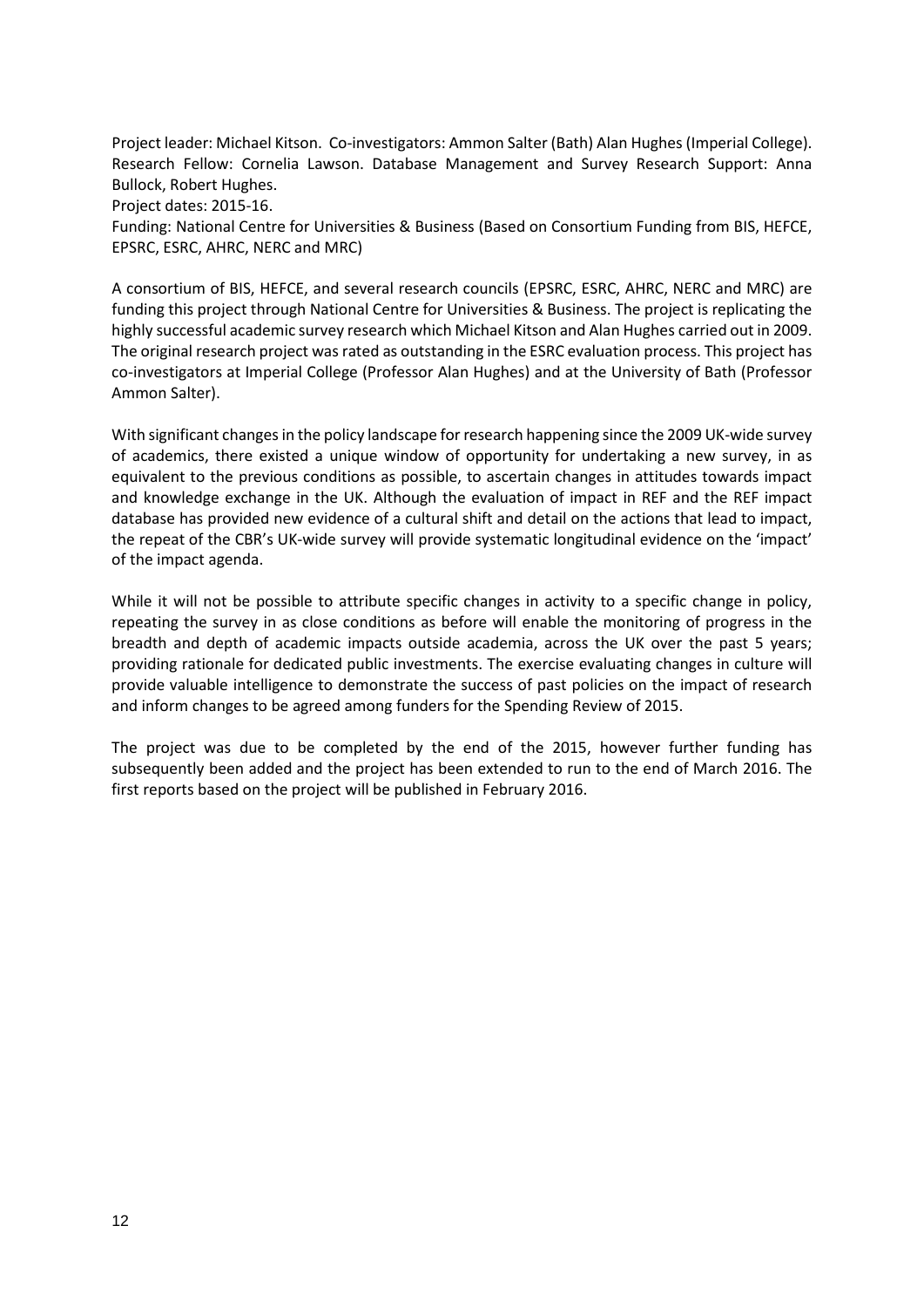#### **Development of a Stock-Flow Consistent UK Macroeconomic Model for Policy Analysis**

Project leaders: Bill Martin; Graham Gudgin. Project team: Ken Coutts, Graham Gudgin, Bob Rowthorn, Neil Gibson (Ulster). Project dates: ongoing.

This work, which formed part of the macro component of the UK~IRC Business Services project, follows in the tradition of stock-flow modelling pioneered by the late Professor Wynne Godley. The research is not publicly funded. The modelling is used to inform strategic macroeconomic policy analysis of the UK economy. The work also provides a top-down perspective relevant and complementary to research on the balance of payments, led by Ken Coutts and Bob Rowthorn as part of the Services project. The project has produced numerous outputs since 2007 (see earlier Annual Reports).

## *Macro-Economic Forecasting and Policy Analysis for the UK Economy*

This sub-project aims to examine alternatives to current macro-economic policy in the UK. Initial work involves developing econometric models of the UK macro-economies and balance of payments in order to assess the consequences of current economic policies and to run scenarios for key policy options. The initial policies being investigated include fiscal and monetary stimuli aimed at reducing unemployment, and the future of manufacturing in the UK. The project is undertaken in collaboration with Professor Neil Gibson and his team at the University of Ulster. An initial report has also been compiled to examine the historical impact of liberal market policies in the period since 1980, compared with the 'corporatist' era of earlier decades.

After three years development work the project came to fruition during this year with three major publications. The project now involves a team based at the CBR and at the Ulster University Economic development Centre (UUEPC) in Belfast. The CBR team consists of Ken Coutts, Graham Gudgin and a Ph.D. student, Saite Lu, based in development studies and Sydney Sussex College. Colleagues at UUEPC are Professor Neil Gibson and Jordan Buchanan. Three strands of work were undertaken during the year. The first was a major report on the Impact of Liberal Market Reforms in the UK. This examined macro-economic performance in the UK comparing the 'free-market' period in the 35 years since 1979 with the three preceding corporatist or 'Keynesian' decades. The second was the completion of the CBR macro-economic model and the writing of the model manual as a CBR working paper. Third has been the writing of the first forecast report using the model. The model and forecasts are distinctive in being fully based on econometric equations in the Keynesian tradition and avoiding the restrictive neo-classical assumptions which constrain medium-term forecasts in the OBR and other macroeconomic models. The forecasts suggest that government spending cuts will have a greater negative impact on economic growth than suggested by the OBR. The forecasts also suggest that a reliance on household borrowing to drive growth in the UK economy in the absence of public sector stimulus will lead to major financial imbalances and the danger of a second financial collapse.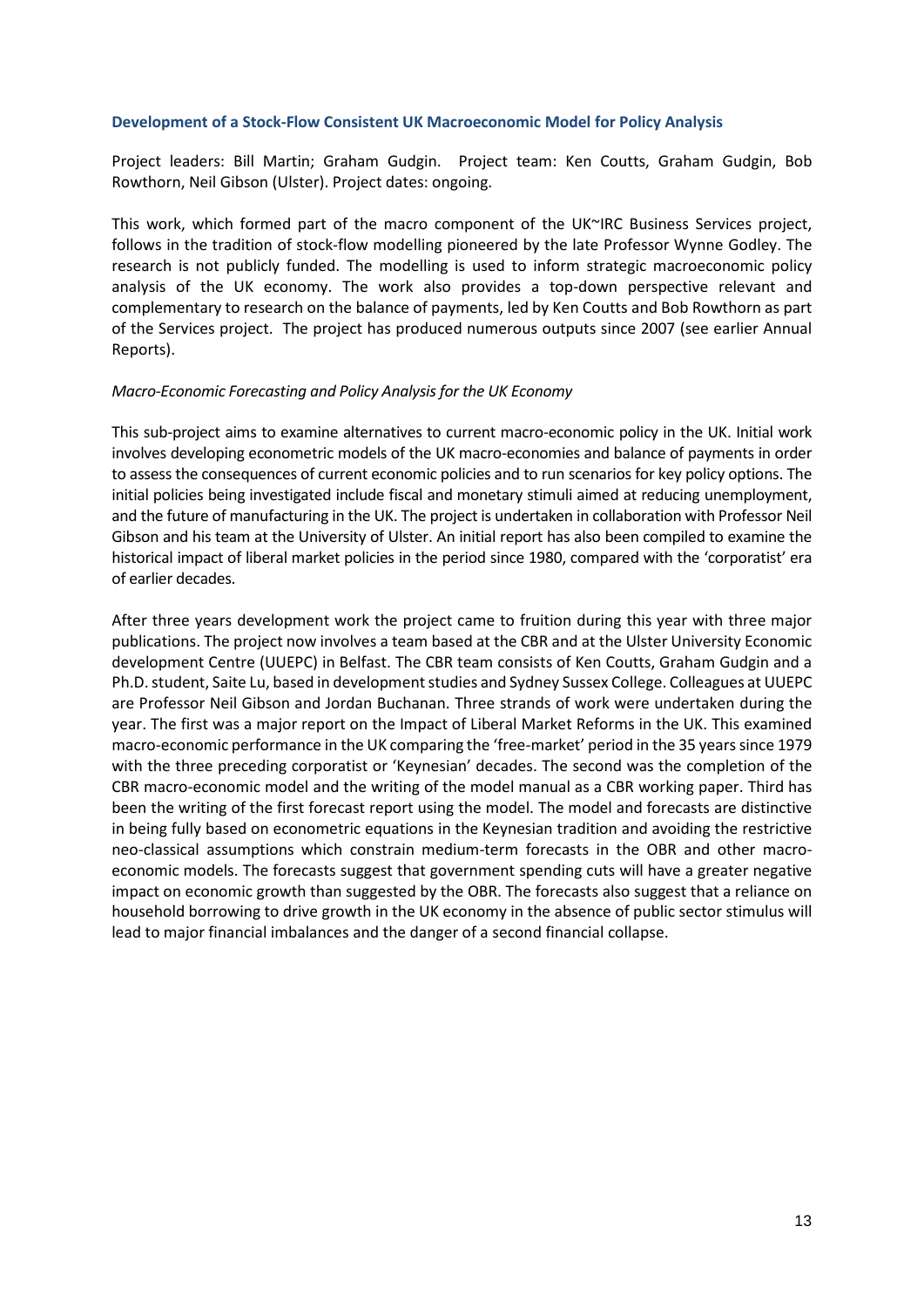| Outputs for Development of a stock-flow consistent UK macroeconomic model for policy analysis |                            |  |  |  |  |  |  |  |  |  |  |  |
|-----------------------------------------------------------------------------------------------|----------------------------|--|--|--|--|--|--|--|--|--|--|--|
| Media Coverage<br>144 147<br>88<br><b>Datasets</b><br>created,                                |                            |  |  |  |  |  |  |  |  |  |  |  |
|                                                                                               | software written           |  |  |  |  |  |  |  |  |  |  |  |
| held/<br>Conferences<br>attended                                                              | 92<br>142<br>User Contacts |  |  |  |  |  |  |  |  |  |  |  |
| <b>Working Papers</b><br>59 60 67                                                             |                            |  |  |  |  |  |  |  |  |  |  |  |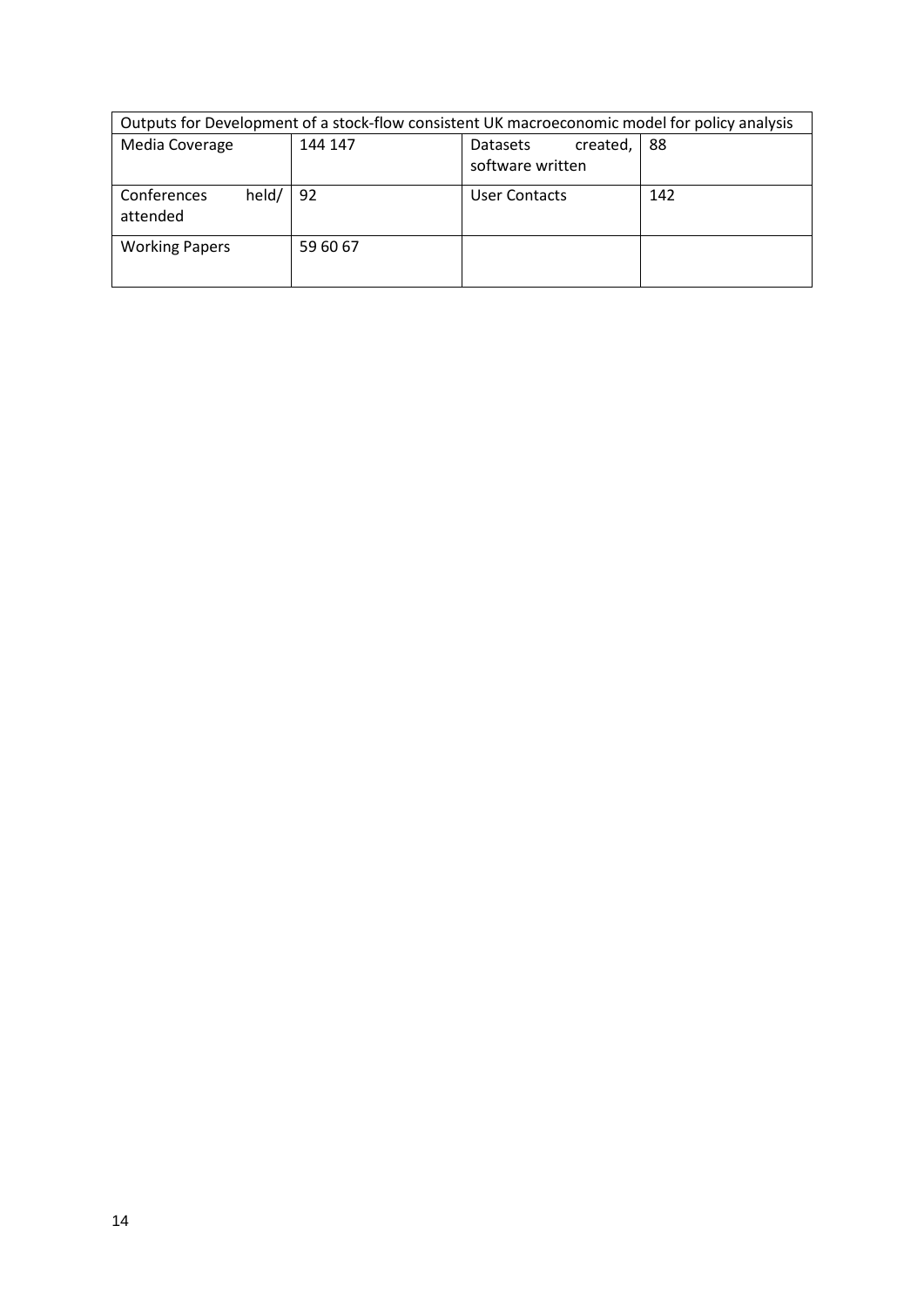#### **Corporate Governance Programme: Director Simon Deakin**

The Corporate Governance programme carries out a range of basic and applied research projects on issues affecting the governance, management and regulation of companies, including board structure, executive pay, hostile takeovers, shareholder activism, socially responsible investment, corporate insolvency, inter-firm contracting, worker participation, employment protection, and labour standards regulation. Under the aegis of the programme, researchers have provided advice and research support to a number of policy initiatives in the UK and overseas, including the DTI-sponsored review of UK company law which culminated in the passage of the Companies Act 2006, the EU's consideration of options for the reform of working time regulation, and ILO work on labour standards in developing countries. The programme has contributed to advances in methods of data collection and statistical analysis in the study of the relationship between law and finance, and to theoretical developments in the field of evolutionary law and economics. Funding has come from, inter alia, the ESRC, the EU, and the UK and Japanese governments.

## **Law, Development and Finance in Rising Powers**

Project leader: Simon Deakin. Co-investigators: Svetlana Adrianova (Leicester), John Armour (Oxford), Gregory James (Loughborough), Mathias Siems (Durham), Kristin van Zwieten (Oxford). Senior Research Fellow: John Hamilton. Research Associates: Ding Chen (Newcastle), Andrew Johnston (Sheffield), Gerhard Schnyder (King's College, London), Ajit Singh (Cambridge). Senior Research Fellow: John Hamilton. Research Fellow: Boya Wang. Research Associate: Sveta Borodina. Project dates: 2013-15. Funding: ESRC (Rising Powers Programme).

The aim of this project is to examine the role of law in economic development in the 'rising powers' of China, Russia, India and Brazil. The work analyses to what extent the quality of legal and other formal institutions has affected financial development and economic growth in these countries, and whether reliance on informal institutions poses an obstacle to their future growth. The project involves collaboration between the CBR and a number of partner institutions, and is supported by the law firm Clifford Chance.

For over a decade, with the encouragement of the World Bank and western governments, developing countries have adopted programmes of legal and financial reform combining privatisation of stateowned banks and enterprises with the enactment of enhanced legal protections for shareholders and creditors. According to some accounts, China's recent experience demonstrates the value of a developing legal framework in overcoming limits to growth in an informal, trust-based economy, while Russia is actively seeking to put in place the necessary legal and regulatory structures for marketbased financial development. In Brazil, the example of the Novo Mercado, a new stock market segment which has attracted a large number of high-tech IPOs, suggests that a strategy of allowing firms to opt into a shareholder-rights based regulatory regime can work in promoting flows of equity finance in an emerging market context. In India, too, there is some evidence that recent corporate governance reforms have led to greater transparency on the part of listed firms and to increased investor confidence, although critics of the reform process argue that it has not gone far enough. The picture emerging from these experiences is one in which formal and informal institutions do not necessarily operate in tension. Rather, they may complement each other in providing the foundations for sustainable economic growth and societal development.

The project is researching these issues using an inter-disciplinary, multi-methods approach, combining quantitative analysis of the extent and nature of correlations between legal and financial development in the countries under review, with qualitative, fieldwork-based research aimed at building up a detailed, micro-institutional account of the perceptions and strategies of actors involved in legal and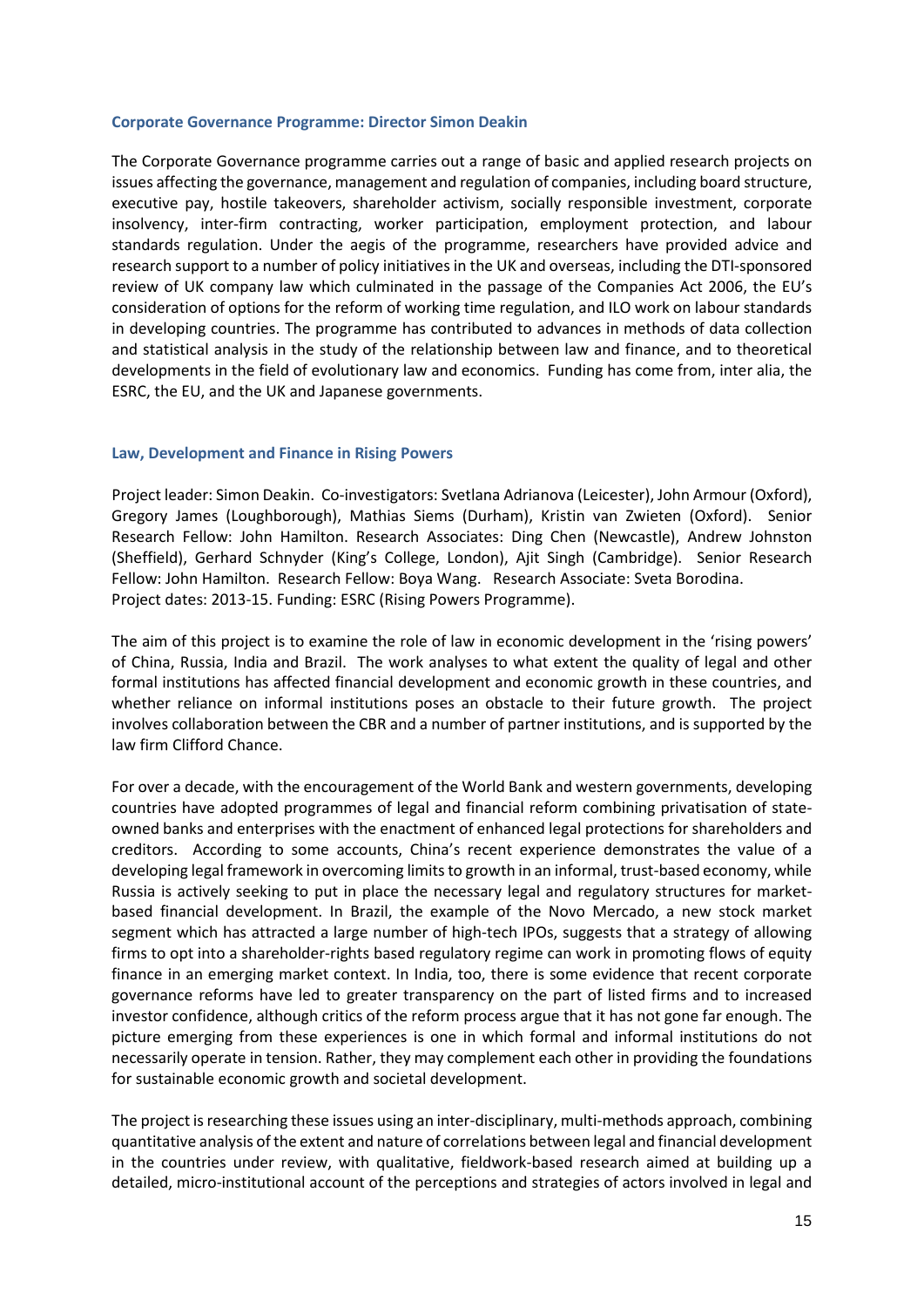financial reforms. We are using legal and financial datasets to carry out time-series and panel data analysis capable of specifying causal links between legal institutions and economic development in the rising powers and, by way of comparison, in a wider sample of developed and developing countries with over 30 annual observations per country. The fieldwork is focusing on the role played in each country by the banking sector and capital markets as alternative (or possibly complementary) sources of finance for firms; on how government reconciles or combines its continuing role as owner of financial and industrial enterprise with its emerging role as regulator of banks and securities markets; and on how firms meet their financing needs.

Data collection for legal datasets began in the spring of 2013 and revised versions of the CBR Shareholder Protection Index and Creditor Protection Index, covering 30 countries for the period 1990-2013, were completed. Econometric analysis of the datasets began in 2014. Interviewing in the case study countries was completed in the course of 2015. The results of the work are currently being written up.

| Outputs for Law Development and Finance in Rising Powers |                      |                          |                     |
|----------------------------------------------------------|----------------------|--------------------------|---------------------|
| refereed<br><b>Articles</b><br>in                        | 36722                | 26 29 30 31 33 41 41     |                     |
| Journals                                                 |                      |                          |                     |
| <b>Working Papers</b>                                    | 56 58 65 68 72 78 79 | Other Publications, e.g. | 8384                |
|                                                          | 80                   | book<br>reviews,         |                     |
|                                                          |                      | pamphlets                |                     |
| Conference<br>papers                                     | 101 102 103 104 105  | Media Coverage           | 146 153 154 155 156 |
| given                                                    | 106 107 108 110 111  |                          | 157 158             |
|                                                          | 112 119 120 121 122  |                          |                     |
|                                                          | 123 124              |                          |                     |
| Conferences attended                                     | 127 128 129 130 131  | Mphil & PhD Students     | 159 162 163 164 165 |
|                                                          | 132 133 133          | supervised               |                     |
| User contacts                                            | 137 138 143          | <b>Datasets</b>          | 85 86 89 90         |
|                                                          |                      |                          |                     |
|                                                          |                      |                          |                     |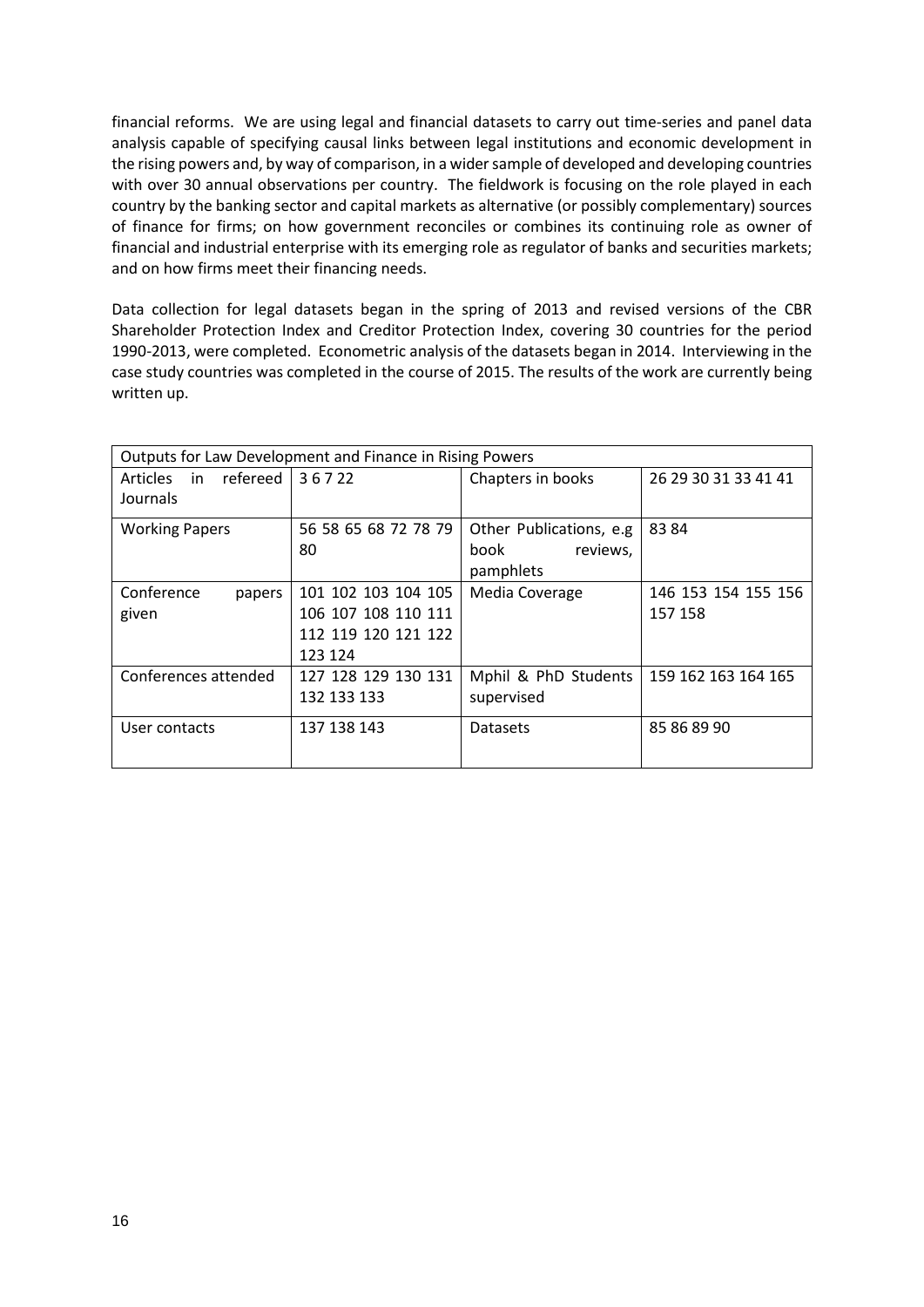## **Labour Law and Poverty Alleviation in Low- and Middle-Income Countries**

Project leader: Simon Deakin. Co-investigator: Shelley Marshall (Monash University). Research Fellow: Enying Zheng. Researchers: Louise Bishop, Zoe Adams. Research Associates: Ajit Singh (CBR), Prabirjit Sarkar (Jadavpur University). Project dates: 2013-16. Funding: ESRC (DFID-ESRC Joint Scheme on Poverty Alleviation).

The aim of the project is to understand the role of labour law in alleviating poverty in developing countries, with the focus on four country cases, namely Cambodia, China, India and South Africa.

Labour regulation can operate to reduce poverty in two ways: by promoting greater equality of incomes and wealth, and by encouraging the more productive and efficient use of labour resources. A key issue is the effectiveness of labour law regulation in practice. Even if, in principle, labour law rules can serve social and economic goals, they may fail to do so if the capacity of regulatory institutions is limited, if rules lack legitimacy on the ground, or if the laws are ill-suited to economic or social conditions.

The empirical strategy for addressing these issues is two-fold. The quantitative dimension of the work takes the form of econometric analysis of datasets providing data on legal and institutional variables at national and regional level, alongside relevant economic and labour market indicators (GDP, employment, unemployment, productivity, and so on). The qualitative dimension of the work takes the form of interviews with actors in the case study countries. These include those with legal knowledge and experience (judges, lawyers, politicians, regulators, civil servants, labour inspectors), private-sector firm-level actors (HR and other managers), and actors in civil society (trade unions, NGOs). These two aspects of the study will be brought together to provide comparative data on countries with different levels of industrialisation, economic structures and cultural contexts.

The project is being undertaken with the support of the International Labour Office (ILO), which is providing advice on access in the case study countries, data support, and policy analysis, and in close collaboration with researchers based at partner institutions, including Monash University and the University of Cape Town.

A preliminary workshop was held at the ILO in February and work on data collection began in June 2013. Preliminary results from econometric analysis have been reported in working papers.

Fieldwork has been carried out in each of the case study countries, and by the summer of 2015 was substantially complete; further rounds of interviews in Cambodia and India are scheduled to be undertaken by the spring of 2016. A 'leximetric' dataset coding labour laws for 117 countries has also been completed and exploratory econometric analysis undertaken. The results from the different quantitative and qualitative dimensions of the research will be reported in 2016 following the conclusion of the project.

Consultancy work carried out in connection with the project includes data coding work for the ILO and report on labour court reform in Vietnam.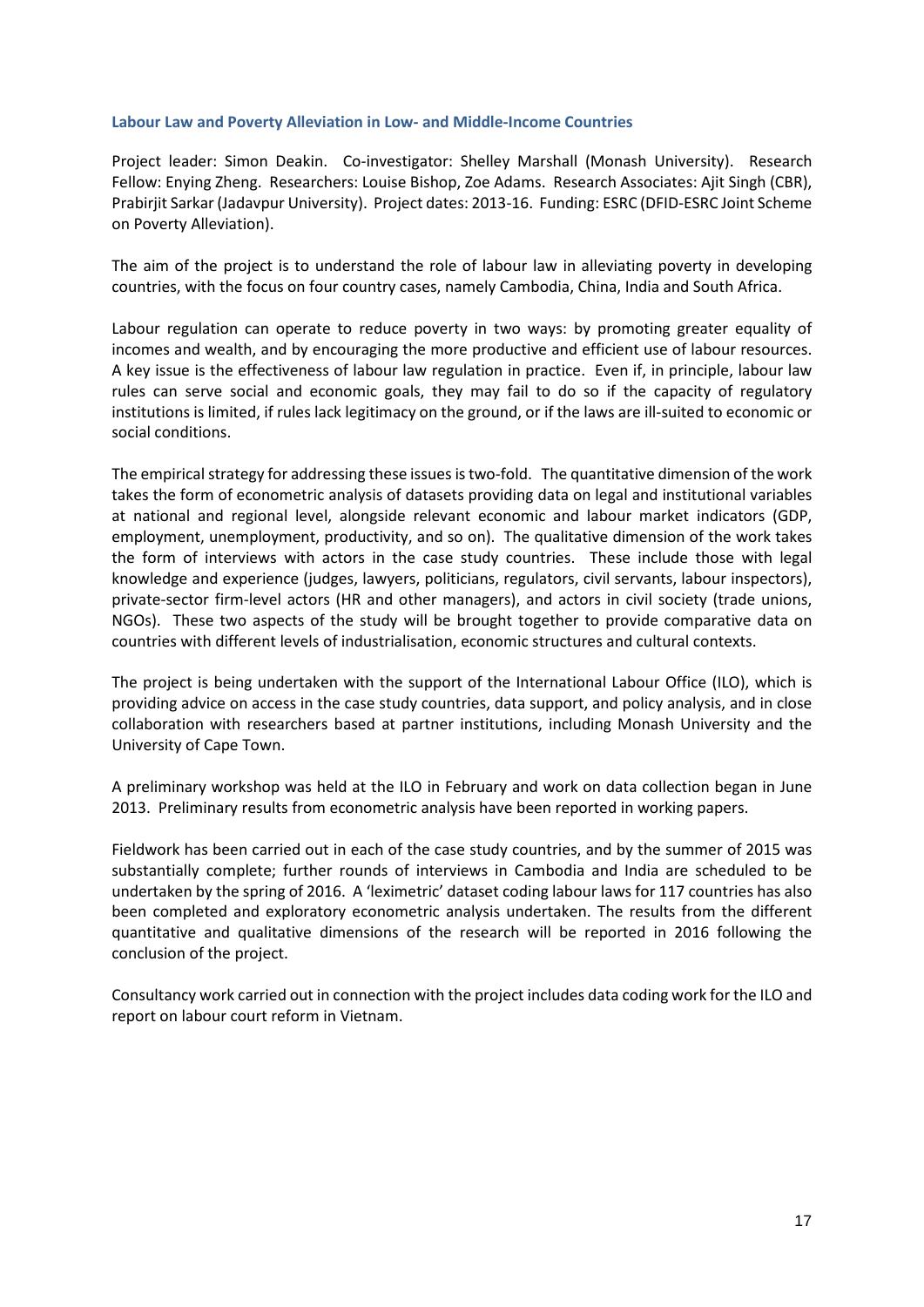| Outputs for Labour Law and Poverty Alleviation in Low and Middle income countries |             |                                                              |         |  |  |  |  |  |  |  |  |  |
|-----------------------------------------------------------------------------------|-------------|--------------------------------------------------------------|---------|--|--|--|--|--|--|--|--|--|
| refereed l<br>Articles<br>in<br>Journals                                          | 158         | Consultancy & Advice   139 140 141<br>given (paid or unpaid) |         |  |  |  |  |  |  |  |  |  |
| <b>Working Papers</b>                                                             | 48 49 63 64 | Chapters in books                                            | 26      |  |  |  |  |  |  |  |  |  |
| Conference<br>papers<br>given                                                     | 94 109      | Mphil & PhD Students<br>supervised                           | 160 161 |  |  |  |  |  |  |  |  |  |
| <b>Datasets</b><br>created,<br>software written                                   | 87          | <b>Research Reports</b>                                      | 47      |  |  |  |  |  |  |  |  |  |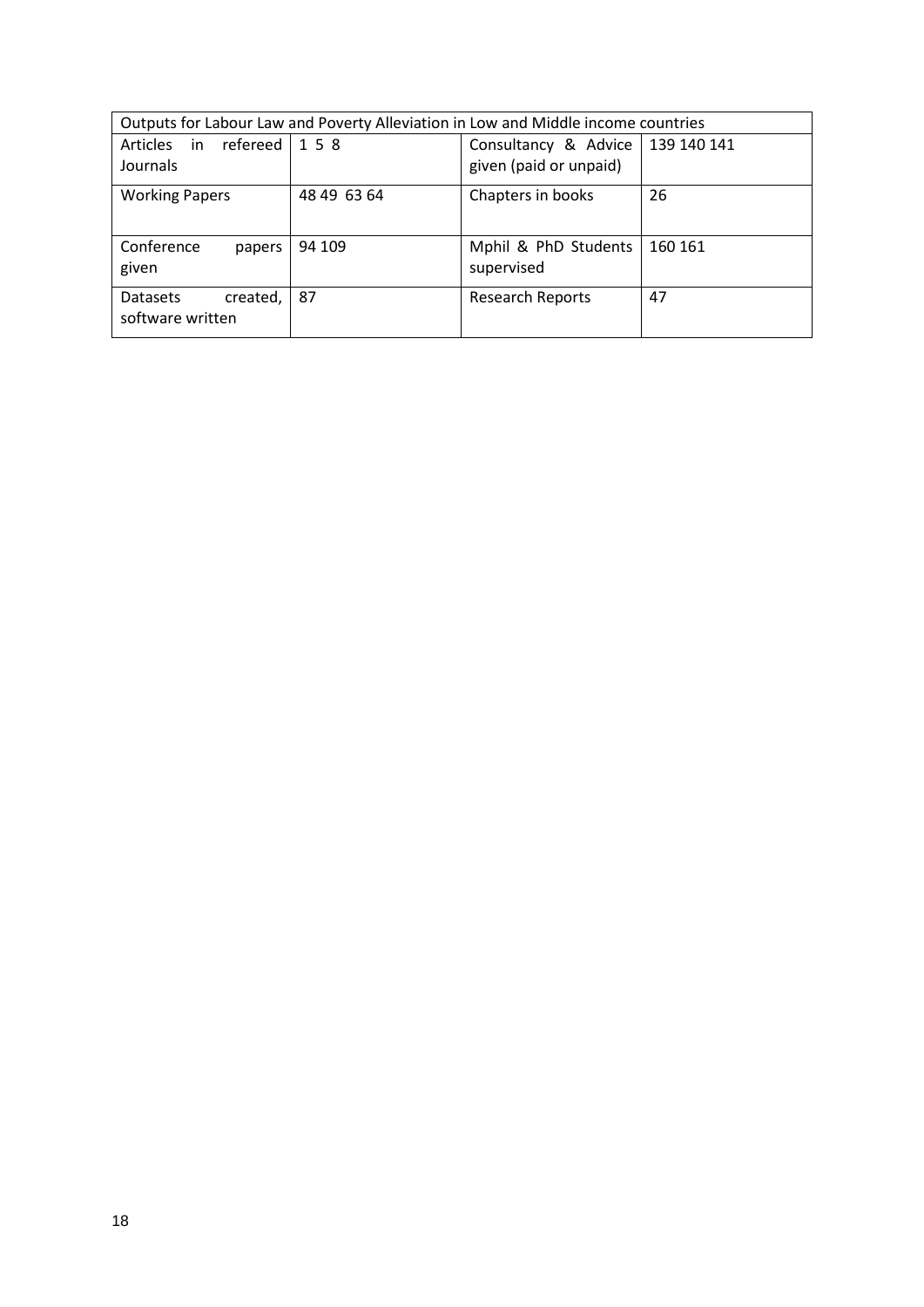## **The Internet of Things: Shaping Our Futures**

Project leader: Simon Deakin. Co-investigators: David Howarth, Boni Sones, Carolyn Twigg. Project dates: August-October 2015. Funding: ARM Industries.

With funding from ARM, the CBR and the Cambridge Public Policy Strategic Research Initiative organized a workshop in September 2014 with industry experts and academics to discuss the Internet of Things. The workshop led to a report which was published in May 2015.

The Internet of Things ('IoT') is the name given to emerging technologies based on advanced forms of connectivity. These promise to open the way to more complex forms of machine to machine communication and to enable data to be transmitted over wide areas. The report looks at the prospects for the IoT, potential technological, economic and legal barriers to its widespread adoption, and its wider significance for society. It is based on background research, interviews with industry experts and a users' workshop organised in early September 2014. The IoT is analysed as a complex system which links technologies, standards, markets, laws and ethics.

The first part of the report looks at the current state of the technologies which define the IoT and analyse potential barriers to their wider use and dissemination. Technologies do not emerge in a vacuum. They require standards and protocols which depend, in turn, on the willingness of firms to share certain knowledge while competing with each other over market share. Thus standard setting involves a delicate balance of cooperation and competition. The report weigh ups arguments for and against the view that a common or open standard will be needed in order for the IoT to develop. It also explores the economics underlying take up of the IoT and the role of government in encouraging its transition to general purpose technology with the potential to transform products and markets.

The second part of the report looks at data protection and privacy issues . The IoT is emerging at a moment when there is growing concern over privacy and data security issues arising from use of internet-based technologies. It is possible to overstate the dangers posed by the IoT to privacy since many of its applications will involve closed systems. However, part of the economic value of the IoT to business firms is likely to lie in the opportunities it provides for the commercialisation of personal data. If risks to personal privacy from this process are not addressed, the take up of the technology may be delayed by a combination of legal liabilities and consumer distrust. The solution to this problem is likely to lie, the report suggests, in a combination of regulatory experimentation and the development of technologies which provide consumers and citizens greater control over personal data.

The third part of the report looks at the relationship between the IoT, human agency, and trust. The report identifies threats to human autonomy and freedom in a transformational technology such as the IoT which, while providing new opportunities for wealth creation and for the enhancement of personal and societal well being, may also disrupt core institutions, including those underpinning citizen voice and participation in democratic decision making. The report argues that these risks need to be clearly accepted and addressed as the IoT develops. The future of the IoT is not preordained, and choices made in the early stages of its emergence will decisively influence its future development.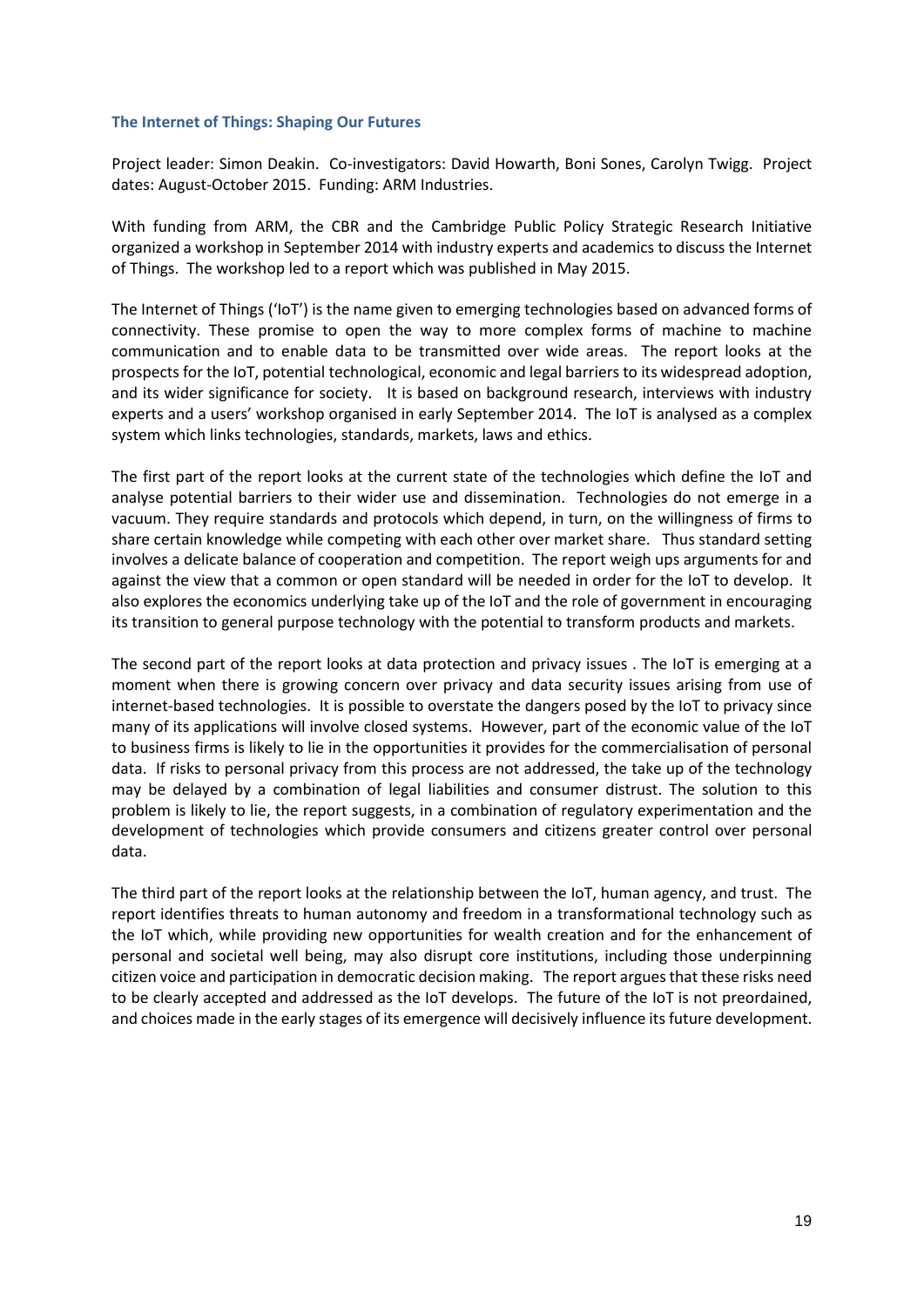| Outputs for The Internet of Things: Shaping Our Futures |    |  |  |  |  |  |  |  |  |  |  |
|---------------------------------------------------------|----|--|--|--|--|--|--|--|--|--|--|
| <b>Research Reports</b>                                 | 46 |  |  |  |  |  |  |  |  |  |  |
|                                                         |    |  |  |  |  |  |  |  |  |  |  |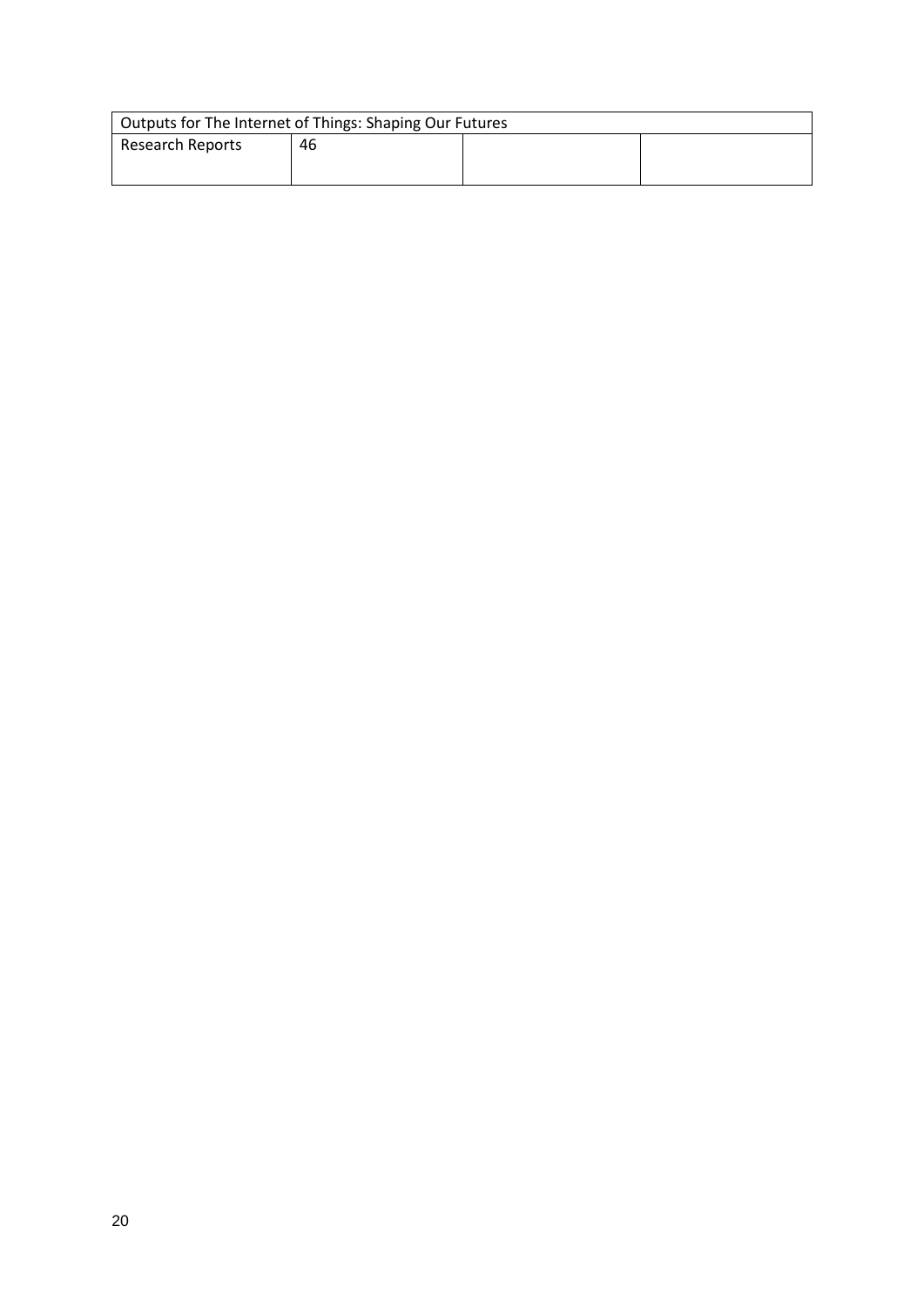## **3.Outputs**

## **Articles in refereed journals**

- <span id="page-20-3"></span>1. Adams, Z., and Deakin, S. (2014) 'Institutional solutions to inequality and precariousness in labour markets' *British Journal of Industrial Relations*, 52: 779-809.
- 2. Ballot, G., Galia, F. Fahti, F, and Salter, A. (2015) 'The fateful triangle: complementarities between product, process and organizational innovation in the UK and France' *Research Policy*, 44: 217-232.
- <span id="page-20-0"></span>3. Chen, D., and Deakin, S. (2014) 'On heaven's lathe: state, rule of law, and economic development' *Law and Development Review*, 8: 123-45.
- 4. Criscuolo, P, Salter, A. and ter Wal, A. (2014) 'Going underground: bootlegging and individual innovative performance, *Organization Science*, 25(5): 1287–1305.
- <span id="page-20-4"></span>5. Deakin, S. (2014) 'Labour law and inclusive development', *Indian Journal of Labour Economics*, 57: 19-34.
- <span id="page-20-1"></span>6. Deakin, S., Gindis, D., Hodgson, G., Huang, K. and Pistor, K. (2015) 'Legal institutionalism: capitalism and the constitutive role of law' forthcoming, *Journal of Comparative Economics*.
- <span id="page-20-2"></span>7. Deakin, S., and Hamilton, J. (2015) 'Russia's legal transitions: Marxist theory, neoclassical economics, and the rule of law' forthcoming, *Hague Journal of the Rule of Law*.
- <span id="page-20-5"></span>8. Deakin, S., and Haldar, A. (2015) 'How should India reform its labour laws?' *Economic and Political Weekly*, 50(1), 48-55.
- 9. Deakin, S., Fraser-Butlin, S., Polanska, A. and McLaughlin, C. (2015) 'Are litigation and collective bargaining complements or substitutes for achieving gender equality? A study of the British Equal Pay Act' *Cambridge Journal of Economics*, 39: 381-403.
- 10. Henkel, J., Schöberl, S., and Alexy, O. (2014) 'The emergence of openness: how firms learn selective revealing in open innovation' *Research Policy*, 43: 879-890.
- 11. Johnston, A. (2014) 'Preventing the next financial crisis? Regulating bankers' pay in Europe' *Journal of Law and Society*, 41: 6-27
- 12. Johnston, A. (2014) 'Reforming English company law to promote sustainable companies' *European Company Law* 11: 63-66
- 13. Johnston, A. (2015) 'Regulating hedge funds for systemic stability: the EU's approach' *European Law Review* (forthcoming November 2015)
- 14. Katelouzou, D., and Siems, M. (2015) 'Disappearing paradigms in shareholder protection: leximetric evidence for 30 Countries, 1990-2013' *Journal of Corporate Law Studies* 15: 127-160.
- 15. Lahr, H. (2014) 'An improved test for earnings management using kernel density estimation. *European Accounting Review*, 3: 559–591.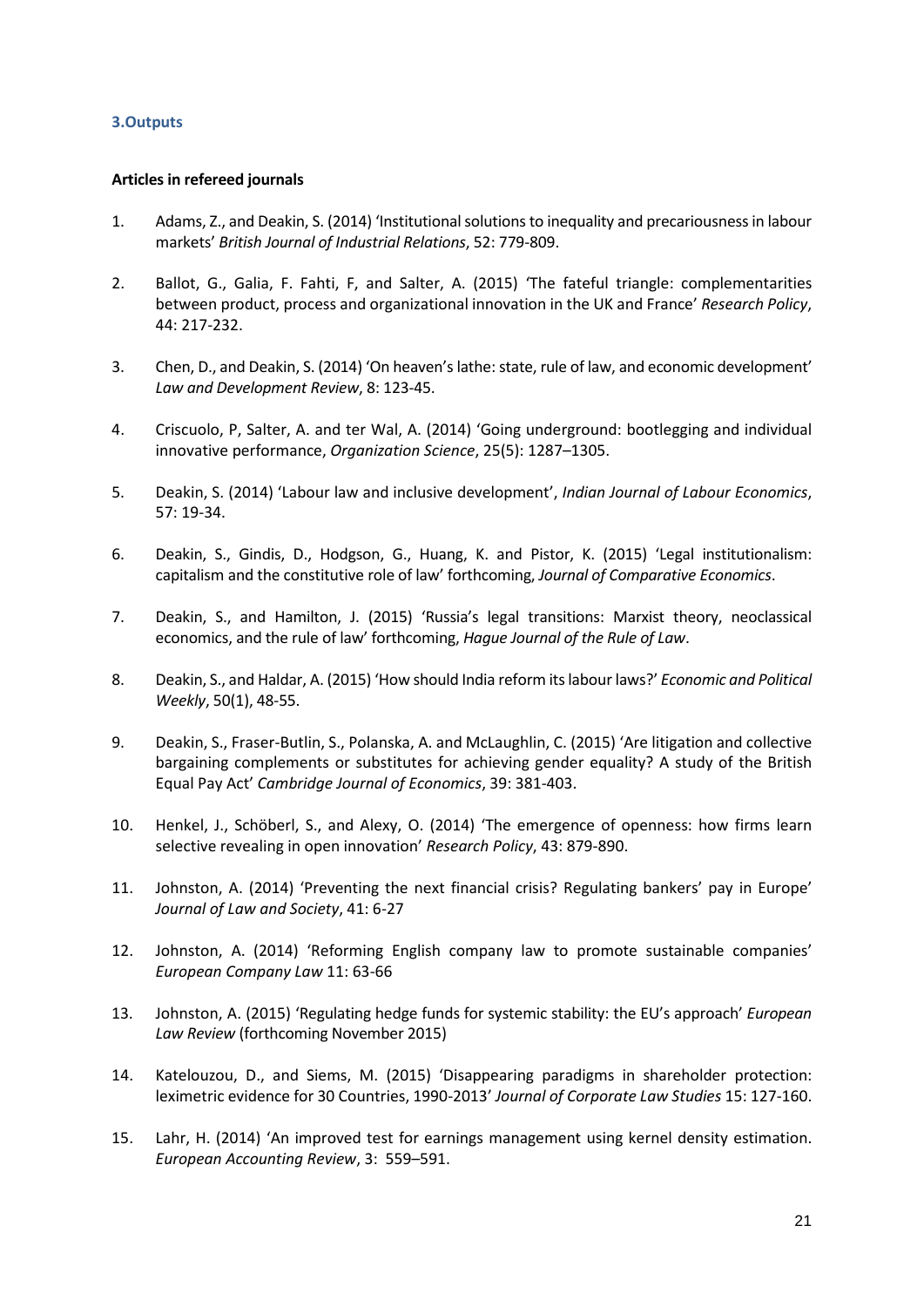- 16. Lahr, H., and Mina, A. (2015) 'Venture capital investments and the technological performance of portfolio firms', *Research Policy* forthcoming.
- 17. Laursen, K. and Salter, A. (2014) 'The paradox of openness: appropriability, external search and collaboration', *Research Policy*, 43 867–878.
- 18. Matchaya G., Allen, P., Turner., S, Bartlett, W., Perotin, V., and Zamora B. (2013) 'Recent evidence on the changing mix of providers of healthcare in England', *International Journal of Public and Private Healthcare Management and Economics*, 3(2): 18-34.
- 19. Mina, A., Bascavusoglu-Moreau, E. and Hughes, A. (2014) 'Open service innovation and the firm's search for external knowledge' *Research Policy*, 43: 853–866
- 20. Perkmann, M., Fini, R., Ross, J-M, Salter, A., Silvestri, C., and Tartari, V. (2015) 'Accounting for universities' impact: using augmented data to measure academic engagement and commercialization by academic scientists' *Research Evaluation* forthcoming.
- 21. Salter, A., Criscuolo, P, ter Wal, A. and Alexy, O., (2015) 'Open for ideation: individual-level openness and idea generation in R&D contexts' *Journal of Product Innovation Management*, 32: 488-504.
- <span id="page-21-0"></span>22. Siems, M. (2016) 'Measuring law: picking the least worst option' *Socio-Economic Review*, 14: forthcoming.
- 23. Tartari, V. and Salter, A. (2015) 'The engagement gap: exploring gender differences in universityindustry collaboration', *Research Policy*[, 44:](http://www.sciencedirect.com/science/journal/00487333/44/6) 1176–1191.
- 24. Tartari, V. Perkmann, M. and Salter, A. (2014) 'In good company: the influence of peers on industry engagement by academic scientists' *Research Policy,* 43: 1189-1203.
- 25. Thune, T., and Mina, A. (2015) 'Hospitals as innovators in the health care system: a literature review and research agenda' *Research Policy* forthcoming.

## **Chapters in Books**

- <span id="page-21-1"></span>26. Adams, Z., and Deakin, S. (2015) 'Quantitative labour law', in A. Ludlow and A. Blackham (eds.) *New Frontiers in Empirical Labour Law Research* (Oxford: Hart).
- 27. Adams, Z. and Deakin, S. (2015) 'Freedom of establishment and regulatory competition', in D. Chalmers and A. Arnull (eds.) *The Oxford Handbook of EU Law* (Oxford: OUP), forthcoming, available online at: [http://www.oxfordhandbooks.com/view/10.1093/oxfordhb/9780199672646.001.0001/oxfor](http://www.oxfordhandbooks.com/view/10.1093/oxfordhb/9780199672646.001.0001/oxfordhb-9780199672646-e-23?rskey=l1PEz4&result=1) [dhb-9780199672646-e-23?rskey=l1PEz4&result=1.](http://www.oxfordhandbooks.com/view/10.1093/oxfordhb/9780199672646.001.0001/oxfordhb-9780199672646-e-23?rskey=l1PEz4&result=1)
- 28. Alexy, O. and Dahlander, L. (2014) 'Managing open Innovation', in M. Dodgson, D. Gann and N. Phillips (eds.) *Handbook of Innovation Management* (Oxford: Oxford University Press), 442-461.
- <span id="page-21-2"></span>29. Armour, J. Menezes, A., Uttamchandani ,M. and van Zwieten, K. (2015)'How creditor rights matter for debt finance: a review of empirical evidence', in F. Dahan (ed), *Research Handbook on Secured Financing in Commercial Transactions* (Cheltenham: Edward Elgar, 2015), 3-25.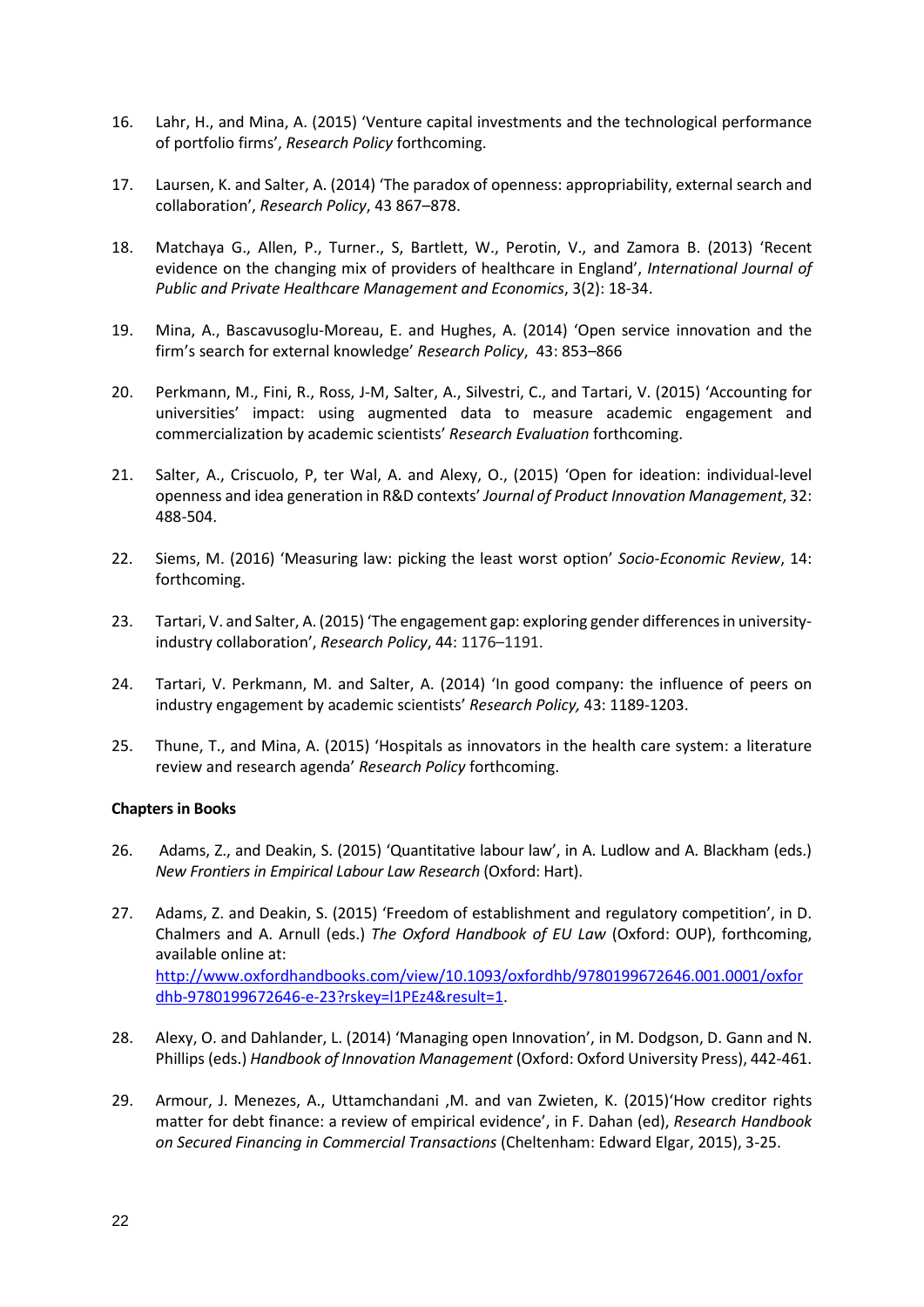- <span id="page-22-0"></span>30. Armour, J., and Schmidt, C. (2015) 'Layers of legality: building enforcement capacity for Brazilian corporate law', in L. Scaffardini (ed.), *The Brics Group in the Spotlight: An Interdisciplinary Approach,* (Edizioni Scientifiche Italiane: Parma), 135-174.
- <span id="page-22-1"></span>31. Armour, J., and Schmidt, C. (2016) 'Layers of legality: building enforcement capacity for Brazilian corporate and securities Law', forthcoming in R. Huang and N. Howson (eds), *Public and Private Enforcement of Company Law and Securities Regulation—China and the World*.
- 32. Deakin, S. (2015) 'Law as evolution, evolution as social order: common law method reconsidered', in S. Grundmann and J. Thiessen (eds.) *Law in the Context of Disciplines*  (Tübingen: Mohr Siebeck), forthcoming.
- <span id="page-22-2"></span>33. Deakin, S. and Adams, Z. (2015) 'Corporate governance and employee relations', in J. Gordon and W.-G. Ringe (eds.), *The Oxford Handbook of Corporate Law and Governance* (Oxford: OUP) forthcoming, online version available at: [http://www.oxfordhandbooks.com/view/10.1093/oxfordhb/9780198743682.001.0001/oxfor](http://www.oxfordhandbooks.com/view/10.1093/oxfordhb/9780198743682.001.0001/oxfordhb-9780198743682-e-44?rskey=l1PEz4&result=185) [dhb-9780198743682-e-44?rskey=l1PEz4&result=185.](http://www.oxfordhandbooks.com/view/10.1093/oxfordhb/9780198743682.001.0001/oxfordhb-9780198743682-e-44?rskey=l1PEz4&result=185)
- 34. Hughes, A. (2014) 'Capital markets, innovation systems and the financing of innovation', in M. Dodgson, D. Gann and N. Phillips (eds.) *The Oxford Handbook of Innovation Management*  (Oxford: OUP).
- 35. Johnston, A. 'Towards long-termism in corporate governance: the Shareholder Rights Directive and beyond' in S. Vitols (ed), *Long-term investment and the Sustainable Company: a stakeholder perspective* (2015, ETUI, Brussels) available at [http://www.etui.org/Publications2/Books/Long](http://www.etui.org/Publications2/Books/Long-term-investment-and-the-Sustainable-Company-a-stakeholder-perspective.-Vol.-III)[term-investment-and-the-Sustainable-Company-a-stakeholder-perspective.-Vol.-III](http://www.etui.org/Publications2/Books/Long-term-investment-and-the-Sustainable-Company-a-stakeholder-perspective.-Vol.-III)
- 36. Johnston, A., Sjåfjell, B., Anker-Sørensen, L. and Millons, D. (2015) 'Shareholder primacy: the main barrier to sustainable companies' in B. Sjåfjell and B. Richardson (eds.), *Company Law and Sustainability: Legal Barriers and Opportunities* (Cambridge: Cambridge University Press).
- 37. Johnston, A. and Njoya, W. (2014) 'Employee voice in corporate control transactions', in A. Bogg, and T. Novitz (eds), *Voices at Work: Continuity and Change in the Common Law World* (Oxford: Oxford University Press, 2014)
- 38. Kitson, M. and Michie, J. (2014), ['The deindustrial revolution: the rise and fall of UK](https://michaelkitson.files.wordpress.com/2013/03/kitson-and-michie-the-deindustrial-revolution-web.pdf) [manufacturing'](https://michaelkitson.files.wordpress.com/2013/03/kitson-and-michie-the-deindustrial-revolution-web.pdf), in R. Floud, J. Humphries, J. Johnson, J (eds), *The Cambridge Economic History of Modern Britain Vol. 2 1870 to the Presen*t (Cambridge: Cambridge University Press), 302-329.
- 39. Mina, A. (2015) 'Collaboration in services vis-à-vis manufacturing', in *The State of the Relationship's Report* National Centre for Universities and Business (London: NCUB).
- 40. Salter, A. and Alexy, O. (2014) 'The nature of innovation', in M. Dodgson, D. Gann, and N. Phillips (eds.) *Handbook of Innovation Management* (Oxford: Oxford University Press), 26-49.
- <span id="page-22-4"></span><span id="page-22-3"></span>41. Siems, M 'The leximetric research on shareholder protection' (2015) in J. Hill and Rl Thomas (eds.), *Research Handbook on Shareholder Power* (Cheltenham: Edward Elgar), 168-185.
- 42. Siems, M. (2015) 'Taxonomies and leximetrics', in J. Gordon and W.-G. Ringe (eds.), *The Oxford Handbook of Corporate Law and Governance*, Oxford: Oxford University Press, 2015 (forthcoming in book), online version available at: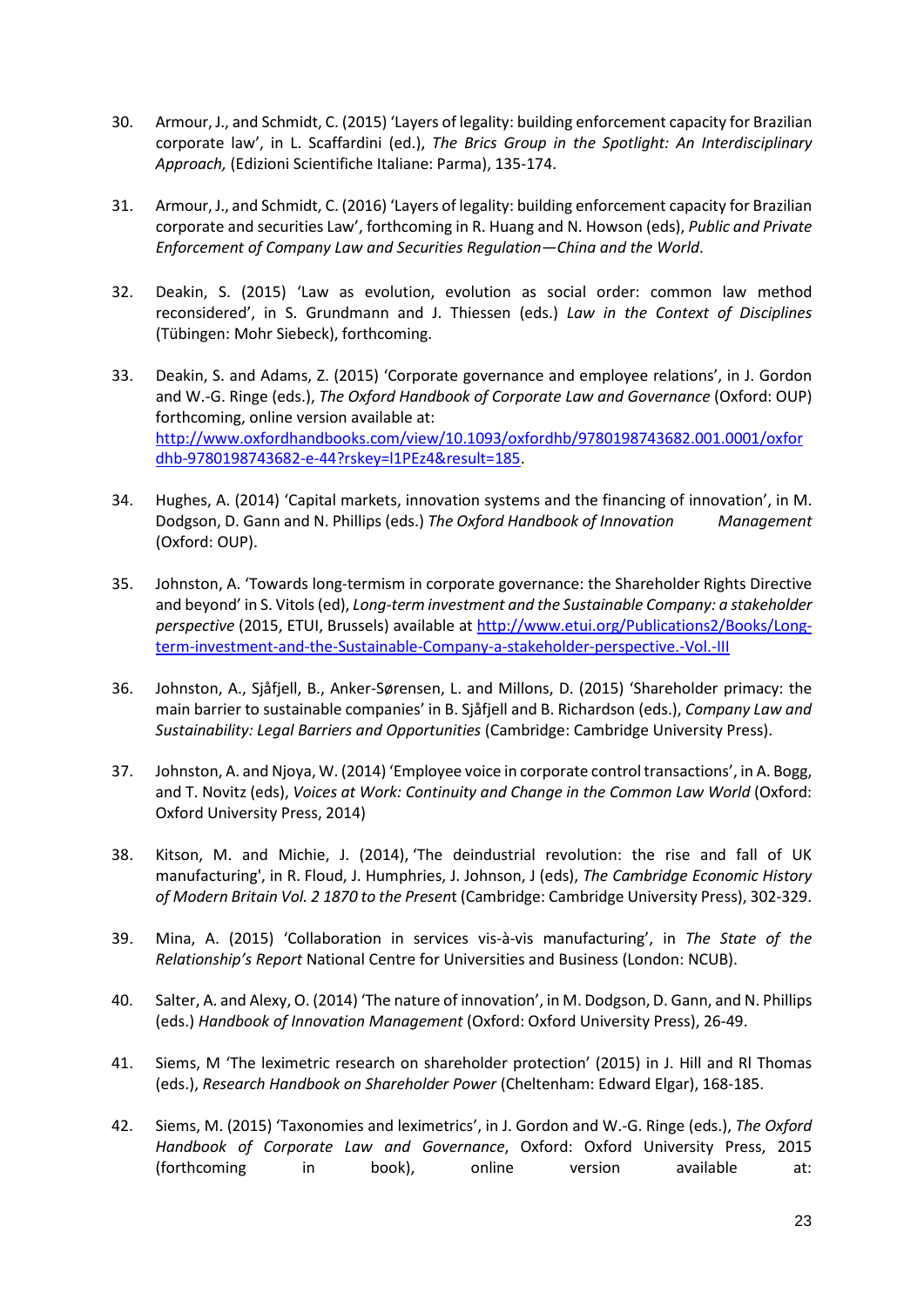[http://www.oxfordhandbooks.com/view/10.1093/oxfordhb/9780198743682.001.0001/oxfor](http://www.oxfordhandbooks.com/view/10.1093/oxfordhb/9780198743682.001.0001/oxfordhb-9780198743682-e-18) [dhb-9780198743682-e-18](http://www.oxfordhandbooks.com/view/10.1093/oxfordhb/9780198743682.001.0001/oxfordhb-9780198743682-e-18) 

- 43. Tether, B. (2014) 'Services, innovation and the management of service innovation', in M. Dodgson, D. Gann and N. Phillips (eds.) *The Oxford Handbook of Innovation Management*  (Oxford: OUP).
- 44. Vernet, A., Kilduff, M. and Salter, A. (2014) 'The two-pipe problem: analyzing and theorizing about 2-mode networks', in D. Brass (ed.) *Research in the Sociology of Organizations* (London: Emerald).

## **Books**

45. Consoli, D, Mina, A., Nelson, R.R. and Ramlogan, R. (eds.) (2015) *Medical Innovation: Science, Technology and Practice*' (London: Routledge), forthcoming.

#### **Research Reports**

- <span id="page-23-3"></span>46. Deakin, S., Sones, B. and Twigg, C. (2015) *The Internet of Things: Shaping Our Futures* (Cambridge: CBR and PPSRI) [http://www.publicpolicy.cam.ac.uk/news/internet-of-Things.](http://www.publicpolicy.cam.ac.uk/news/internet-of-Things)
- <span id="page-23-2"></span>47. Deakin, S., and Adams, Z. (2015) In*ternational Experience in Settling Labour Disputes: A Comparative Review* Report to the Justice Partnership Programme, Vietnam.

#### **Working papers**

- <span id="page-23-0"></span>48. Adams, Z., Bishop, L., Deakin, S., Fenwick, C., Martinsson, S, and Rusconi, G. (2015) 'Labour regulation over time: new leximetric evidence' , working paper, in progress.
- <span id="page-23-1"></span>49. Adams, Z., and Deakin, S. (2014) 'Institutional solutions to inequality and precariousness in labour markets' CBR Working Paper No. 463, September 2014.
- 50. Alexy, O., Bascavusoglu-Moreau, E., Salter, A. (2015) An Aspiration-level Theory of Open Innovation, Revised and Resubmitted (1st round) to *Industrial and Corporate Change*.
- 51. Alexy, O., West, J., Klapper, H., Reitzig, M. (2015) Surrendering Control to Gain Advantage: A Resource-Based View of Openness, Working Paper. Revised and Resubmitted (1<sup>st</sup> round) to *Strategic Management Journal*.
- 52. Alexy, O., Salter, A., Sharapov, D., Criscuolo, P. (2015) Going Off-piste: The Role of Status in Launching Unsponsored R&D Projects, *Working Paper*, under review at *Administrative Science Quarterly*.
- 53. Alexy, O., Reitzig, M., Puranam, P. (2015) Innovation in organizing: A descriptive analysis, *Working Paper [Research Note]*, under review at *Strategic Management Journal*.
- 54. Alexy, O., Criscuolo, P., Salter, A., Sharapov, D. (2015) Lifting the Veil on Patents and Inventions, *Working Paper*, in preparation for submission to *Strategic Management Journal*.
- 55. Alexy, O., Hausberg, P., Späth, S. (2015) Selective Revealing and Innovation Performance: A Dynamic and Collective Perspective, *Working Paper*. Targeted at *Strategic Management Journal*.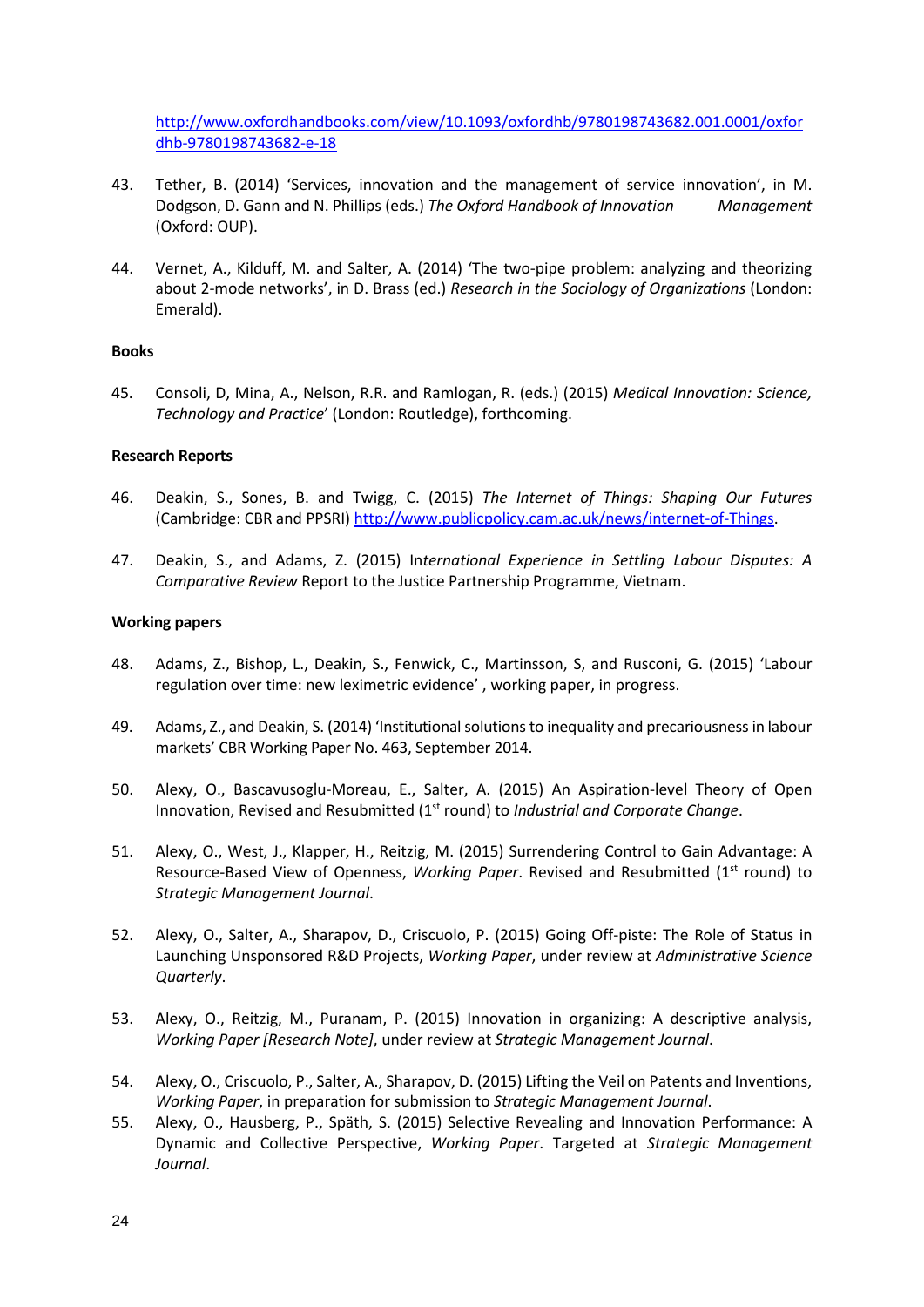- <span id="page-24-3"></span>56. Armour, J. and C Schmidt, 'In the Shadow of Inflation: Corporate Law and Finance in Brazil', working paper, University of Oxford Faculty of Law (2015).
- 57. Chen, D., Deakin, S., Siems, M. and Wang, B. 'Different Legal Institutions for Different Economic Settings: Evidence from Interviews in China', Working Paper presented at WINIR 2015, working paper in progress
- <span id="page-24-4"></span>58. Chen, D., and Deakin, S. (2014) 'On heaven's lathe: state, rule of law, and economic development' CBR Working Paper No. 464, September 2014.
- <span id="page-24-0"></span>59. Coutts, K and Gudgin, G. The Macroeconomic Impact of: Liberal Economic Policies in the UK, CBR Special Report April 2015
- <span id="page-24-1"></span>60. Coutts, K and Gudgin, G. The CBR Macro-Economic Model of the UK Economy (UKMOD), CBR Working Paper Series (forthcoming)
- 61. Dattée, B., Autio, E., Alexy, O. (2015) Playing the Ecosystem Game: Rethinking Control and the Temporality of Value, *Working Paper*, Revise and Resubmit (1st round) at *Academy of Management Journal*.
- 62. Deakin, S. (2015) 'Law as evolution, evolution as social order: common law method reconsidered' CBR Working Paper No. 470, June 2015.
- <span id="page-24-7"></span>63. Deakin, S., and Haldar, A. (2015) 'How should India reform its labour laws?' CBR Working Paper No. 469, March 2015.
- <span id="page-24-8"></span>64. Deakin, S., and Sarkar, P. (2015) 'Does labour law increase youth and total unemployment? Analysis of a new dataset for 63 countries' working paper, in progress.
- <span id="page-24-5"></span>65. Deakin, S., Gindis, D., Hodgson, G., Huang, K. and Pistor, K. (2015) 'Legal institutionalism: capitalism and the constitutive role of law' CBR Working Paper No. 468, March 2015.
- 66. Deakin, S., Fraser-Butlin, S., Polanska, A. and McLaughlin, C. (2014) 'Are litigation and collective bargaining complements or substitutes for achieving gender equality? A study of the British Equal Pay Act' CBR Working Paper No. 466, December 2014.
- <span id="page-24-2"></span>67. Gudgin, G, Coutts, K and Gibson, N. Centre for Business Research: UK Economy Forecast Report. Autumn 2015 (Ulster University), Buchanan, J. (Ulster University). CBR Working Paper Series (forthcoming).
- <span id="page-24-6"></span>68. Hamilton, J. and Deakin S. (2015) 'Russia's legal transitions: Marxist theory, neoclassical economics, and the rule of law' CBR Working Paper No. 471, June 2015.
- 69. Johnston, A. 'Commentary on the OECD Principles of Corporate Governance', University of Oslo Faculty of Law Research Paper No. 2015-09 (January 2015)(co-authored with Paige Morrow) available online at [http://papers.ssrn.com/sol3/papers.cfm?abstract\\_id=2549570.](http://papers.ssrn.com/sol3/papers.cfm?abstract_id=2549570)
- 70. Johnston, A. 'Commentary on the Shareholder Rights Directive', University of Oslo Faculty of Law Research Paper No. 2014-41 (December 2014) (co-authored with Paige Morrow) available online at [http://papers.ssrn.com/sol3/papers.cfm?abstract\\_id=2535274](http://papers.ssrn.com/sol3/papers.cfm?abstract_id=2535274)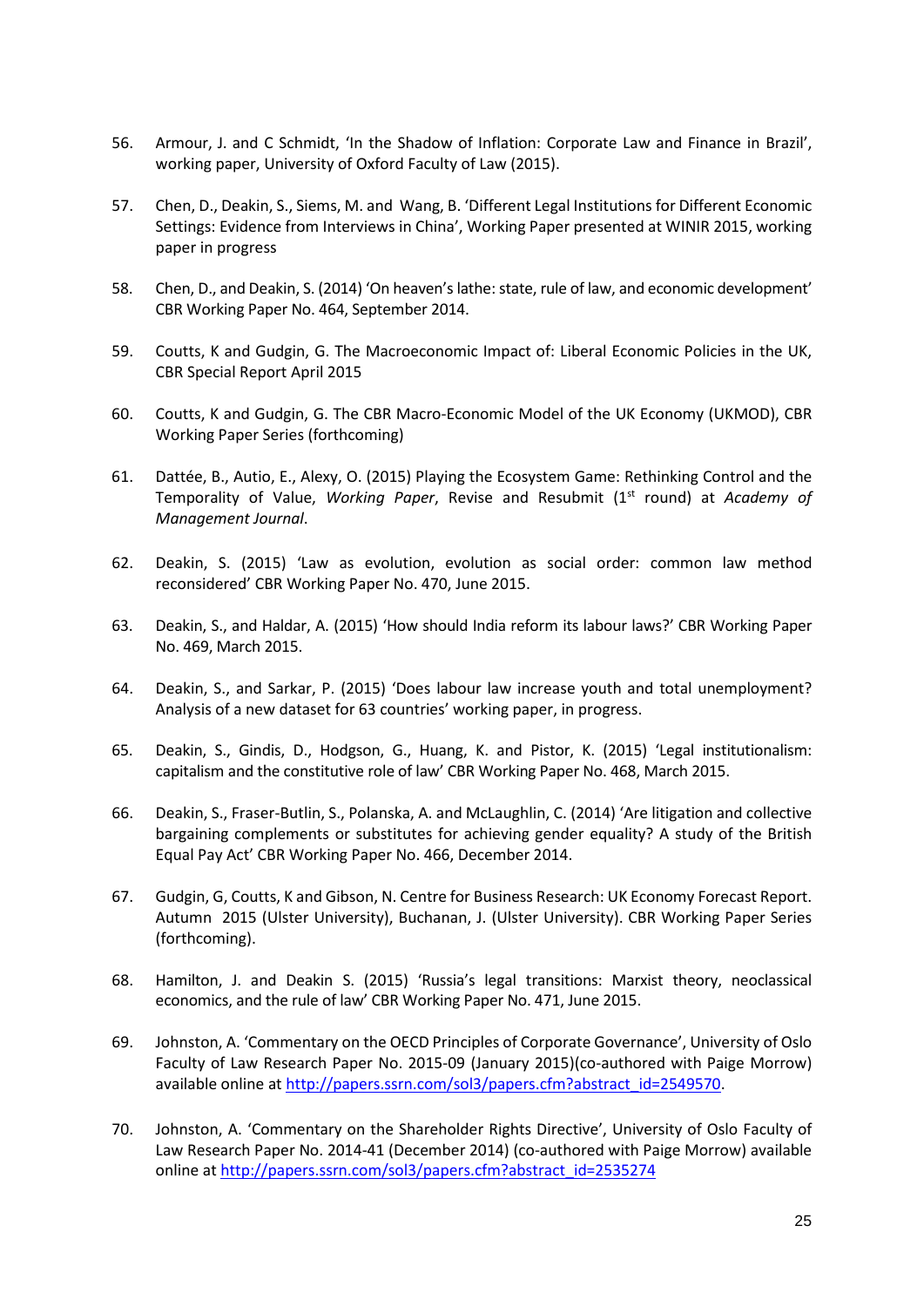- 71. Johnston, A. 'The Law and Economics of Quantitative Easing', Sheffield Institute of Corporate and Commercial Law Working Paper Series (July 2014) (co-authored with Trevor Pugh) (available online a[t http://papers.ssrn.com/sol3/papers.cfm?abstract\\_id=2463160\)](http://papers.ssrn.com/sol3/papers.cfm?abstract_id=2463160)
- <span id="page-25-0"></span>72. Katelouzou, D., and Siems, M. (2015) 'Disappearing paradigms in shareholder protection: leximetric evidence for 30 Countries, 1990-2013' CBR Working Paper No. 467, March 2015.
- 73. Kirshner, J. 'The Indian anomaly: rethinking credit rating agency regulation from the economic perspective of Hyman Minsky' CRP Working Paper Series Working Paper no. 9
- 74. Lahr, H., Mina, A., Dynamic financial constraints and innovation: Evidence from the UK Innovation Surveys. Working Paper, May 2014.
- 75. Pattit, J., Alexy, O. (2015) An Investigation of the Microfoundations of Contract Design, *Working Paper*. Targeted at *Strategic Management Journal*.
- 76. Reitzig, M., Alexy, O., Puranam, P. (2014) The Sources of Authority Sui Generis Founders' Rights in Open Source Software, *Working Paper*, Targeted at *Organization Science*.
- 77. ter Wal, A., Alexy, O., Block, J., Sandner, P. (2015) The Best of Both Worlds: The Benefits of Specialized-brokered and Diverse-closed Syndication Networks for New Venture Success, *Working Paper*, Revised and Resubmitted (2nd round) to *Administrative Science Quarterly*.
- <span id="page-25-1"></span>78. van Zwieten Kristin, working paper on debt finance and company director liability in India, forthcoming
- <span id="page-25-2"></span>79. van Zwieten Kristin, working paper on debt finance and corporate debt restructuring in India, forthcoming
- <span id="page-25-3"></span>80. Wang, B. (2014) 'Corporate governance, institutional factors and firm performance: crossprovincial evidence of Chinese firms during the financial crisis', working paper in progress.
- 81. Zheng, E. 2015. 'State and Knowledge Production: Industrial Relations Scholarship under Chinese Capitalism.' (with Simon Deakin), under review at *American Journal of Sociology*
- 82. Zheng, E. 2015. Pricing the Human Body: Evidence from Industrial Injury Cases in China, working paper currently under review

## **Other publications (eg) Book Reviews, pamphlets**

- <span id="page-25-4"></span>83. Deakin, S., and Hamilton, J. (2015) 'The role of law in economic development in China and Russia', Clifford Change Thought Leadership Academic Series, 2015.
- <span id="page-25-5"></span>84. Deakin, S. and Hamilton, J. (2015) 'What role does law have to play in the economic development of the BRIC countries?' Clifford Change Thought Leadership Academic Series, 2015.

#### **Datasets created, software written, archived**

<span id="page-25-6"></span>85. Armour, J. Confidential interview recordings, 2015 *CBR Extended Creditor Protection Index 2015*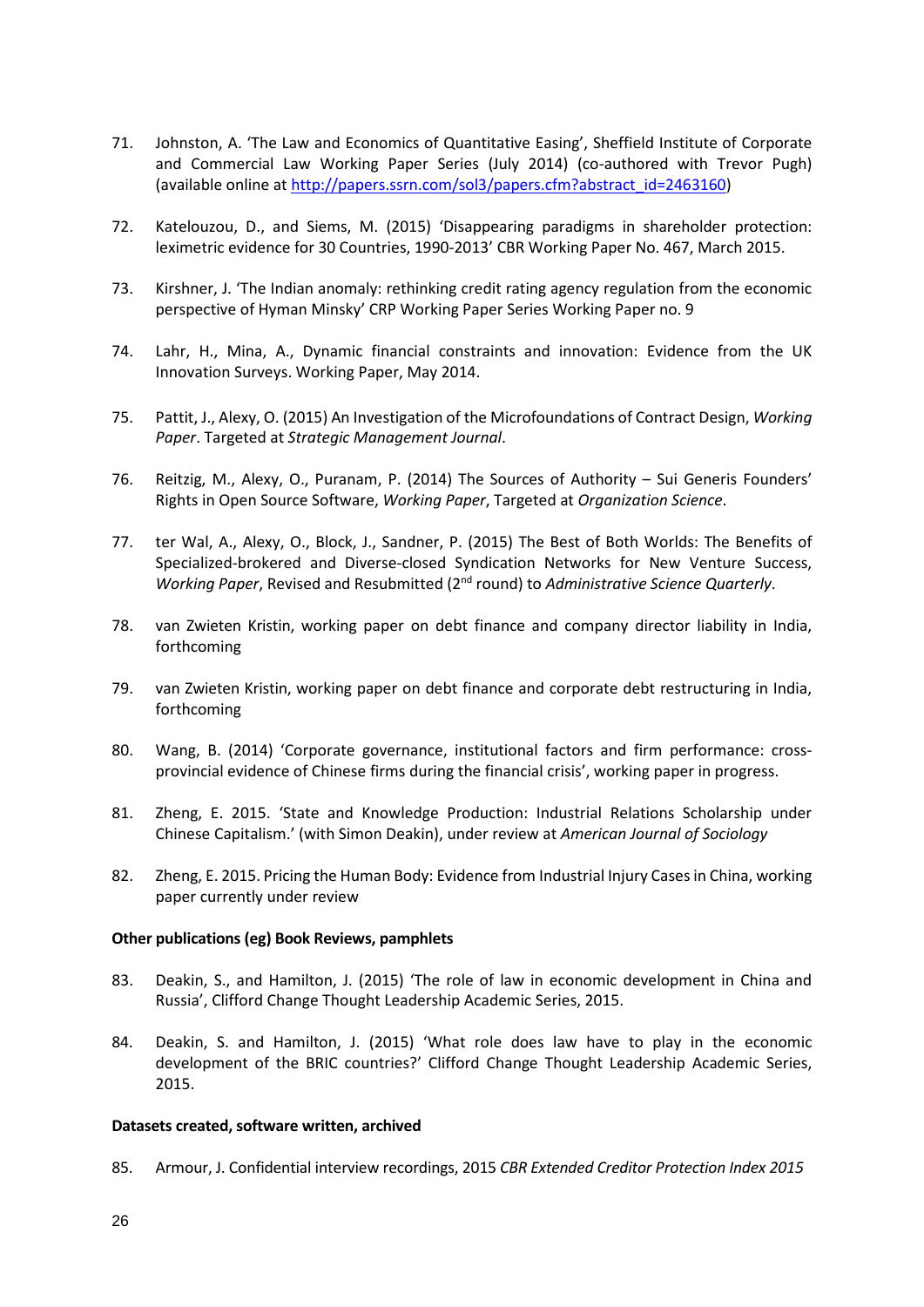- <span id="page-26-2"></span>86. Armour, J. 30-country, 23-year Creditor Rights Index dataset.
- <span id="page-26-6"></span>87. Deakin, S., Adams, Z. and Bishop, L. (2015 ) *CBR Labour Regulation Index for 117 countries*.
- <span id="page-26-0"></span>88. Gudgin, G. The UK macro-economy database was extended and updated in line with the 2014 Blue Book. In conjunction with Neil Gibson and Jordan Buchanan at the Ulster University Economic Development Centre software was created to manage changes in national accounts data, associated re-estimation of equations and other management tasks connected with the UK macro-economy dataset and the UKMOD model.
- <span id="page-26-3"></span>89. Siems, M CBR Extended Shareholder Protection Index, Centre for Business Research, University of Cambridge, 2nd edition, September 2014, edited by Mathias Siems, (ed.), 107 pages (coding of the law on shareholder protection for 30 countries, 1990-2013, with detailed explanations)
- <span id="page-26-4"></span>90. van Zwieten Kristin, Interview data gathered through conducting 18 interviews in India for the project.
- 91. Zheng, E. Apparel firms in Cambodia**.**

## **Workshops held/attended**

- <span id="page-26-1"></span>92. Gudgin, G and Gibson, N. gave a workshop on the UK macro-economic model at the Ulster University June  $8<sup>th</sup>$  2015. This was attended by civil servants and business representatives in Northern Ireland.
- 93. Johnston, A. Co-organiser of two SICCL conferences on Law and Monetary Theory (September 2014 and September 2015), which aim to explore legal and economic perspectives on financial regulation and promote discussions concerning sustainable models of bank and capital market finance. Speakers at these conferences have included Anat Admati (Stanford), Charles Goodhart (LSE), Ed Kane (Boston College), Randall Wray (University of Missouri), Emilios Avgouleas (Edinburgh), Simon Deakin (Cambridge), Dan Awrey (Oxford), Steve Keen (Kingston), Ann Pettifor (Prime Economics), Iain MacNeil (Glasgow), Anastasia Nesvetailova (City), Gudrun Johnsen (University of Iceland), Antonio Foglia (Belgrave Capital), Frances Coppola (Coppola Comment), Rosa Lastra (Queen Mary, London).

## **Conference Papers/Presentations given**

- <span id="page-26-5"></span>94. Adams, Z., Bishop, L., Deakin, S., Fenwick, C., Martinsson, S, and Rusconi, G. (2015) 'Labour regulation over time: new leximetric evidence' paper presented to the 4<sup>th</sup> conference of the Regulating for Decent Work network, ILO, Geneva, July 2015.
- 95. Alexy, O. *A Behavioral Theory of Open Innovation (earlier title: 'The Antecedents to Openness'*)University of Trier, January 2014, DRUID Conference, Copenhagen, June 2014, 1<sup>st</sup> World Open Innovation Conference, Napa, December 2014, Imperial College Business School, London, December 2014*,* Saïd Business School, University of Oxford, Oxford, April 2015, Academy of Management Conference, Vancouver, August 2015
- 96. Alexy, O. *The Best of Both Worlds, 6<sup>th</sup>* Intra-Organizational Networks Conference, Lexington, April 2014
- 97. Alexy, O. *The Dynamics of Openness,* DRUID Conference, Copenhagen, June 2014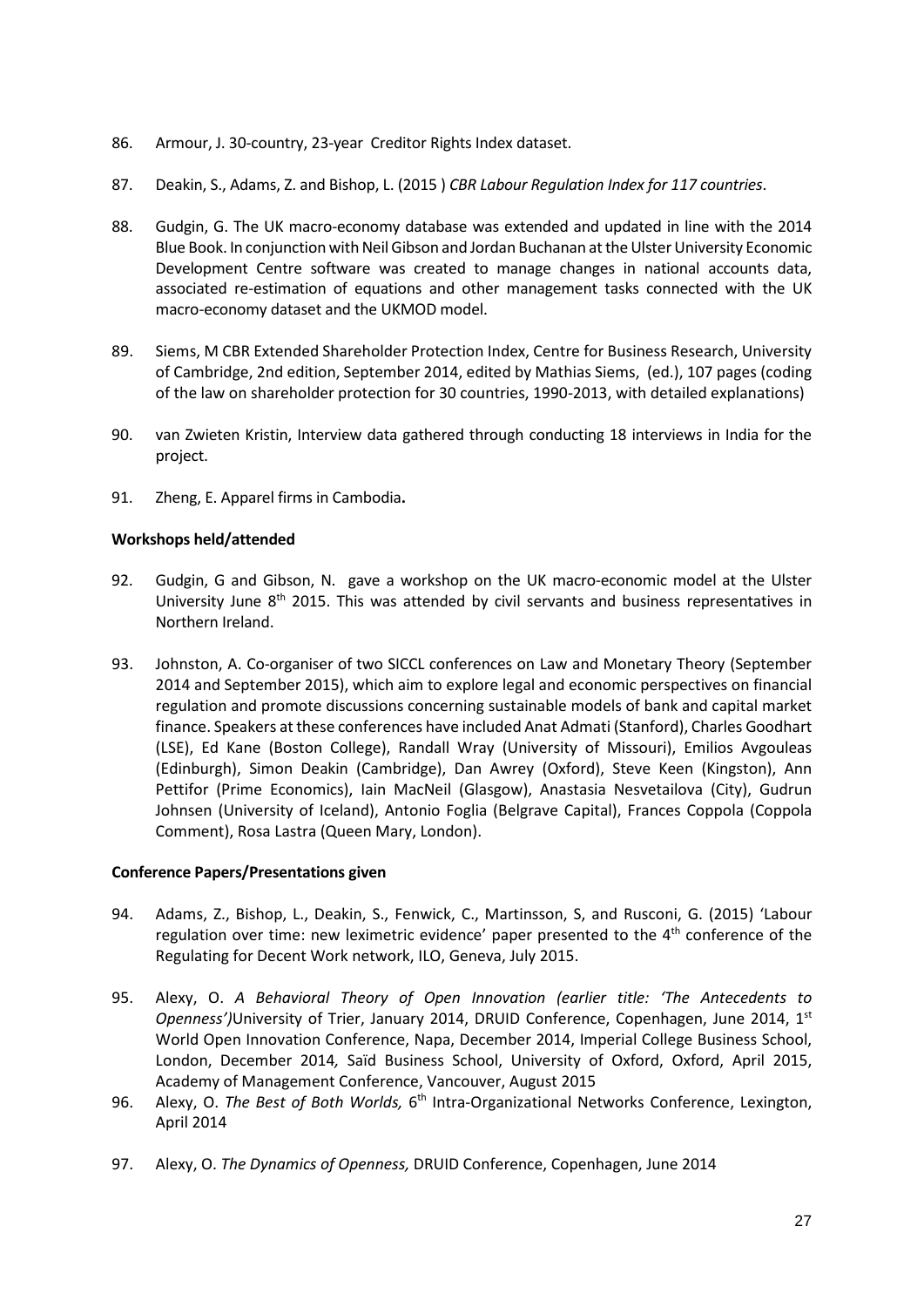Santa Clara University, October 2014

- 98. Alexy, O. *Lifting the Veil on Patents and Inventions,* DRUID Conference, Copenhagen, June 2014, IP Statistics for Decision Makers, Tokyo, November 2014, Academy of Management Conference, Vancouver, August 2015
- 99. Alexy, O. *Going Off-piste,* DRUID Conference, Rome, June 2015
- 100. Alexy, O. *The Microfoundations of Contract Design,* Strategic Management Society Conference, Denver, October 2015
- <span id="page-27-0"></span>101. Armour, J., 'How Creditor Rights Matter for Debt Finance: A Review of Empirical Evidence', EBRD Conference on *Secured Lending in Commercial Transactions—Trends and Perspectives*, EBRD, London*,* November 2013.
- <span id="page-27-1"></span>102. Armour, J., 'Prioritizing the Implementation of International Financial Regulation', at Commonwealth Central Bank Governors Annual Meeting, Washington, DC, October 2014.
- <span id="page-27-2"></span>103. Armour, J. and C Schmidt, 'Layers of Legality: Building Enforcement Capacity for Brazilian Corporate and Securities Law' at conference on *The BRICS Group in the Spotlight: An Interdisciplinary Approach* (University of Parma, November 2014)
- <span id="page-27-3"></span>104. Armour, J. and C Schmidt, 'Layers of Legality: Building Enforcement Capacity for Brazilian Corporate and Securities Law' at workshop on *Law and Finance in Rising Powers* in Cambridge, December 2014.
- <span id="page-27-4"></span>105. Armour, J., 'Layers of Legality: Building Enforcement Capacity for Brazilian Corporate and Securities Law' at conference on *Public and Private Enforcement of Company Law and Securities Regulation—China and the World* at the Chinese University of Hong Kong (co-organised with the University of Michigan Law School), December 2014.
- <span id="page-27-5"></span>106. Borodina, S., Deakin, S. and Hamilton, J. (2014) 'Law and finance in Russia', *Workshop on Law and Finance in Rising Powers*, Cambridge, December 2014.
- <span id="page-27-6"></span>107. Chen, D., and Deakin, S. (2014) 'On heaven's lathe: state, rule of law, and economic development', Conference on the *Rule of Law*, Chinese Academy of Social Sciences, Beijing, December 2014.
- <span id="page-27-7"></span>108. Chen, D. and Siems, M. (2015) 'Different legal institutions for different economic settings: evidence from interviews in China', presented to conference on *New Directions for Law and Development Studies*, New Orleans, April 2015.
- <span id="page-27-10"></span>109. Deakin, S., and Sarkar, P. (2015) 'Does labour law increase youth and total unemployment? Analysis of a new dataset for 63 countries' presented to SASE Annual Conference, LSE, July 2015.
- <span id="page-27-8"></span>110. Deakin, S. (2015) 'Evolution of the corporate form: from shareholders' property to the corporation as commons', presentation to WINIR Symposium, Lugano, March 2015.
- <span id="page-27-9"></span>111. Deakin, S., and Hamilton, J. (2015) 'The role of law in economic development in China and Russia', presentation to Clifford Chance 'Thought Leadership' workshop, London, May 2015.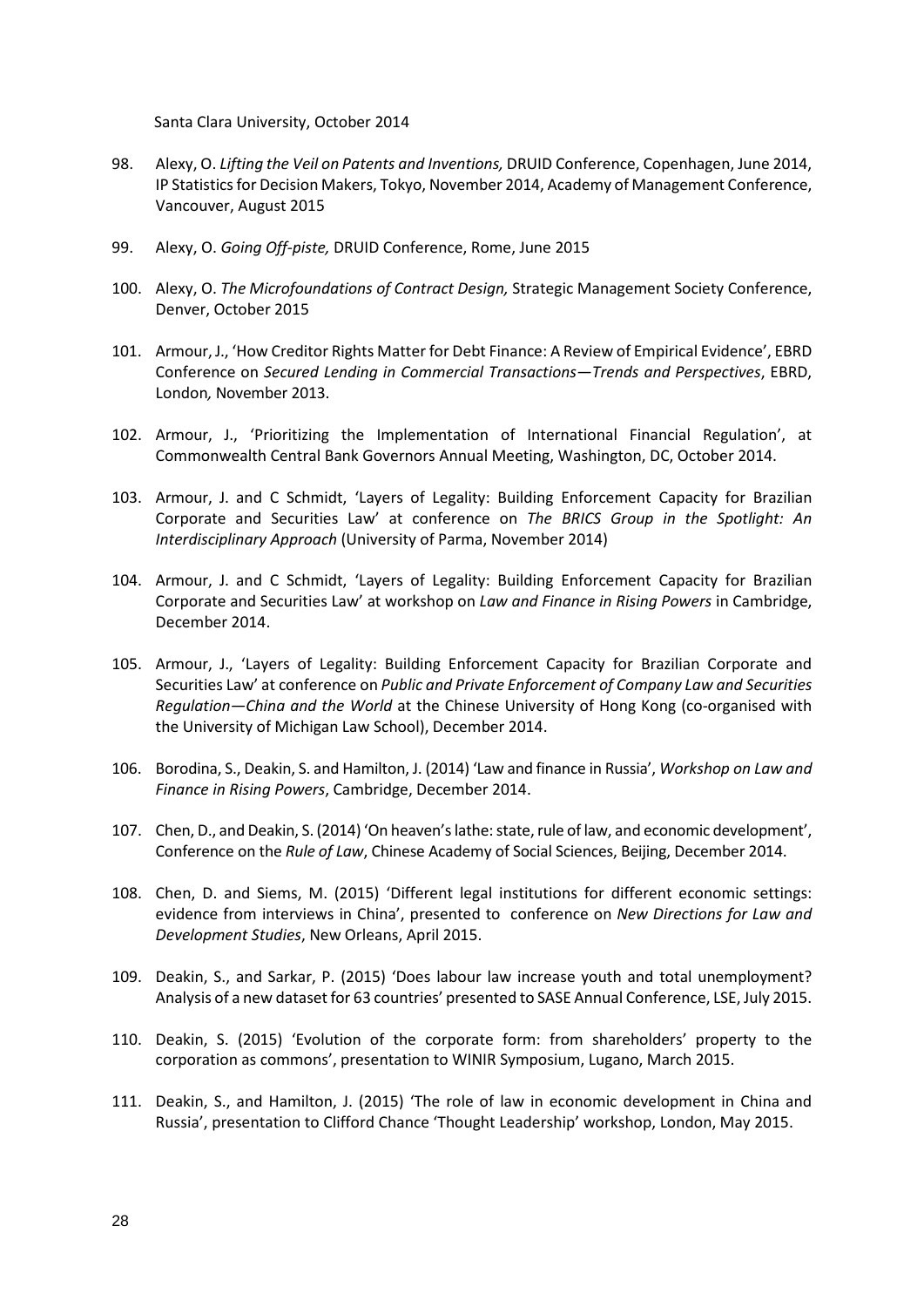- <span id="page-28-0"></span>112. James, G., and Siems, M. (2014) 'First results from the Extended Shareholder Protection Index' Workshop on *Law and Finance in Rising Powers*, Cambridge, December 2014.
- 113. Johnston, A. Invited contribution entitled *'Commentary on the Shareholder Rights Directive'* to conference on '*Corporate Governance: Shareholders' rights - the key to ending short-termism in EU companies?* held at European Parliament on 10th December 2014 and organised by Socialists and Democrats grouping in the European Parliament. Other speakers included three MEPs, Sergio Cofferati, Evelyn Regner and Gianni Pitella, as well as the acting Director-General of DG Justice, Paraskevi Michou. A video of my presentation is available here <https://www.youtube.com/watch?v=qHMABoYB1N0&feature=youtu.be>
- 114. Johnston, A. Invited contribution entitled 'Repenser les missions de l'entreprise: une perspective du royaume uni' to a conference entitled *L'entreprise et les nouveaux horizons du politique* at College des Bernardins in Paris from 6th-8th December 2014. The three day conference focused on work, finance, corporate governance and constitutionalisation from legal, sociological, management, anthropological and management perspectives. On the third day, senior executives from the world of business, a trade union representative and a French député debated the same issues at a final round table.
- 115. Johnston, A. Facilitator and reporter at Purpose of the Corporation Roundtable on *Corporate Governance for a Changing World: Beyond Code Compliance and Box Ticking*, organised by Cass Business School and Frank Bold, held at Cass Business School in the City of London on 18<sup>th</sup> September 2014.
- 116. Johnston, A. 'The Impact of Takeovers on Employees: the Role of Information and Consultation' at the INFPREVENTA European Roundtable on *Information and Consultation of Employees: The Case of Mergers and Takeovers* held at Royal Holloway, University of London on 19th September 2014 to an audience of academics, trade unions and representatives of employee associations from all over Europe.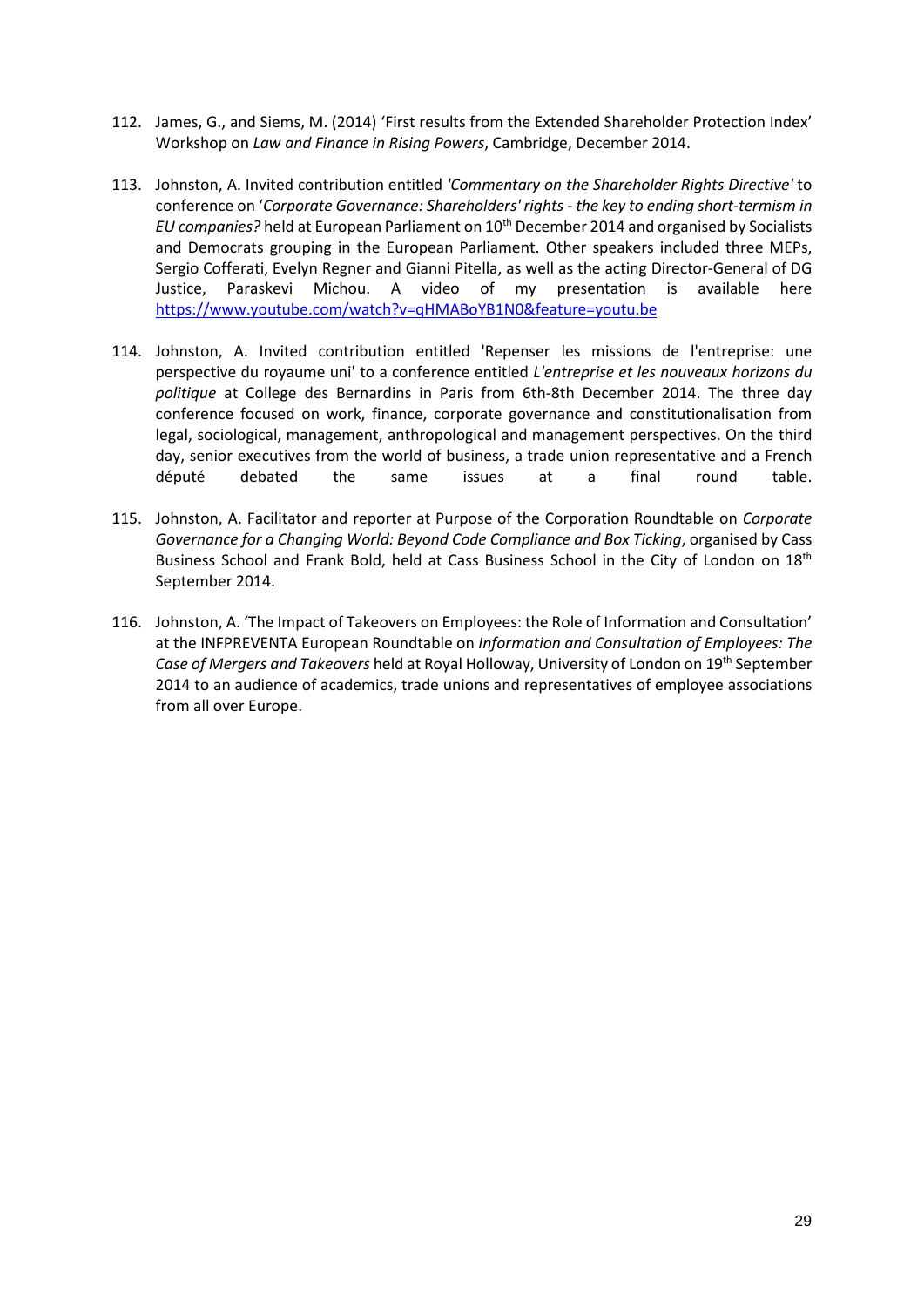- 117. Johnston, A. 'The Purpose of the Corporation: Company Law and Shareholder Primacy' presented at *The Purpose of the Corporation conference* at the European Parliament on 11th February 2014, organised by Richard Howitt MEP, Frank Bold and Cardiff Business School. Other speakers included Lynn Stout of Cornell Law School and William Lazonick of the University of Massachusetts. A video of my presentation is available here: <https://www.youtube.com/watch?v=FcfFcMW3kl4>
- 118. Lahr, H., Mina, A. (2014), Liquidity, Technological Opportunities, and the Stage Distribution of Venture Capital Investments, Financial Management 43(2), 291–325.
- <span id="page-29-0"></span>119. Siems, M 'Different Legal Institutions for Different Economic Settings: Evidence from Interviews in China' at: Annual Conference of the World Interdisciplinary Network for Institutional Research (WINIR), Rio de Janeiro, Brazil (9/15) and London , UK (9/14)
- <span id="page-29-1"></span>120. Siems, M Conference on 'New Directions for Law and Development Studies', New Orleans, US (4/15)
- <span id="page-29-2"></span>121. Siems, M 'Disappearing Paradigms in Shareholder Protection: Leximetric Evidence for 30 Countries, 1990-2013' at: Annual Conference of the Society for the Advancement of Socio-Economics (SASE), London, UK (7/15)
- <span id="page-29-3"></span>122. Siems, M Corporate Governance Workshop, University of Hertfordshire, UK (6/15)
- <span id="page-29-4"></span>123. Siems, M Workshop on 'Law and Finance in Rising Powers', University of Cambridge, UK (12/14)
- <span id="page-29-5"></span>124. Wang, B. (2014) 'Corporate governance, institutional factors and firm performance: crossprovincial evidence of Chinese firms during the financial crisis' *Workshop on Law and Finance in Rising Powers*, Cambridge, December 2014.
- 125. Zheng, E. *Pricing the Human Body: Evidence from Industrial Injury Cases in China* Aug 2015: ASA annual meeting, Chicago, US, July 2015: SASE annual meeting, London, UK Feb 2015: School of Management and Labor Relations, Rutgers University
- 126. Zheng, E. *A Polanyian Double Movement?: Garment Production in South Africa and Cambodia through the Lens of Chinese FDI,* Sep 2015: Development Sociology, Cornell University

## **Conferences attended**

- <span id="page-29-6"></span>127. Armour, J. Commonwealth Central Bank Governors' Meeting, October 2013, IMF, Washington DC (by videolink).
- <span id="page-29-7"></span>128. Armour, J. EBRD Conference on *Secured Lending in Commercial Transactions—Trends and Perspectives*, EBRD, London*,* November 2013;
- <span id="page-29-8"></span>129. Armour, J. *UK Launch of the Brazilian Takeover Panel: A Roundtable Discussion with the CEO*, 20 May 2014, Hermes Fund Managers, London;
- <span id="page-29-9"></span>130. Armour, J. *The Design Of a New Brazilian Commercial Code and the Challenges of an Emerging Economy*, 4 June 2014, Institute of Advanced Legal Studies, University of London;
- <span id="page-29-10"></span>131. Armour, J. *Comparative Law & Economics Forum Annual Conference* and *China State Capitalism*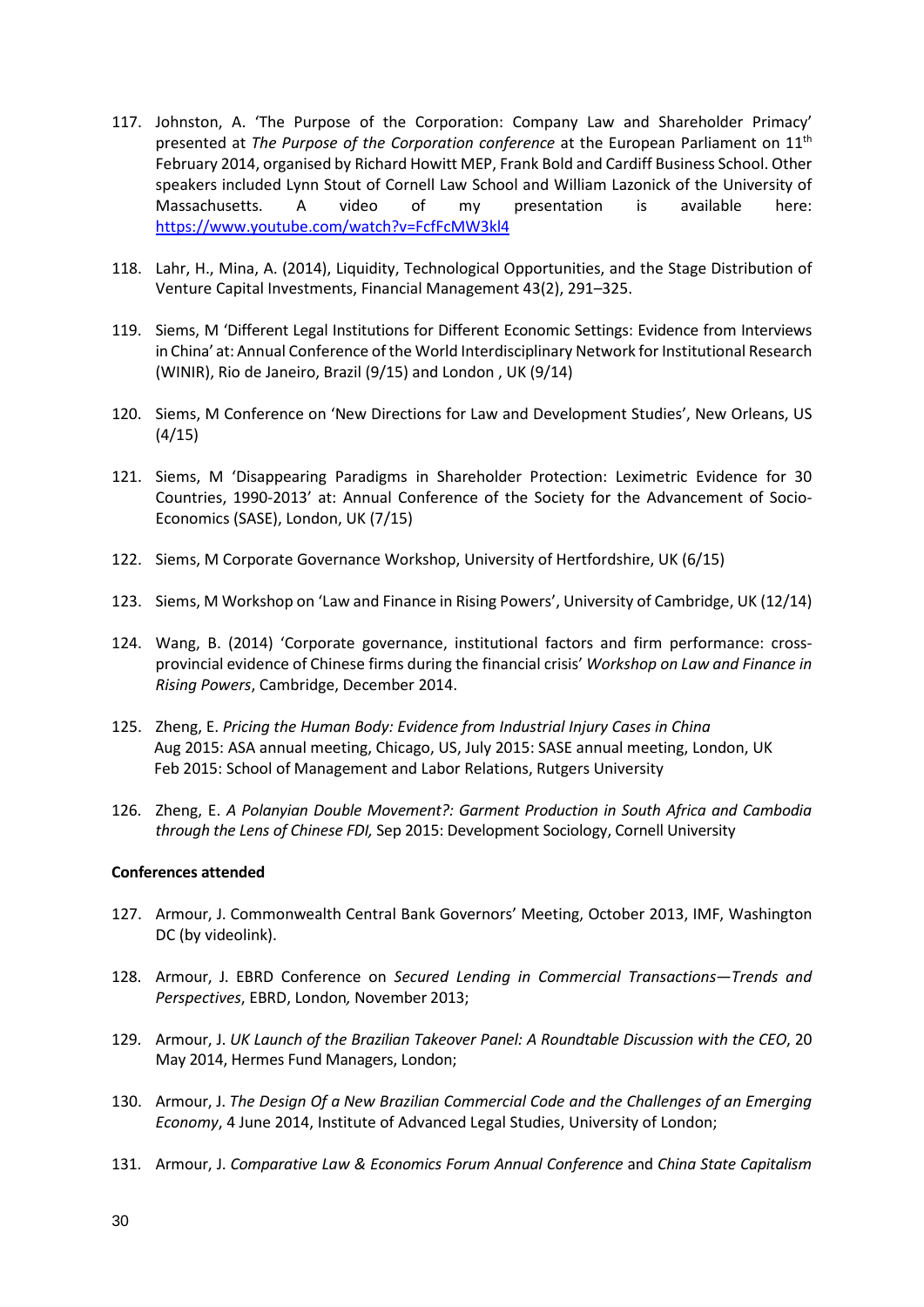*Workshop*, Columbia Law School, 13-14 June 2014.

- <span id="page-30-1"></span>132. Armour, J. Commonwealth Central Bank Governors' Meeting, October 2014, IMF, Washington DC Conference on *The BRICS Group in the Spotlight: An Interdisciplinary Approach, University of* Parma, November 2014
- <span id="page-30-3"></span><span id="page-30-2"></span>133. Armour, J. Workshop on *Law and Finance in Rising Powers* at Homerton College, Cambridge, December 2014.
- 134. Armour, J. Conference on *Public and Private Enforcement of Company Law and Securities Regulation—China and the World* at the Chinese University of Hong Kong (co-organised with the University of Michigan Law School), December 2014.

## **Membership of Committees (external to the University)**

- 135. Alexy, O. Academy of Management, ENT, BPS, and TIM divisions
- 136. Alexy, O. Danish Research Unit on Industrial Dynamics (DRUID)

## **User Contacts Consultancy and Advice given (paid or unpaid)**

- <span id="page-30-4"></span>137. Armour, J. Discussion with Chief Executive and Legal Advisors for CAF - Comitê de Aquisições e Fusões (Brazilian Takeover Panel) regarding history of takeover regulation in UK and strategy for effective establishment of takeover panel in Brazil, unpaid.
- <span id="page-30-5"></span>138. Armour, J. Commissioned Research for Commonwealth Secretariat on (i) Bank Resolution Mechanisms; (ii) Prioritization of Implementation of Financial Regulation for Growth (paid).
- <span id="page-30-7"></span>139. Deakin S., and Bishop, L. (2015) consultancy for the ILO: the construction of the IR-Lex database.
- <span id="page-30-8"></span>140. Deakin, S., Adams, Z. and Bishop, L. (2015) consultancy for the ILO: extending a leximetric database.
- <span id="page-30-9"></span>141. Deakin, S., Adams, Z. (2015) consultancy for the Supreme People's Court, Vietnam: labour court reform.
- <span id="page-30-0"></span>142. Gudgin, G. Cambridgeshire County Council, East of England Forecasting Model Spring 2014 Forecasts and Dwellings Targets Scenario. This project organised by Oxford Economics Ltd provided forecasts, scenarios and advice for local authorities in the East of England co-ordinated by CCC.
- <span id="page-30-6"></span>143. van Zwieten Kristin, Unpaid consultancy work for the Vidhi Centre for Legal Policy (New Delhi), which has been advising various ministries of the Central Government on the reform of Indian corporate bankruptcy and debt enforcement laws, and the adjudicatory structure for their implementation.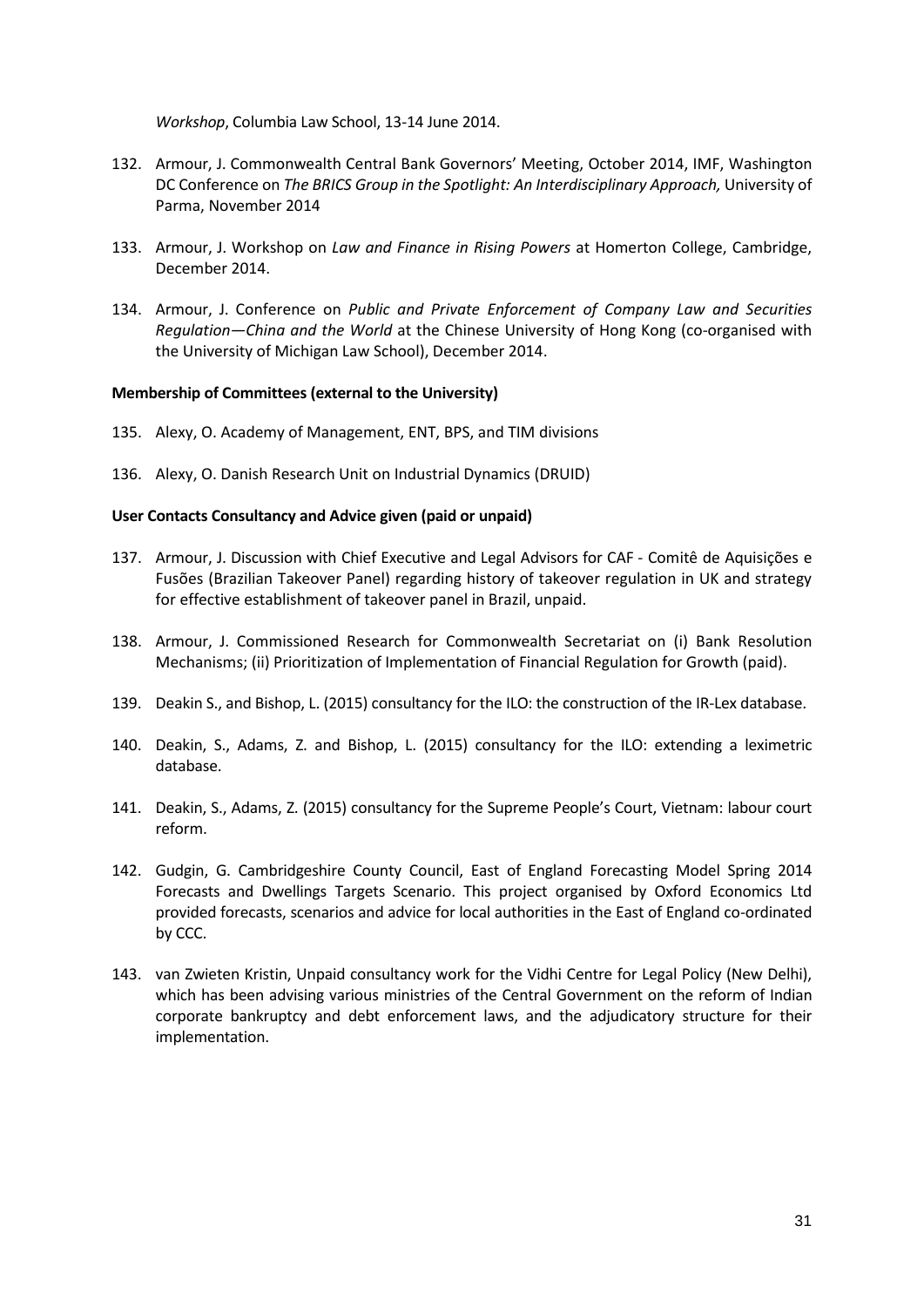## **Media Coverage**

## **(a) Newspapers**

- <span id="page-31-0"></span>144. Gudgin, G. Coverage received on launch of Liberal Markets report in the *Observer* and *Guardian* newspapers.
- 145. Deakin, S. coverage of equal pay research in *The Independent*, January 2015.

## **(b) TV/Radio**

- <span id="page-31-2"></span>146. Deakin, S., interviewed on national Chinese television on the rule of law, December 2014.
- <span id="page-31-1"></span>147. Gudgin, G. Took part in 30 minute discussion on Share radio, London, Set. 14<sup>th</sup> on Liberal markets Report.
- 148. Johnston, A. Interview on 'The Legacy of Sir Adrian Cadbury', Share Radio, 14<sup>th</sup> September 2015
- 149. Johnston, A. views on the recent Tesco accounting scandal were quoted in a CNBC article on  $1<sup>st</sup>$ October 2014 published at<http://www.cnbc.com/id/102048335>
- 150. Johnston, A. working paper (co-authored with Trevor Pugh) entitled 'The Law and Economics of Quantitative Easing' was discussed at length and approvingly in an article by Jeremy Warner entitled 'Central banks have acted as Robin Hoods in reverse', published in the Daily Telegraph on 22 July 2014 (see [http://www.telegraph.co.uk/finance/comment/jeremy](http://www.telegraph.co.uk/finance/comment/jeremy-warner/10981011/Have-central-banks-been-breaking-the-law.html)[warner/10981011/Have-central-banks-been-breaking-the-law.html\)](http://www.telegraph.co.uk/finance/comment/jeremy-warner/10981011/Have-central-banks-been-breaking-the-law.html).
- 151. Johnston, A. Joint author of letter to *Financial Times*, 20th May 2014 ('Acknowledge that companies remain separate legal entities')
- 152. Johnston, A. submissions were quoted in *Transparency & Trust: Transparency of UK Company Ownership and Increasing Trust in the UK: Government Response* (Department for Business Innovation & Skills, April 2014) at para 244

## **(c) Social Media**

- <span id="page-31-3"></span>153. Borodina, S., Dragneva-Lewers, R. and King, L. (2015) 'Law and finance in Russia': <http://www.risingpowers.net/events/pastevents/law/#rilka>
- <span id="page-31-4"></span>154. Deakin, S. (2015) podcast 'Law and finance in rising powers': [http://www.risingpowers.net/events/pastevents/law/#simon.](http://www.risingpowers.net/events/pastevents/law/#simon)
- <span id="page-31-5"></span>155. James, G., and Siems, M. (2015) 'First results from the extended shareholder protection index': [http://www.risingpowers.net/events/pastevents/law/#mathias.](http://www.risingpowers.net/events/pastevents/law/#mathias)
- <span id="page-31-6"></span>156. Siems, M Blog post at [http://blog.lboro.ac.uk/sbe/centre-for-post-crisis-finance/shareholder](http://blog.lboro.ac.uk/sbe/centre-for-post-crisis-finance/shareholder-protection/)[protection/](http://blog.lboro.ac.uk/sbe/centre-for-post-crisis-finance/shareholder-protection/)
- <span id="page-31-7"></span>157. Siems, M Podcast a[t http://www.risingpowers.net/events/pastevents/law/#mathias](http://www.risingpowers.net/events/pastevents/law/#mathias)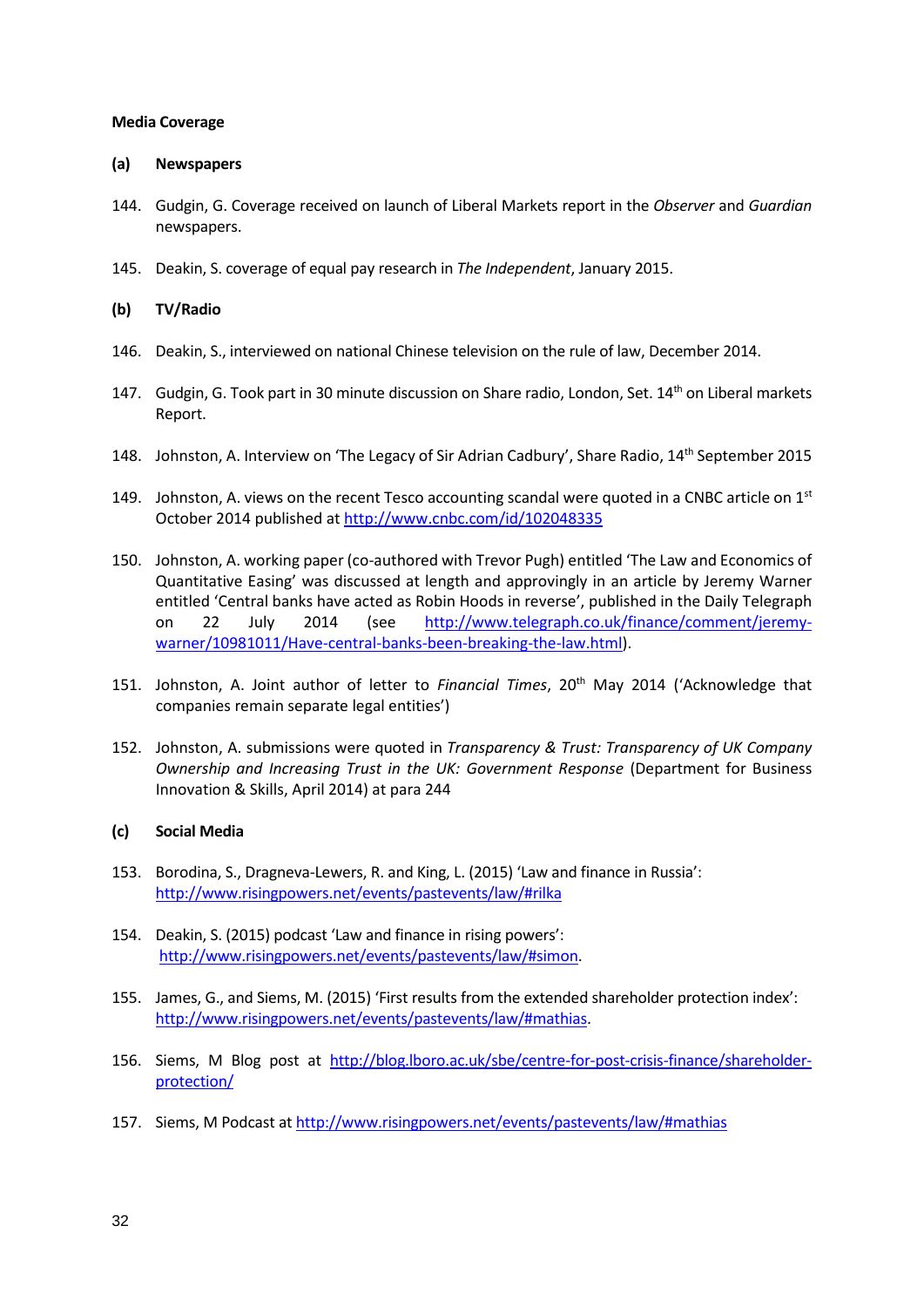<span id="page-32-0"></span>158. Wang, B. (2015) podcast 'Corporate Governance and institutional factors of firm valuation during the financial crisis of cross provincial data of Chinese companies': [http://www.risingpowers.net/events/pastevents/law/#boya,](http://www.risingpowers.net/events/pastevents/law/#boya)

## **MPhil & PhD students supervised (incl.topic)**

- <span id="page-32-1"></span>159. Armour, J. supervised Natalie Mrockova, Bankruptcy Law in China
- <span id="page-32-6"></span>160. Deakin, S. (2015) Alysia Blackham, Cambridge, 'Age discrimination'.
- <span id="page-32-7"></span>161. Deakin, S. (2015) Fotis Vergis, Cambridge, 'EU social and constitutional law'.
- <span id="page-32-2"></span>162. Siems, M supervised H. Kubra Kandemir (née Savas) (Durham University, previously at University of East Anglia, since 1/11): 'Understanding External Auditing and its Regulation in the EU and in Turkey: A Way to Convergence?'
- <span id="page-32-3"></span>163. Siems, M supervised Melih Sonmez (Durham University, previously at University of East Anglia, since 4/11): 'The Role of Better Transparency Law in Corporate Governance and Financial Markets, and Its Practicability in Legal Systems: A Comparative Study Between the EU and Turkey'
- <span id="page-32-4"></span>164. Siems, M supervised Oludara Awolalu (Durham University, since 10/13): 'Enforcement of Company Law in Nigeria: Issues and Challenges'
- <span id="page-32-5"></span>165. Siems, M supervised Daniel Cash (Durham University, since 5/14): 'The Credit Rating Industry: An Assessment of Conflicts of Interest'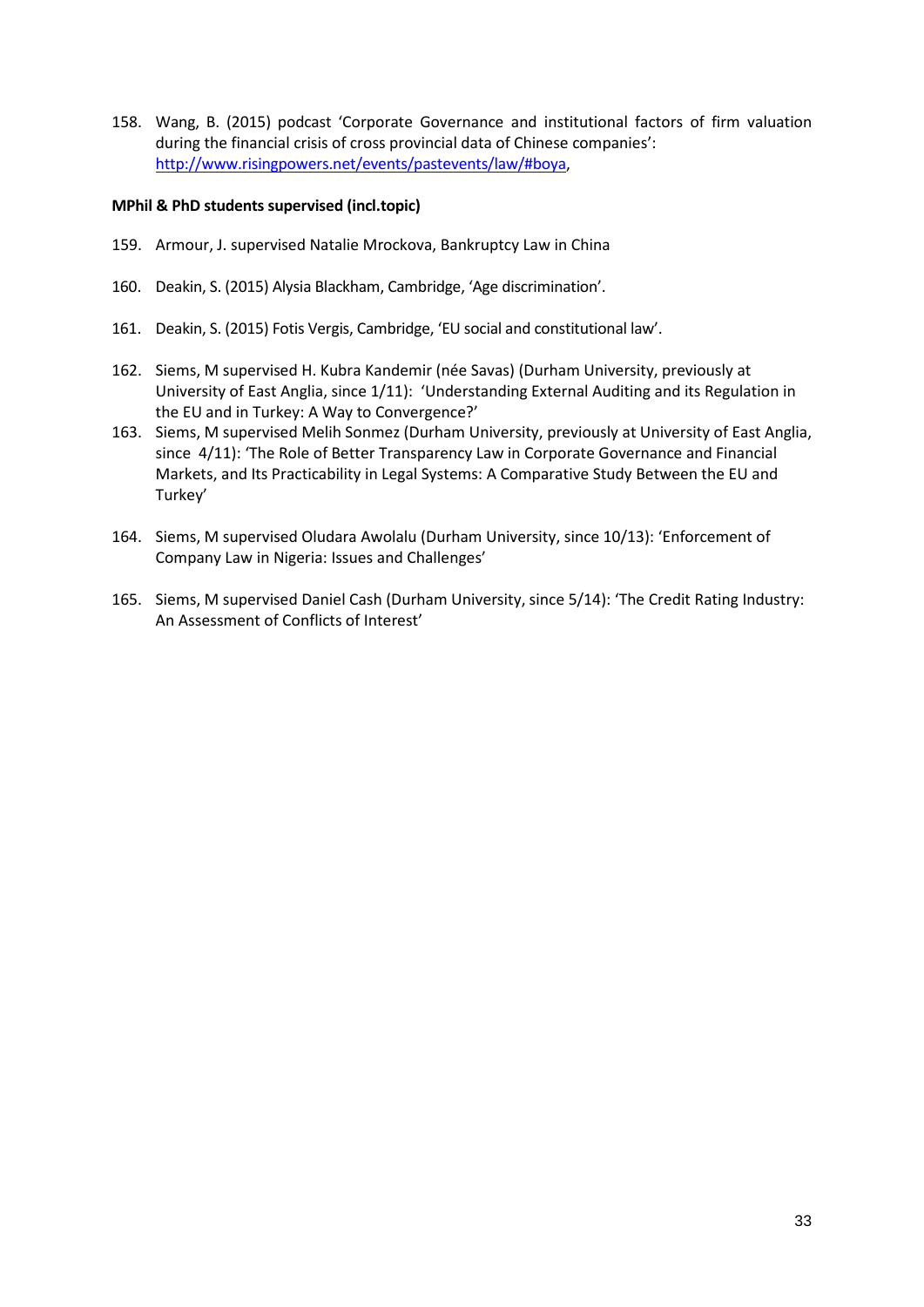## **4. Staff**

#### **Research Staff**

Zoe Adams, Researcher Parisa Bastani, Research Fellow Louise Bishop, Researcher Sveta Borodina, Researcher John Buchanan, Research Associate Anna Bullock, Survey and Database Manager Andy Cosh, Assistant Director Simon Deakin, Director John Hamilton, Senior Research Fellow Alan Hughes, Emeritus Director Robert Hughes, Researcher Michael Kitson, Assistant Director Cornelia Lawson, Research Fellow Isobel Milner, Survey and Database Assistant Jocelyn Probert, Senior Research Fellow Boni Sones, Policy Officer Carolyn Twigg, Research Fellow Boya Wang, Junior Research Fellow Enying Zheng, Research Fellow

## **Administrative Staff**

Jill Bullman, Accounts Clerk (from September 2014) Stef Ferrucci (Administrator, October 2014-February 2015) Stephanie Saunders, Administrator (from February 2015) Philippa Millerchip UK~IRC Events Coordinator (left November 2014) Rachel Wagstaff, Receptionist, Publications Secretary & PA Liz Williams, PA to Alan Hughes

#### **5. Visiting Fellows**

Marco Grazzi, University of Bologna, Italy Yan Liu, Business School, Soochow University, China Silvia Rochetta, University of Turino, Italy Prabirjit Sarkar, Jadavpur University, Kolkata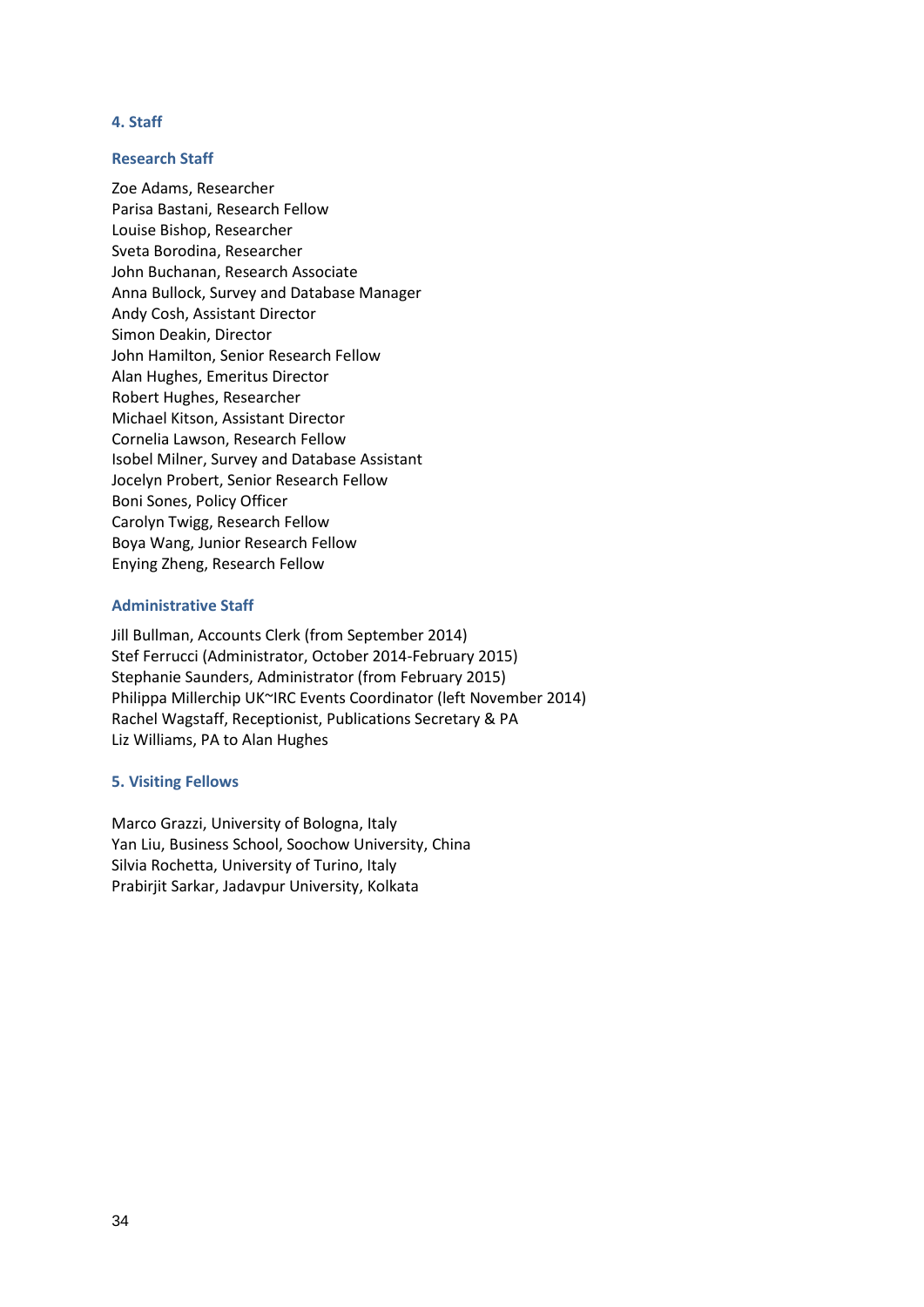## **6. Research Associates**

Research associate status may be conferred on project leaders and members of projects who do not otherwise have a position in the CBR, and to former members of the CBR research staff who are still involved in the relevant projects. This category includes personnel in other University of Cambridge departments as well as from outside the University of Cambridge; these affiliations are indicated below. The following were research associates in the period 2014-15 (University of Cambridge unless otherwise stated):

John Armour (University of Oxford) Catherine Barnard (Faculty of Law) Dominic Chai (Birkbeck, University of London) Brian Cheffins (Faculty of Law, University of Cambridge) Ding Chen (University of Sheffield) David Connell (CBR) Ken Coutts (Faculty of Economics, University of Cambridge) Panos Desyllas (University of Manchester) Graham Gudgin (Regional Forecasts Ltd) Paul Guest (University of Surrey) Xiaolan Fu (University of Oxford) Antara Haldar (Faculty of Law, University of Cambridge) Jonathan Haskel (Imperial College, London) Jonathan Hay (Law Reform Institute, Washington DC) John Hendry (Birkbeck, University of London) Andrew Johnston (University of Sheffield) Ian Jones (Brasenose College, Oxford and London Business School) Jodie Kirshner (Columbia University) Martin Kilduff (Judge Business School) Suzanne Konzelmann (Birkbeck, University of London) Aristea Koukiadaki (University of Manchester) Jacqui Lagrue, Cambridge Political Economy Society Colm McLaughlin (University College, Dublin) Bill Martin (former Chief Economist UBS Global Asset Management, member of the Financial Services Consumer Panel) Ron Martin (University of Cambridge, Department of Geography) Philippa Millerchip, Cambridge Political Economy Society Alberto Garcia Mogollon (Judge Business School) Viviana Mollica (University of East Anglia) Stan Metcalfe (CBR) Andrea Mina (Judge Business School, University of Cambridge) Barry Moore (PACEC) Tim Minshall (Cambridge Entrepreneurship Centre) Yoshi Nakata (Doshisha University, Kyoto, Japan) Wanjiru Njoya (Queen's University, Kingston ON, Canada) Stephen Pratten (King's College, London) Bob Rowthorn (Faculty of Economics) Ammon Salter (University of Bath) Paul Sanderson (Department of Land Economy) Prabirjit Sarkar (Kolkata Jadavpur University) Gerhard Schnyder (King's College, London) Samantha Sharpe (CBR)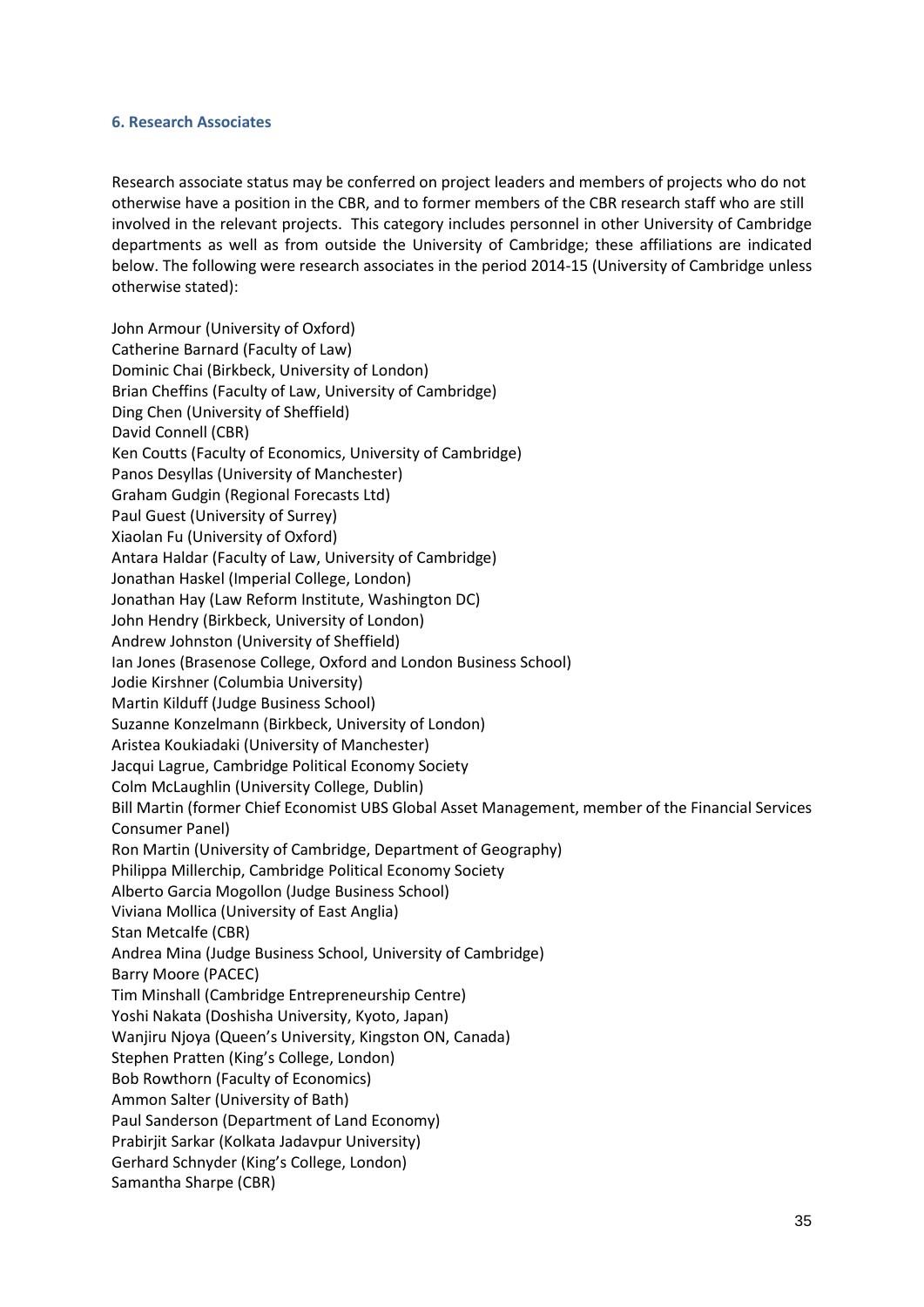Mathias Siems (Durham University) Ana Siqueira (Graziadio School of Business and Management, Pepperdine University) Ajit Singh (CBR) Keith Smith (Imperial College, London) Rod Spires (PACEC) Bruce Tether (University of Manchester, Institute of Innovation Research and Business School) Simon Turner (UCL) Tomas Ulrichsen (PACEC) Antoine Vernet (Imperial College London) Hugh Whittaker (University of Oxford) Frank Wilkinson (Birkbeck, University of London) Joanne Zhang (University of East Anglia)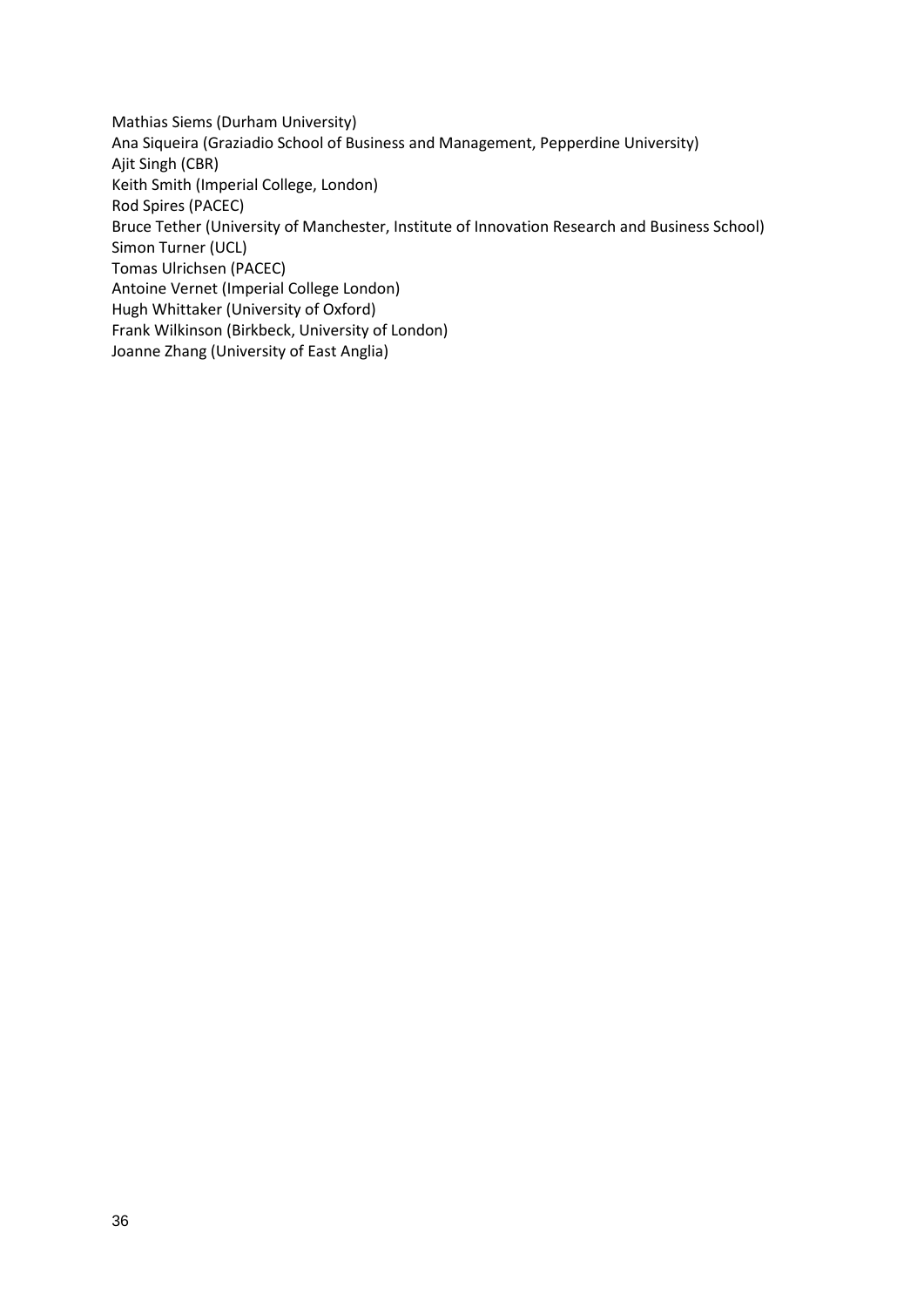#### **7. Advisory Board**

(at 31 July 2015)

Kate Barker CBE, DBE Chair Senior Advisor to Credit Suisse

Professor Catherine Barnard Faculty of Law University of Cambridge

Dr Ha-Joon Chang Faculty of Economics University of Cambridge

Dr Andy Cosh Assistant Director Centre for Business Research University of Cambridge

Professor Dame Sandra Dawson DBE Judge Business School

Professor Simon Deakin Director Centre for Business Research University of Cambridge

Mr Bill Hewlett Costain Ltd. Maidenhead

Dr Sean Holly Director of Research Faculty of Economics, University of Cambridge

Professor Andy Hopper Computer Laboratory University of Cambridge

Professor Morten Hviid ESRC Centre for Competition Policy University of East Anglia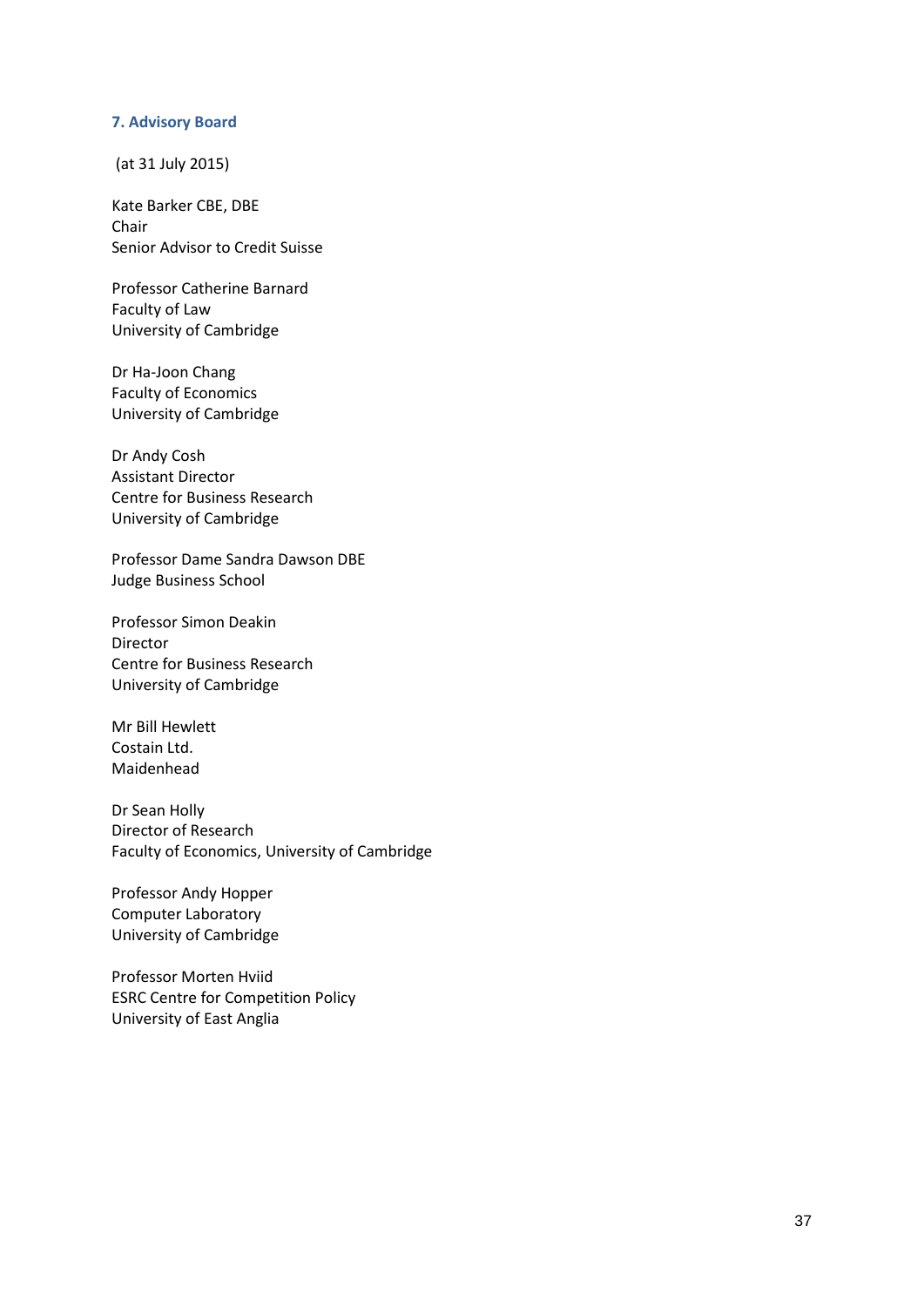Michael Kitson Assistant Director Centre for Business Research University of Cambridge

Dr Ray Lambert Department for Business, Innovation, Universities and Skills

Professor Christoph Loch Director, Judge Business School

Professor Iain MacNeil School of Law University of Glasgow

Ms Kate Nealon Non-Executive Director HBOS plc

Dr. Raj Rajagopal Non-Exec Director, Bodycote Plc, Dyson Plc and W.S. Atkins Plc

Professor Gavin C. Reid Founder/Director Centre for Research into Industry, Enterprise, Finance and the Firm (CRIEFF) School of Economics and Finance University of St Andrews

Professor Robert Rowthorn Faculty of Economics, University of Cambridge

Stephanie Saunders Administrative Secretary Centre for Business Research University of Cambridge

Professor Paul Stoneman Warwick Business School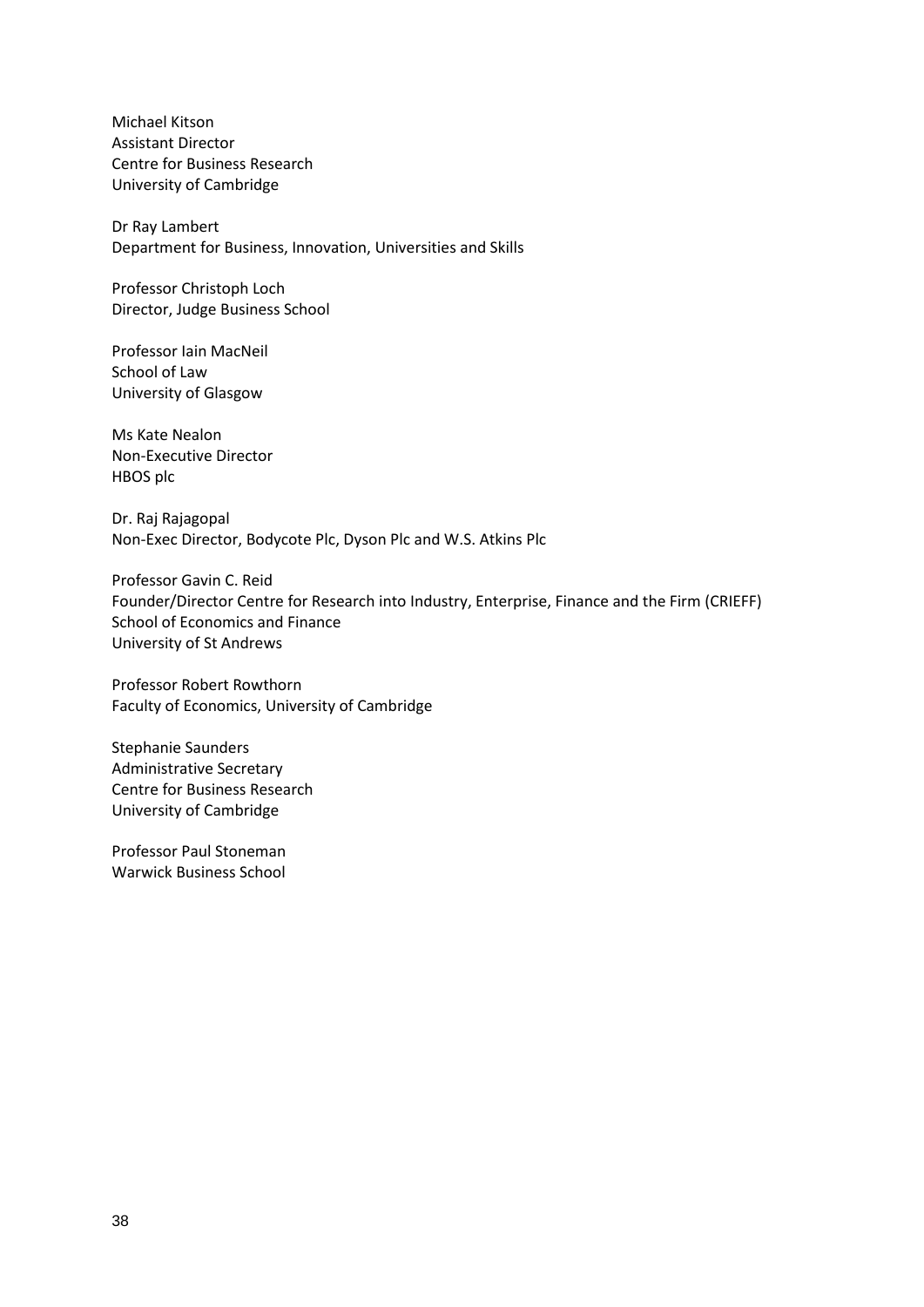#### **8. Committee of Management**

(at 31 July 2015)

Professor Catherine Barnard Faculty of Law University of Cambridge

Dr Brendan Burchell Faculty of Social and Political Sciences University of Cambridge

Dr Andy Cosh Assistant Director Centre for Business Research University of Cambridge

Professor Simon Deakin Director Centre for Business Research University of Cambridge

Professor Sir Mike Gregory Director Institute for Manufacturing University of Cambridge

Professor Andrew Harvey Faculty of Economics University of Cambridge

Dr. Sean Holly Director of Research Faculty of Economics University of Cambridge

Michael Kitson Assistant Director Centre for Business Research University of Cambridge

Professor Christoph Loch Director, Judge Business School

Professor Ron Martin Department of Geography University of Cambridge

Professor Richard Penty (Chairman) Department of Engineering University of Cambridge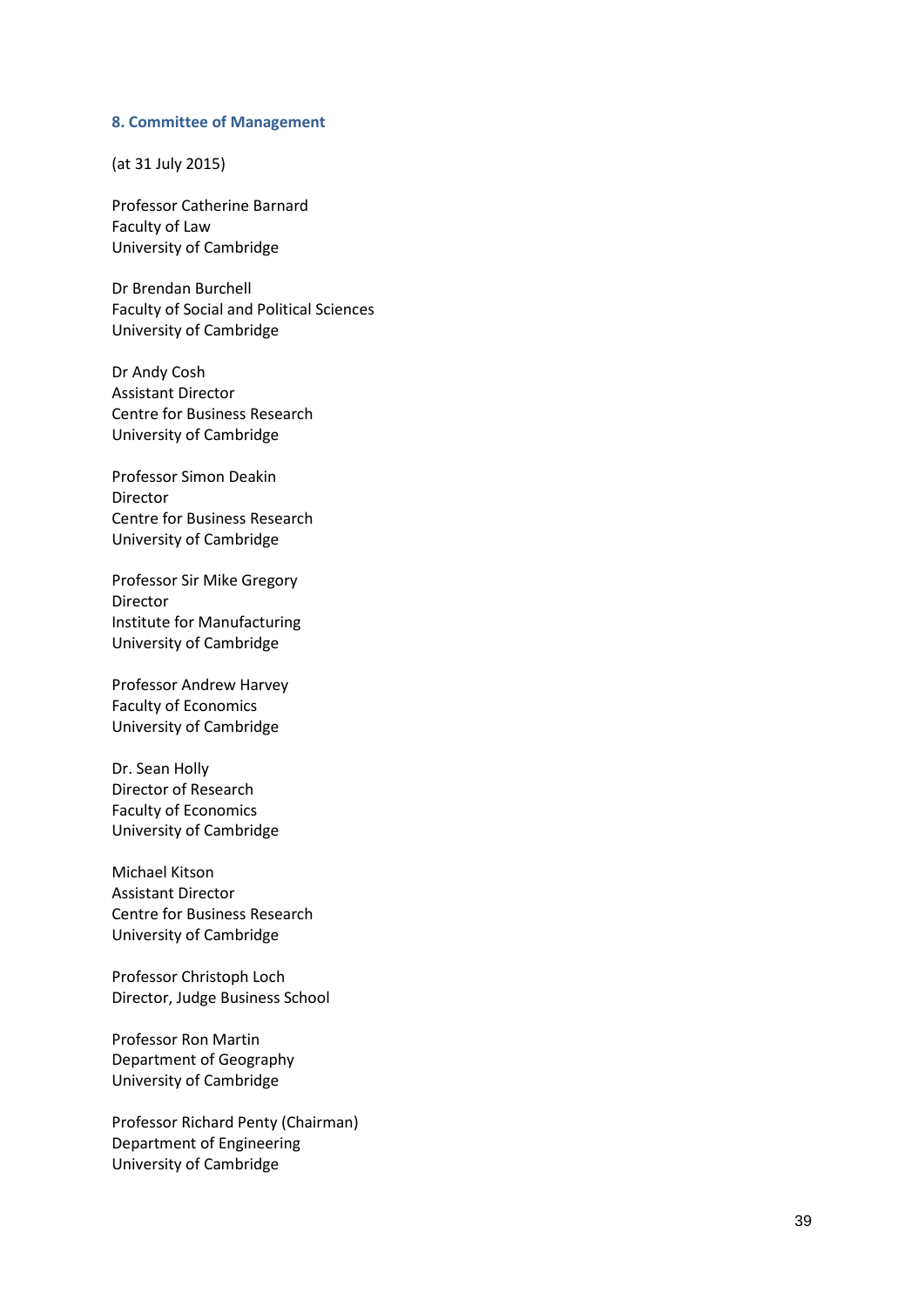Stephanie Saunders Administrative Secretary Centre for Business Research University of Cambridge

Peter Tyler Land Economy University of Cambridge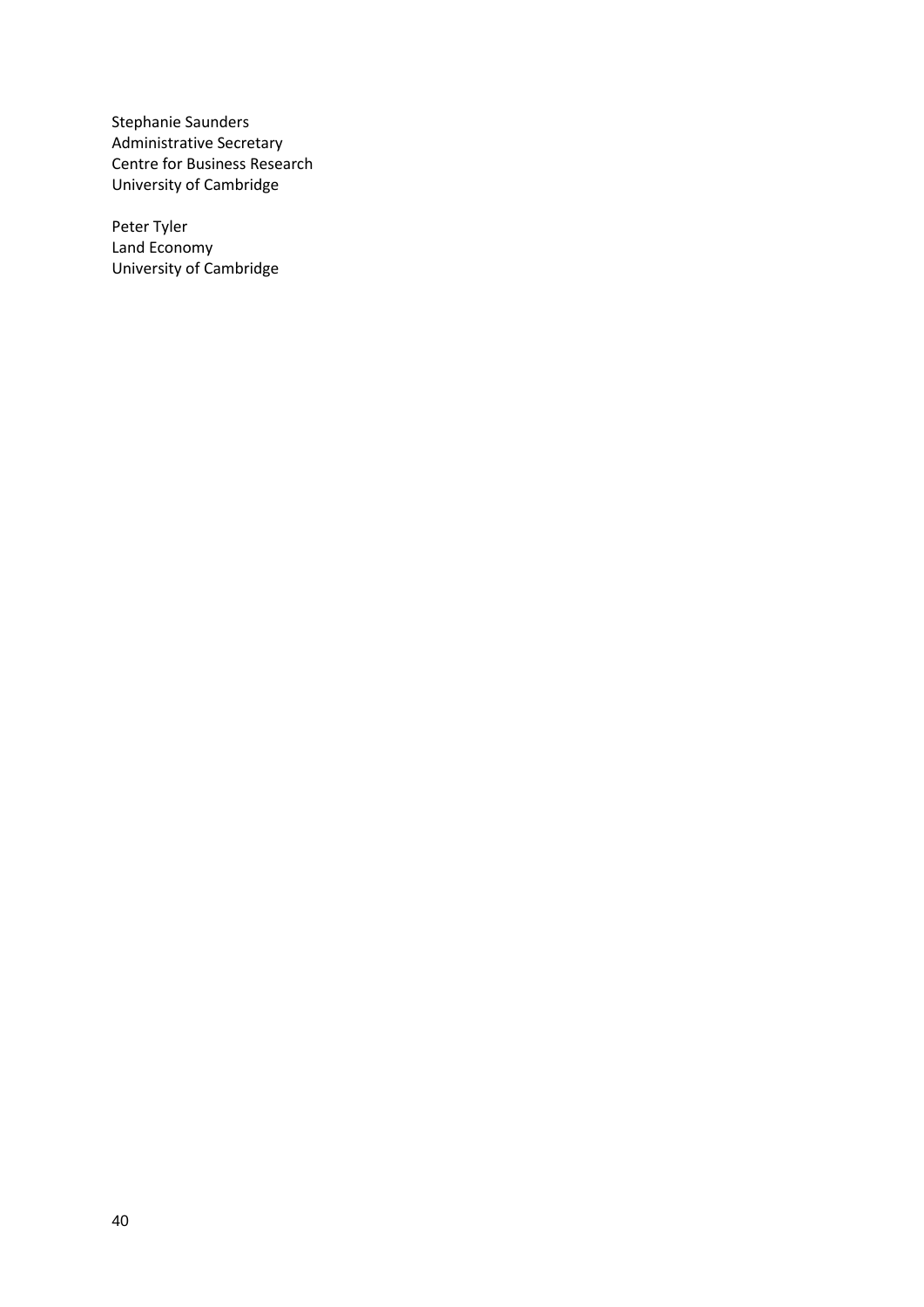# **9. Performance Indicators**

The following Tables contain details of key performance indicators. They are mostly as agreed in the original contract with the ESRC. With the end of core funding, these are no longer binding on the CBR, but we continue to benchmark our performance by reference to them.

## **A. PUBLICATIONS**

<span id="page-40-0"></span>

| Year                                                             | 19<br>$94-$<br>95 | 1995<br>-96    | 1996<br>$-97$ | 1997<br>-98              | 1998<br>$-99$  | 1999<br>$\overline{\phantom{a}}$<br>2000 | 2000<br>$-01$ | 2001<br>$-02$  | Jan-<br><b>Dec</b><br>200<br>з | Jan-<br>Dec<br>200<br>4 | Jan<br>2005<br>-July<br>2006 | 2006<br>$-07$ | 2007<br>$-08$ | 2008<br>-09 | 2009<br>$-10$  | 2010<br>$-11$ | 2011<br>$-12$  | 2012<br>$-13$  | 2013<br>$-14$ | 2014<br>$-15$ | Tota<br>l No. |
|------------------------------------------------------------------|-------------------|----------------|---------------|--------------------------|----------------|------------------------------------------|---------------|----------------|--------------------------------|-------------------------|------------------------------|---------------|---------------|-------------|----------------|---------------|----------------|----------------|---------------|---------------|---------------|
| Refereed<br>journal<br>articles                                  | 26                | 16             | 35            | 24                       | 44             | 42                                       | 38            | 35             | 33                             | 33                      | 23                           | 31            | 28            | 26          | 30             | 15            | 33             | 38             | 36            | 18            | 604           |
| <b>Books</b>                                                     | 8                 | $\overline{z}$ | 9             | 6                        | $\overline{4}$ | 5                                        | 10            | $\overline{4}$ | $\overline{7}$                 | 9                       | 5                            | 8             | 5             | 8           | 3              | 0             | $\overline{4}$ | 6              | 5             |               | 116           |
| Chapters<br>in<br>books                                          | 31                | 30             | 38            | 41                       | 17             | 39                                       | 37            | 23             | 29                             | 9                       | 12                           | 19            | 8             | 11          | 15             | 17            | 20             | 30             | 27            | 13            | 474           |
| Other<br>publications                                            | 51                | 48             | 55            | 59                       | 88             | 72                                       | 52            | 70             | 52                             | 53                      | 48                           | 17            | 34            | 30          | 57             | 45            | 55             | 14             | 52            | 36            | 988           |
| Datasets<br>(deposited at<br><b>ESRC</b><br>the<br>Data Archive) | $\Omega$          | $\mathbf{1}$   | $\theta$      | $\overline{\phantom{a}}$ | $\mathbf{1}$   | 0                                        | 5             | 3              | 8                              | 3                       | $\mathbf{1}$                 | 1             | 0             | 6           | $\overline{2}$ | $\theta$      | 4              | $\overline{7}$ | $\mathbf{1}$  | 0             | 43            |

*\*Totals shown exclude books, chapters, articles, and papers which were in draft, in press or forthcoming as of 31 July 2014*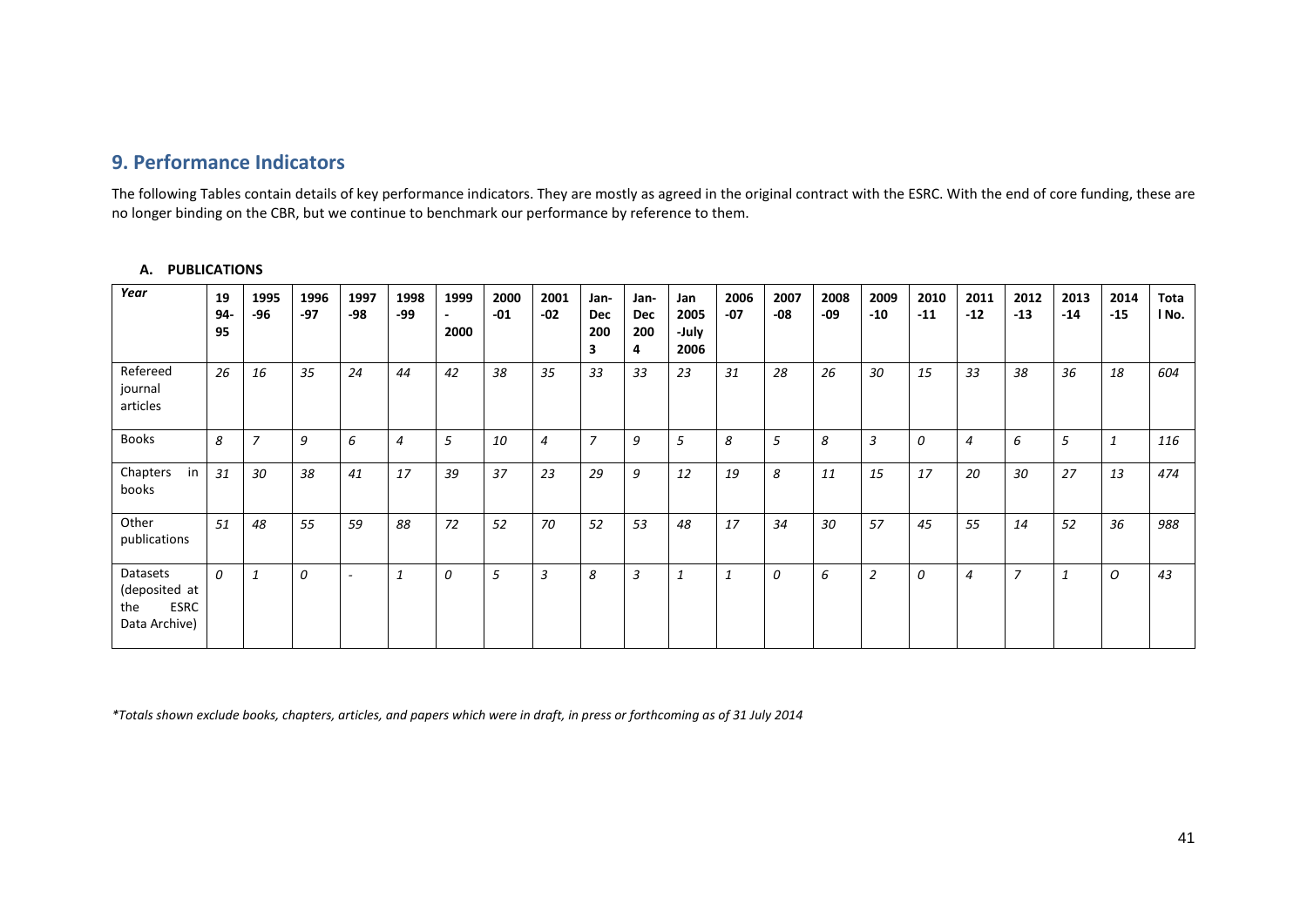| Year                                  | 1994-<br>95 | 1995-<br>96 | 1996-<br>97 | 1997-<br>98 | 1998-<br>99 | 1999-<br>2000 | 2000-<br>01 | 2001-<br>02 | Jan-<br>Dec<br>2003 | Jan-<br>Dec<br>2004 | Jan<br>2005-<br>July<br>2006 | 2006-<br>07 | 2007-<br>08    | 2008-<br>09 | 2009-<br>10 | 2010-<br>11 | $2011 -$<br>12 | 2012-<br>13 | 2013-<br>14 | 2014-<br>15   | Total |
|---------------------------------------|-------------|-------------|-------------|-------------|-------------|---------------|-------------|-------------|---------------------|---------------------|------------------------------|-------------|----------------|-------------|-------------|-------------|----------------|-------------|-------------|---------------|-------|
| Conference<br>papers                  | 48          | 117         | 75          | 77          | 72          | 48            | 54          | 126         | 75                  | 112                 | 76                           | 81          | 100            | 76          | 79          | 48          | 90             | 93          | 78          | 32            | 1484  |
| Radio and TV                          | 4           | 12          | b           |             | 20          | 2             | 3           |             | 4                   |                     |                              |             |                | 0           | ∠           | 0           |                | 0           | ь           | $\Omega$<br>ŏ | 80    |
| Newspapers,<br>magazines,<br>websites | 8           | 17          | 15          | 12          | 32          | b             | 11          | 11          | 14                  | 13                  | 13                           | b           | $\overline{4}$ |             | 17          | 11          | 17             | –           | 18          |               | 235   |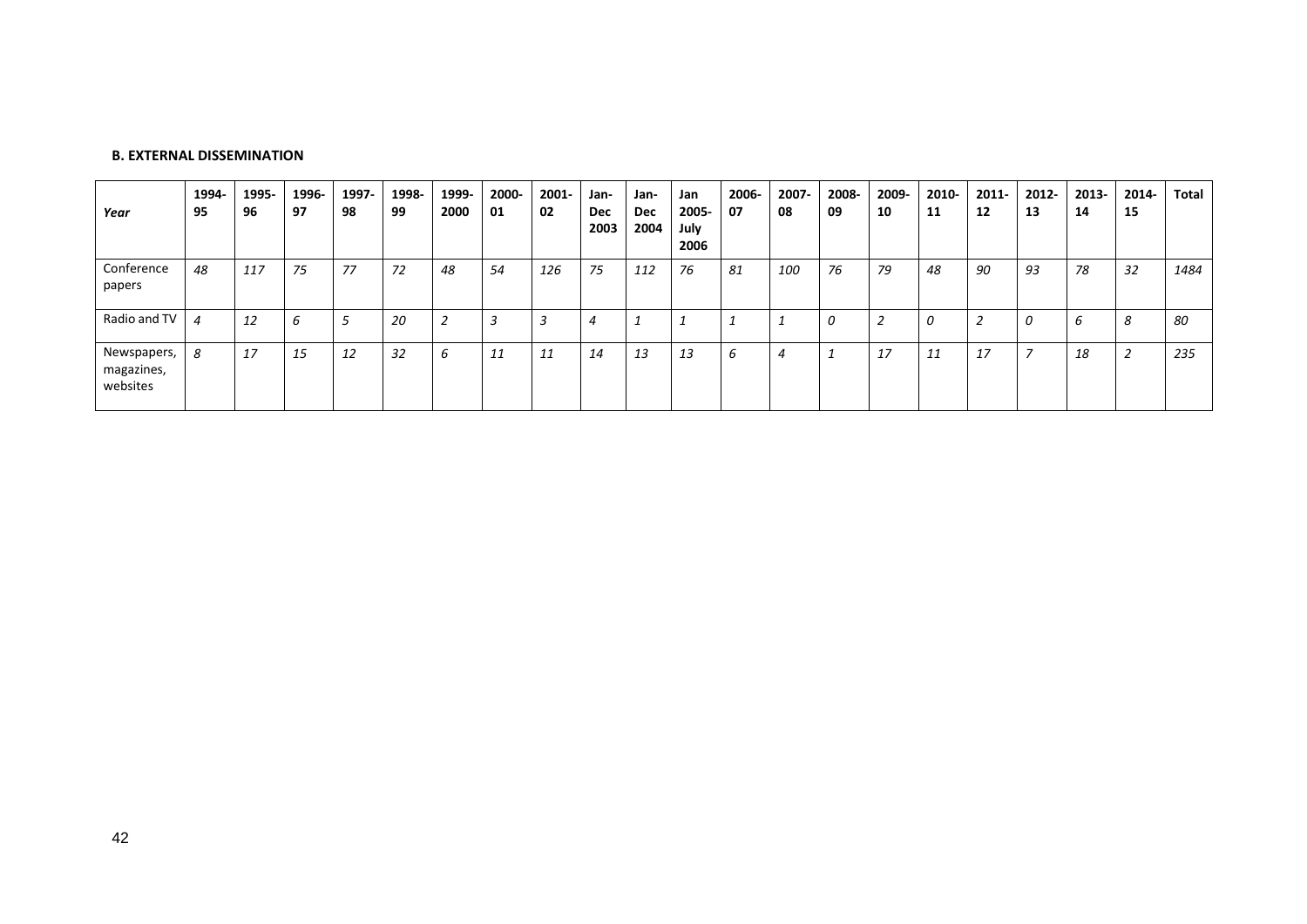#### **C. STAFF RESOURCES**

| Year |                       | 1994<br>95     | 1995<br>96     | 1996<br>97 | 1997<br>98 | 1998<br>$\overline{\phantom{0}}$<br>99 | 1999<br>2000 | 2000<br>$\overline{\phantom{0}}$<br>01 | 2001<br>$\overline{\phantom{0}}$<br>02 | Jan-<br><b>Dec</b><br>200<br>3 | Jan-<br>Dec<br>2004 | Jan<br>2005<br>July<br>2006 | 2006<br>07     | 2007<br>$\overline{\phantom{0}}$<br>08 | 2008<br>09 | 2009<br>10     | 2010<br>11 | 2011<br>12 | 2012<br>13 | 2013<br>$-14$  | 2014<br>$-15$ |
|------|-----------------------|----------------|----------------|------------|------------|----------------------------------------|--------------|----------------------------------------|----------------------------------------|--------------------------------|---------------------|-----------------------------|----------------|----------------------------------------|------------|----------------|------------|------------|------------|----------------|---------------|
|      | <b>Research Staff</b> |                |                |            |            |                                        |              |                                        |                                        |                                |                     |                             |                |                                        |            |                |            |            |            |                |               |
| 1.   | Individual<br>S       | 14             | 16             | 20         | 25         | 21                                     | 23           | 19                                     | 21                                     | 22                             | 26                  | 25                          | 18             | 20                                     | 18         | 16             | 13         | 13         | 17         | 17             | 19            |
| 2.   | FTEs <sup>+</sup>     | 11.5           | 13.5           | 15.5       | 19         | 19                                     | 14.5         | 13.5                                   | 18.5                                   | 14                             | 12.1<br>5           | 17.7                        | 11.6           | 14.1                                   | 11.9       | 9              | 8.8        | 9.2        | 8.7        | 10.3           | 10.25         |
|      | <b>Support Staff</b>  |                |                |            |            |                                        |              |                                        |                                        |                                |                     |                             |                |                                        |            |                |            |            |            |                |               |
| 1.   | Individual<br>S.      | 11             | 11             | 12         | 11         | 11                                     | 10           | 10                                     | $\overline{7}$                         | 8                              | 8                   | 7                           | $\overline{ }$ | 6                                      | 6          | $\overline{ }$ | 6          | 5          | 5          | $\overline{7}$ | 6             |
| 2.   | <b>FTEs</b>           | $\overline{4}$ | $\overline{4}$ | 5          | 5          | 5                                      | 4.5          | 4.5                                    | 5.25                                   | 4.75                           | 4.75                | 4.5                         | 4.0            | 3.6                                    | 3.6        | 4.25           | 3.6        | 3.5        | 3.5        | 3              | 2.25          |

*† Including a notional allocation representing a proportion of the time of the Director and Assistant Directors (0.4 FTE in each case)*

*\** In 2010 the CBR reviewed its research associate list and redefined the category to include continuing substantive involvement in current projects and publications. This led to a reduction in numbers of individuals formerly listed for example as parts of collaborative networks, as well as normal reductions due to retirement etc.